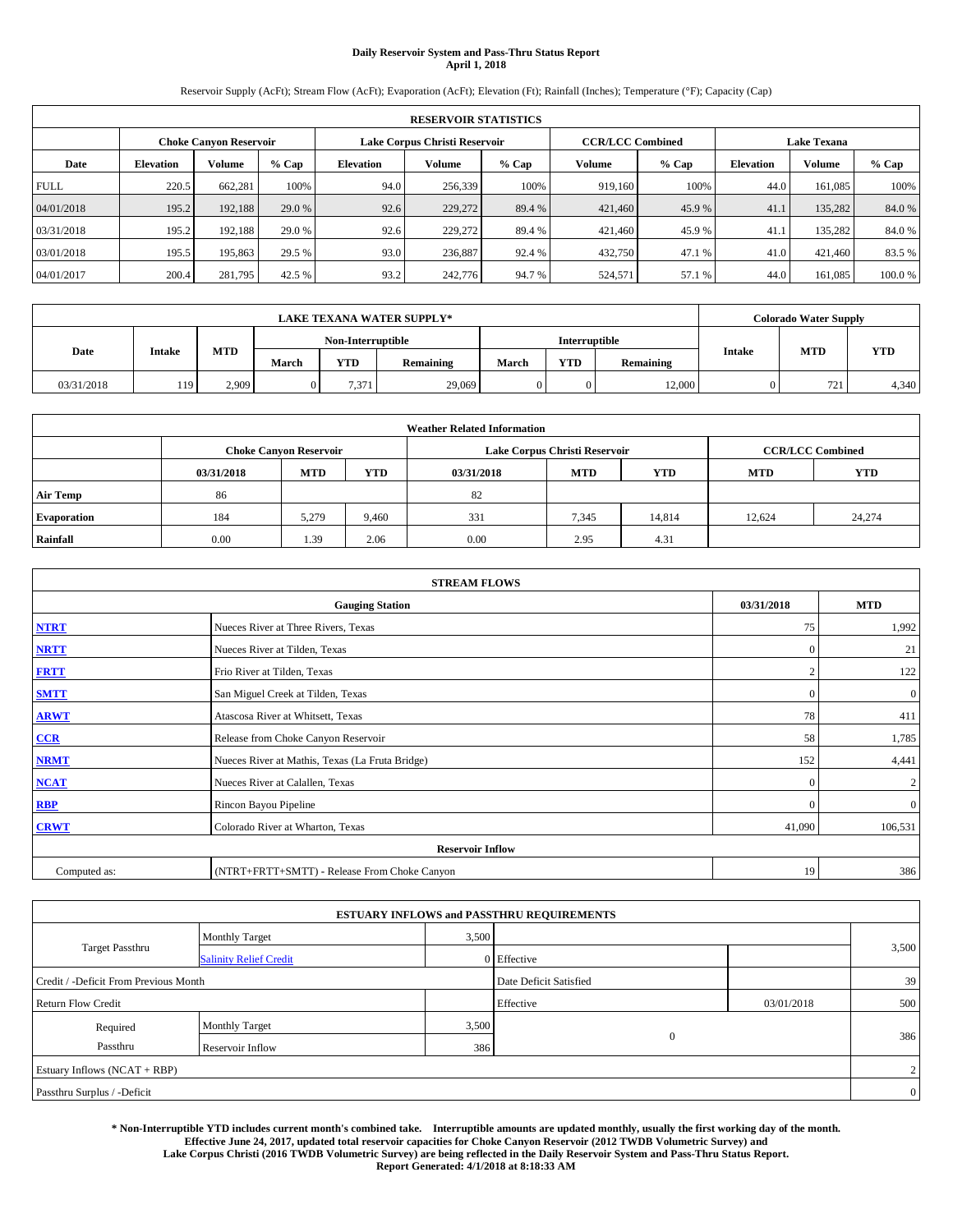# **Daily Reservoir System and Pass-Thru Status Report April 2, 2018**

Reservoir Supply (AcFt); Stream Flow (AcFt); Evaporation (AcFt); Elevation (Ft); Rainfall (Inches); Temperature (°F); Capacity (Cap)

| <b>RESERVOIR STATISTICS</b> |                  |                        |         |                  |                               |         |                         |         |                  |                    |        |  |
|-----------------------------|------------------|------------------------|---------|------------------|-------------------------------|---------|-------------------------|---------|------------------|--------------------|--------|--|
|                             |                  | Choke Canvon Reservoir |         |                  | Lake Corpus Christi Reservoir |         | <b>CCR/LCC Combined</b> |         |                  | <b>Lake Texana</b> |        |  |
| Date                        | <b>Elevation</b> | Volume                 | $%$ Cap | <b>Elevation</b> | Volume                        | $%$ Cap | <b>Volume</b>           | $%$ Cap | <b>Elevation</b> | <b>Volume</b>      | % Cap  |  |
| <b>FULL</b>                 | 220.5            | 662,281                | 100%    | 94.0             | 256,339                       | 100%    | 919.160                 | 100%    | 44.0             | 161.085            | 100%   |  |
| 04/02/2018                  | 195.1            | 190,973                | 28.8%   | 92.5             | 227,383                       | 88.7%   | 418,356                 | 45.5 %  | 41.              | 135,282            | 84.0%  |  |
| 04/01/2018                  | 195.2            | 192,188                | 29.0 %  | 92.6             | 229,272                       | 89.4 %  | 421,460                 | 45.9 %  | 41.              | 135,282            | 84.0%  |  |
| 03/02/2018                  | 195.5            | 195,863                | 29.5 %  | 93.0             | 236,887                       | 92.4 %  | 432,750                 | 47.1 %  | 41.              | 418,356            | 84.0%  |  |
| 04/02/2017                  | 200.4            | 282,107                | 42.6 %  | 93.2             | 243,136                       | 94.8%   | 525,243                 | 57.1 %  | 44.0             | 161.085            | 100.0% |  |

|            | <b>LAKE TEXANA WATER SUPPLY*</b> |            |       |                   |           |       |                      |                  |        | <b>Colorado Water Supply</b> |       |  |
|------------|----------------------------------|------------|-------|-------------------|-----------|-------|----------------------|------------------|--------|------------------------------|-------|--|
|            |                                  |            |       | Non-Interruptible |           |       | <b>Interruptible</b> |                  |        |                              |       |  |
| Date       | <b>Intake</b>                    | <b>MTD</b> | March | <b>YTD</b>        | Remaining | March | <b>YTD</b>           | <b>Remaining</b> | Intake | MTD                          | YTD   |  |
| 04/01/2018 | 119                              | 119        |       | 4.580             | 31,860    |       |                      | 12,000           |        |                              | 3,618 |  |

| <b>Weather Related Information</b> |            |                               |                                                                    |      |                               |                         |     |        |  |  |
|------------------------------------|------------|-------------------------------|--------------------------------------------------------------------|------|-------------------------------|-------------------------|-----|--------|--|--|
|                                    |            | <b>Choke Canyon Reservoir</b> |                                                                    |      | Lake Corpus Christi Reservoir | <b>CCR/LCC Combined</b> |     |        |  |  |
|                                    | 04/01/2018 | <b>MTD</b>                    | <b>YTD</b><br><b>MTD</b><br><b>YTD</b><br><b>MTD</b><br>04/01/2018 |      |                               |                         |     |        |  |  |
| <b>Air Temp</b>                    | 88         |                               |                                                                    | 83   |                               |                         |     |        |  |  |
| <b>Evaporation</b>                 | 219        | 219                           | 9.679                                                              | 297  | 297                           | 15.111                  | 516 | 24,790 |  |  |
| Rainfall                           | 0.00       | 0.00                          | 2.06                                                               | 0.00 | 0.00                          | 4.31                    |     |        |  |  |

| <b>STREAM FLOWS</b> |                                                 |            |                |  |  |  |  |  |  |
|---------------------|-------------------------------------------------|------------|----------------|--|--|--|--|--|--|
|                     | <b>Gauging Station</b>                          | 04/01/2018 | <b>MTD</b>     |  |  |  |  |  |  |
| <b>NTRT</b>         | Nueces River at Three Rivers, Texas             | 133        | 133            |  |  |  |  |  |  |
| <b>NRTT</b>         | Nueces River at Tilden, Texas                   | $\Omega$   | $\overline{0}$ |  |  |  |  |  |  |
| <b>FRTT</b>         | Frio River at Tilden, Texas                     |            |                |  |  |  |  |  |  |
| <b>SMTT</b>         | San Miguel Creek at Tilden, Texas               | $\Omega$   | $\overline{0}$ |  |  |  |  |  |  |
| <b>ARWT</b>         | Atascosa River at Whitsett, Texas               | 49         | 49             |  |  |  |  |  |  |
| CCR                 | Release from Choke Canyon Reservoir             | 58         | 58             |  |  |  |  |  |  |
| <b>NRMT</b>         | Nueces River at Mathis, Texas (La Fruta Bridge) | 150        | 150            |  |  |  |  |  |  |
| NCAT                | Nueces River at Calallen, Texas                 | $\Omega$   | $\overline{0}$ |  |  |  |  |  |  |
| <b>RBP</b>          | Rincon Bayou Pipeline                           | $\Omega$   | $\overline{0}$ |  |  |  |  |  |  |
| <b>CRWT</b>         | Colorado River at Wharton, Texas                | 24,614     | 24,614         |  |  |  |  |  |  |
|                     | <b>Reservoir Inflow</b>                         |            |                |  |  |  |  |  |  |
| Computed as:        | (NTRT+FRTT+SMTT) - Release From Choke Canyon    | 77         | 77             |  |  |  |  |  |  |

| <b>ESTUARY INFLOWS and PASSTHRU REQUIREMENTS</b> |                               |                        |                |            |       |  |  |  |  |  |
|--------------------------------------------------|-------------------------------|------------------------|----------------|------------|-------|--|--|--|--|--|
|                                                  | Monthly Target                | 3,500                  |                |            |       |  |  |  |  |  |
| <b>Target Passthru</b>                           | <b>Salinity Relief Credit</b> |                        | 0 Effective    |            | 3,500 |  |  |  |  |  |
| Credit / -Deficit From Previous Month            |                               | Date Deficit Satisfied | $\overline{2}$ |            |       |  |  |  |  |  |
| <b>Return Flow Credit</b>                        |                               |                        | Effective      | 04/01/2018 | 500   |  |  |  |  |  |
| Required                                         | Monthly Target                | 3,500                  |                |            |       |  |  |  |  |  |
| Passthru                                         | Reservoir Inflow              | 77                     | $\mathbf{0}$   |            | 77    |  |  |  |  |  |
| Estuary Inflows (NCAT + RBP)                     |                               |                        |                |            |       |  |  |  |  |  |
| Passthru Surplus / -Deficit                      |                               |                        |                |            |       |  |  |  |  |  |

**\* Non-Interruptible YTD includes current month's combined take. Interruptible amounts are updated monthly, usually the first working day of the month. Effective June 24, 2017, updated total reservoir capacities for Choke Canyon Reservoir (2012 TWDB Volumetric Survey) and Lake Corpus Christi (2016 TWDB Volumetric Survey) are being reflected in the Daily Reservoir System and Pass-Thru Status Report. Report Generated: 4/2/2018 at 9:14:13 AM**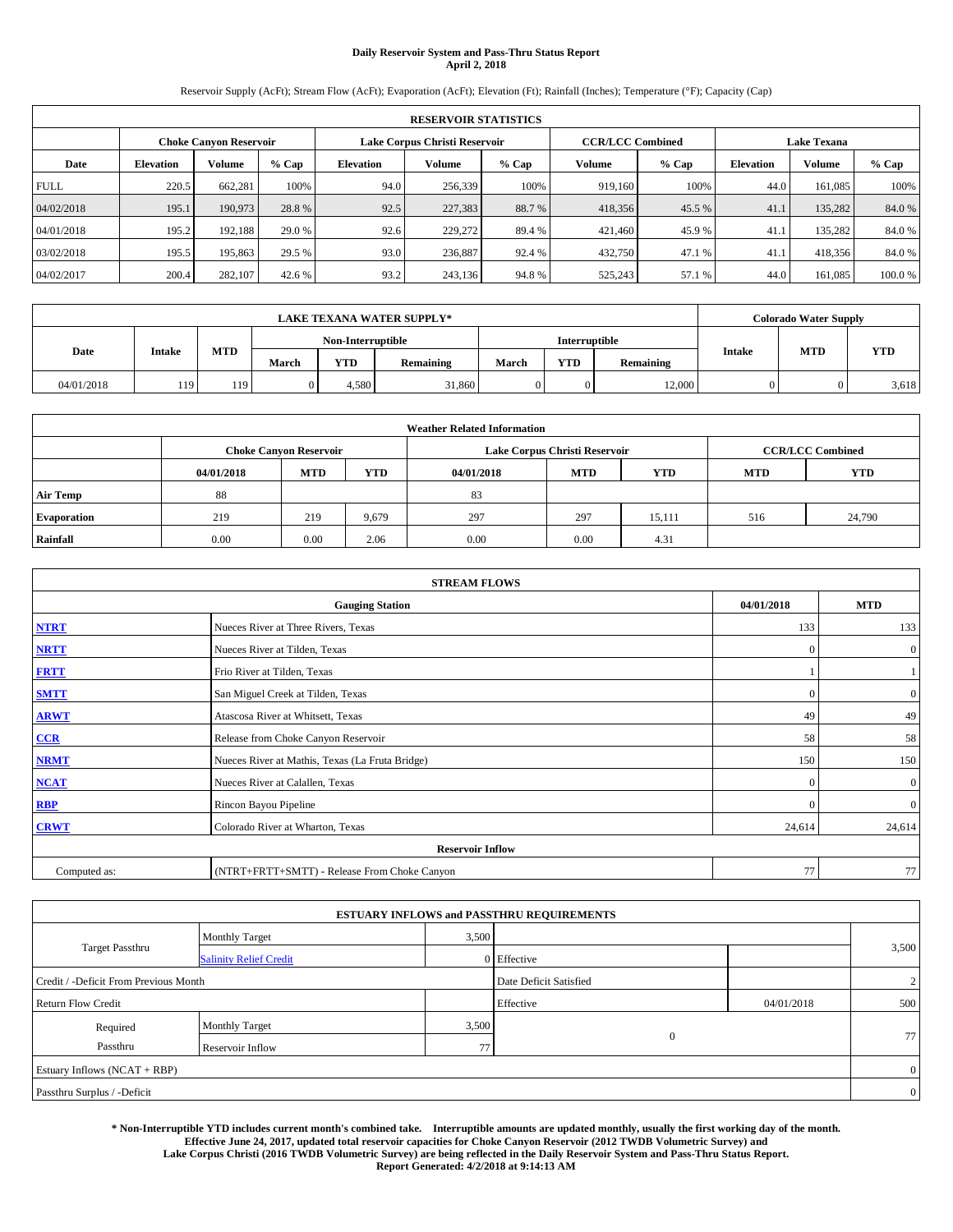# **Daily Reservoir System and Pass-Thru Status Report April 3, 2018**

Reservoir Supply (AcFt); Stream Flow (AcFt); Evaporation (AcFt); Elevation (Ft); Rainfall (Inches); Temperature (°F); Capacity (Cap)

|             | <b>RESERVOIR STATISTICS</b> |                        |         |                  |                               |         |                         |         |                  |                    |        |  |
|-------------|-----------------------------|------------------------|---------|------------------|-------------------------------|---------|-------------------------|---------|------------------|--------------------|--------|--|
|             |                             | Choke Canvon Reservoir |         |                  | Lake Corpus Christi Reservoir |         | <b>CCR/LCC Combined</b> |         |                  | <b>Lake Texana</b> |        |  |
| Date        | <b>Elevation</b>            | Volume                 | $%$ Cap | <b>Elevation</b> | <b>Volume</b>                 | $%$ Cap | Volume                  | $%$ Cap | <b>Elevation</b> | <b>Volume</b>      | % Cap  |  |
| <b>FULL</b> | 220.5                       | 662,281                | 100%    | 94.0             | 256,339                       | 100%    | 919.160                 | 100%    | 44.0             | 161.085            | 100%   |  |
| 04/03/2018  | 195.1                       | 190,973                | 28.8%   | 92.5             | 227,383                       | 88.7 %  | 418,356                 | 45.5 %  | 41.3             | 136,986            | 85.0%  |  |
| 04/02/2018  | 195.1                       | 190,973                | 28.8%   | 92.5             | 227,383                       | 88.7%   | 418,356                 | 45.5 %  | 41.1             | 135.282            | 84.0%  |  |
| 03/03/2018  | 195.6                       | 197,097                | 29.7 %  | 93.0             | 236,887                       | 92.4 %  | 433,984                 | 47.2 %  | 41.              | 418,356            | 84.0%  |  |
| 04/03/2017  | 200.4                       | 282,107                | 42.6 %  | 93.2             | 243,315                       | 94.9%   | 525,422                 | 57.2 %  | 44.0             | 161.085            | 100.0% |  |

|            | <b>LAKE TEXANA WATER SUPPLY*</b> |     |       |                   |           |       |                      |                  |               | <b>Colorado Water Supply</b> |       |  |
|------------|----------------------------------|-----|-------|-------------------|-----------|-------|----------------------|------------------|---------------|------------------------------|-------|--|
|            |                                  |     |       | Non-Interruptible |           |       | <b>Interruptible</b> |                  |               | <b>MTD</b>                   |       |  |
| Date       | <b>Intake</b>                    | MTD | March | <b>YTD</b>        | Remaining | March | <b>YTD</b>           | <b>Remaining</b> | <b>Intake</b> |                              | YTD   |  |
| 04/02/2018 | フぐ                               | 194 |       | 4.655             | 31.785    |       |                      | 12,000           | 44            | 44                           | 3,663 |  |

| <b>Weather Related Information</b> |            |                               |            |                                                                    |                               |                         |       |        |  |  |
|------------------------------------|------------|-------------------------------|------------|--------------------------------------------------------------------|-------------------------------|-------------------------|-------|--------|--|--|
|                                    |            | <b>Choke Canvon Reservoir</b> |            |                                                                    | Lake Corpus Christi Reservoir | <b>CCR/LCC Combined</b> |       |        |  |  |
|                                    | 04/02/2018 | <b>MTD</b>                    | <b>YTD</b> | <b>YTD</b><br><b>MTD</b><br><b>YTD</b><br><b>MTD</b><br>04/02/2018 |                               |                         |       |        |  |  |
| <b>Air Temp</b>                    | 88         |                               |            | 84                                                                 |                               |                         |       |        |  |  |
| <b>Evaporation</b>                 | 233        | 452                           | 9,912      | 297                                                                | 594                           | 15,408                  | 1.046 | 25,320 |  |  |
| Rainfall                           | 0.00       | 0.00                          | 2.06       | 0.00                                                               | 0.00                          | 4.31                    |       |        |  |  |

| <b>STREAM FLOWS</b> |                                                 |            |                  |  |  |  |  |  |
|---------------------|-------------------------------------------------|------------|------------------|--|--|--|--|--|
|                     | 04/02/2018                                      | <b>MTD</b> |                  |  |  |  |  |  |
| <b>NTRT</b>         | Nueces River at Three Rivers, Texas             | 101        | 234              |  |  |  |  |  |
| <b>NRTT</b>         | Nueces River at Tilden, Texas                   | $\Omega$   | $\boldsymbol{0}$ |  |  |  |  |  |
| <b>FRTT</b>         | Frio River at Tilden, Texas                     |            | $\overline{c}$   |  |  |  |  |  |
| <b>SMTT</b>         | San Miguel Creek at Tilden, Texas               | $\theta$   | $\overline{0}$   |  |  |  |  |  |
| <b>ARWT</b>         | Atascosa River at Whitsett, Texas               | 43         | 91               |  |  |  |  |  |
| CCR                 | Release from Choke Canyon Reservoir             | 58         | 115              |  |  |  |  |  |
| <b>NRMT</b>         | Nueces River at Mathis, Texas (La Fruta Bridge) | 150        | 301              |  |  |  |  |  |
| <b>NCAT</b>         | Nueces River at Calallen, Texas                 | $\Omega$   | $\boldsymbol{0}$ |  |  |  |  |  |
| <b>RBP</b>          | Rincon Bayou Pipeline                           | $\Omega$   | $\overline{0}$   |  |  |  |  |  |
| <b>CRWT</b>         | Colorado River at Wharton, Texas                | 9,727      | 34,341           |  |  |  |  |  |
|                     |                                                 |            |                  |  |  |  |  |  |
| Computed as:        | (NTRT+FRTT+SMTT) - Release From Choke Canyon    | 45         | 122              |  |  |  |  |  |

|                                       |                               |       | <b>ESTUARY INFLOWS and PASSTHRU REQUIREMENTS</b> |            |                |  |  |  |
|---------------------------------------|-------------------------------|-------|--------------------------------------------------|------------|----------------|--|--|--|
|                                       | <b>Monthly Target</b>         | 3,500 |                                                  |            |                |  |  |  |
| <b>Target Passthru</b>                | <b>Salinity Relief Credit</b> |       | $0$ Effective                                    |            | 3,500          |  |  |  |
| Credit / -Deficit From Previous Month |                               |       | Date Deficit Satisfied                           |            | $\overline{2}$ |  |  |  |
| <b>Return Flow Credit</b>             |                               |       | Effective                                        | 04/01/2018 | 500            |  |  |  |
| Required                              | Monthly Target                | 3,500 |                                                  |            |                |  |  |  |
| Passthru                              | Reservoir Inflow              | 122   | $\mathbf{0}$                                     |            | 122            |  |  |  |
| Estuary Inflows (NCAT + RBP)          |                               |       |                                                  |            |                |  |  |  |
| Passthru Surplus / -Deficit           |                               |       |                                                  |            | $\overline{0}$ |  |  |  |

**\* Non-Interruptible YTD includes current month's combined take. Interruptible amounts are updated monthly, usually the first working day of the month. Effective June 24, 2017, updated total reservoir capacities for Choke Canyon Reservoir (2012 TWDB Volumetric Survey) and Lake Corpus Christi (2016 TWDB Volumetric Survey) are being reflected in the Daily Reservoir System and Pass-Thru Status Report. Report Generated: 4/3/2018 at 9:00:41 AM**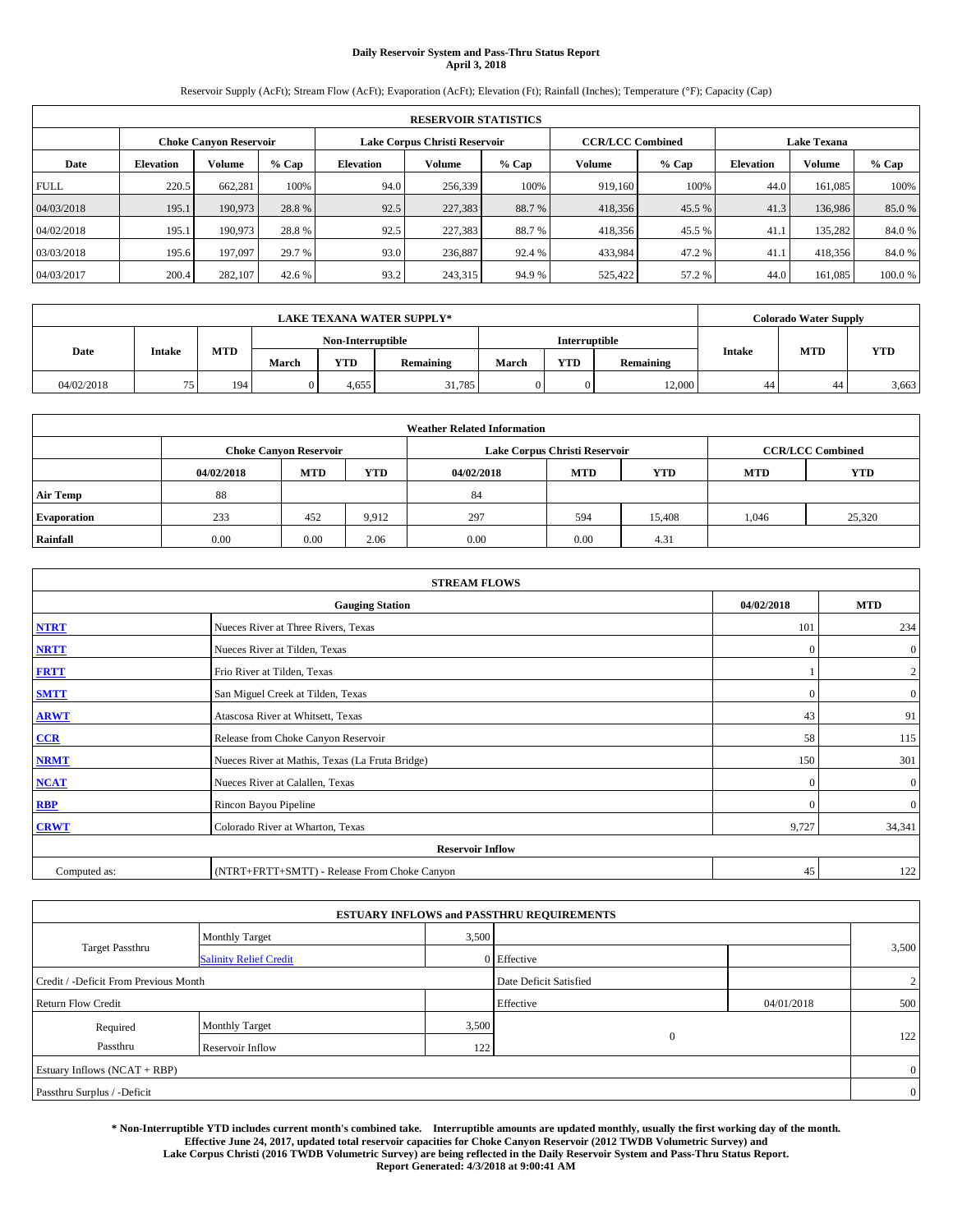# **Daily Reservoir System and Pass-Thru Status Report April 4, 2018**

Reservoir Supply (AcFt); Stream Flow (AcFt); Evaporation (AcFt); Elevation (Ft); Rainfall (Inches); Temperature (°F); Capacity (Cap)

| <b>RESERVOIR STATISTICS</b> |                  |                        |         |                  |                               |         |                         |         |                  |                    |        |  |
|-----------------------------|------------------|------------------------|---------|------------------|-------------------------------|---------|-------------------------|---------|------------------|--------------------|--------|--|
|                             |                  | Choke Canvon Reservoir |         |                  | Lake Corpus Christi Reservoir |         | <b>CCR/LCC Combined</b> |         |                  | <b>Lake Texana</b> |        |  |
| Date                        | <b>Elevation</b> | Volume                 | $%$ Cap | <b>Elevation</b> | <b>Volume</b>                 | $%$ Cap | Volume                  | $%$ Cap | <b>Elevation</b> | <b>Volume</b>      | % Cap  |  |
| <b>FULL</b>                 | 220.5            | 662,281                | 100%    | 94.0             | 256,339                       | 100%    | 919.160                 | 100%    | 44.0             | 161.085            | 100%   |  |
| 04/04/2018                  | 195.1            | 190,973                | 28.8%   | 92.6             | 229,272                       | 89.4 %  | 420,245                 | 45.7 %  | 41.2             | 136,132            | 84.5 % |  |
| 04/03/2018                  | 195.1            | 190,973                | 28.8%   | 92.5             | 227,383                       | 88.7%   | 418,356                 | 45.5 %  | 41.3             | 136,986            | 85.0%  |  |
| 03/04/2018                  | 195.5            | 195,863                | 29.5 %  | 92.9             | 234,975                       | 91.7 %  | 430,838                 | 46.9%   | 41.              | 420,245            | 84.0%  |  |
| 04/04/2017                  | 200.4            | 281,795                | 42.5 %  | 93.2             | 242,417                       | 94.6%   | 524,212                 | 57.0 %  | 44.0             | 161.085            | 100.0% |  |

| <b>LAKE TEXANA WATER SUPPLY*</b> |               |            |       |                   |           |       |                      |                  |        | <b>Colorado Water Supply</b> |       |
|----------------------------------|---------------|------------|-------|-------------------|-----------|-------|----------------------|------------------|--------|------------------------------|-------|
|                                  |               |            |       | Non-Interruptible |           |       | <b>Interruptible</b> |                  |        |                              |       |
| Date                             | <b>Intake</b> | <b>MTD</b> | March | YTD               | Remaining | March | <b>YTD</b>           | <b>Remaining</b> | Intake | MTD                          | YTD   |
| 04/03/2018                       |               | 246        |       | 4.708             | 31.732    |       |                      | 12,000           | 67     | .                            | 3,729 |

| <b>Weather Related Information</b> |            |                               |            |            |                               |                         |       |        |  |
|------------------------------------|------------|-------------------------------|------------|------------|-------------------------------|-------------------------|-------|--------|--|
|                                    |            | <b>Choke Canyon Reservoir</b> |            |            | Lake Corpus Christi Reservoir | <b>CCR/LCC Combined</b> |       |        |  |
|                                    | 04/03/2018 | <b>MTD</b>                    | <b>YTD</b> | 04/03/2018 | <b>MTD</b>                    | <b>YTD</b>              |       |        |  |
| <b>Air Temp</b>                    | 88         |                               |            | 86         |                               |                         |       |        |  |
| <b>Evaporation</b>                 | 240        | 692                           | 10,152     | 276        | 870                           | 15,684                  | 1,562 | 25,836 |  |
| Rainfall                           | 0.00       | 0.00                          | 2.06       | 0.00       | 0.00                          | 4.31                    |       |        |  |

| <b>STREAM FLOWS</b> |                                                 |              |              |  |  |  |  |  |
|---------------------|-------------------------------------------------|--------------|--------------|--|--|--|--|--|
|                     | 04/03/2018                                      | <b>MTD</b>   |              |  |  |  |  |  |
| <b>NTRT</b>         | Nueces River at Three Rivers, Texas             | 88           | 322          |  |  |  |  |  |
| <b>NRTT</b>         | Nueces River at Tilden, Texas                   | $\mathbf{0}$ | $\mathbf{0}$ |  |  |  |  |  |
| <b>FRTT</b>         | Frio River at Tilden, Texas                     | 228          | 231          |  |  |  |  |  |
| <b>SMTT</b>         | San Miguel Creek at Tilden, Texas               | $\mathbf{0}$ | $\mathbf{0}$ |  |  |  |  |  |
| <b>ARWT</b>         | Atascosa River at Whitsett, Texas               | 33           | 124          |  |  |  |  |  |
| $CCR$               | Release from Choke Canyon Reservoir             | 58           | 173          |  |  |  |  |  |
| <b>NRMT</b>         | Nueces River at Mathis, Texas (La Fruta Bridge) | 158          | 459          |  |  |  |  |  |
| <b>NCAT</b>         | Nueces River at Calallen, Texas                 | $\mathbf{0}$ | $\mathbf{0}$ |  |  |  |  |  |
| RBP                 | Rincon Bayou Pipeline                           | $\mathbf{0}$ | $\mathbf{0}$ |  |  |  |  |  |
| <b>CRWT</b>         | Colorado River at Wharton, Texas                | 6,491        | 40,831       |  |  |  |  |  |
|                     | <b>Reservoir Inflow</b>                         |              |              |  |  |  |  |  |
| Computed as:        | (NTRT+FRTT+SMTT) - Release From Choke Canyon    | 259          | 380          |  |  |  |  |  |

|                                       |                               |       | <b>ESTUARY INFLOWS and PASSTHRU REQUIREMENTS</b> |            |                |
|---------------------------------------|-------------------------------|-------|--------------------------------------------------|------------|----------------|
|                                       | <b>Monthly Target</b>         | 3,500 |                                                  |            |                |
| <b>Target Passthru</b>                | <b>Salinity Relief Credit</b> |       | 0 Effective                                      |            | 3,500          |
| Credit / -Deficit From Previous Month |                               |       | Date Deficit Satisfied                           |            | 2              |
| <b>Return Flow Credit</b>             |                               |       | Effective                                        | 04/01/2018 | 500            |
| Required                              | <b>Monthly Target</b>         | 3,500 |                                                  |            |                |
| Passthru                              | Reservoir Inflow              | 380   | $\mathbf{0}$                                     |            | 380            |
| Estuary Inflows (NCAT + RBP)          |                               |       |                                                  |            | $\overline{0}$ |
| Passthru Surplus / -Deficit           |                               |       |                                                  |            | $\overline{0}$ |

**\* Non-Interruptible YTD includes current month's combined take. Interruptible amounts are updated monthly, usually the first working day of the month. Effective June 24, 2017, updated total reservoir capacities for Choke Canyon Reservoir (2012 TWDB Volumetric Survey) and Lake Corpus Christi (2016 TWDB Volumetric Survey) are being reflected in the Daily Reservoir System and Pass-Thru Status Report. Report Generated: 4/4/2018 at 8:47:19 AM**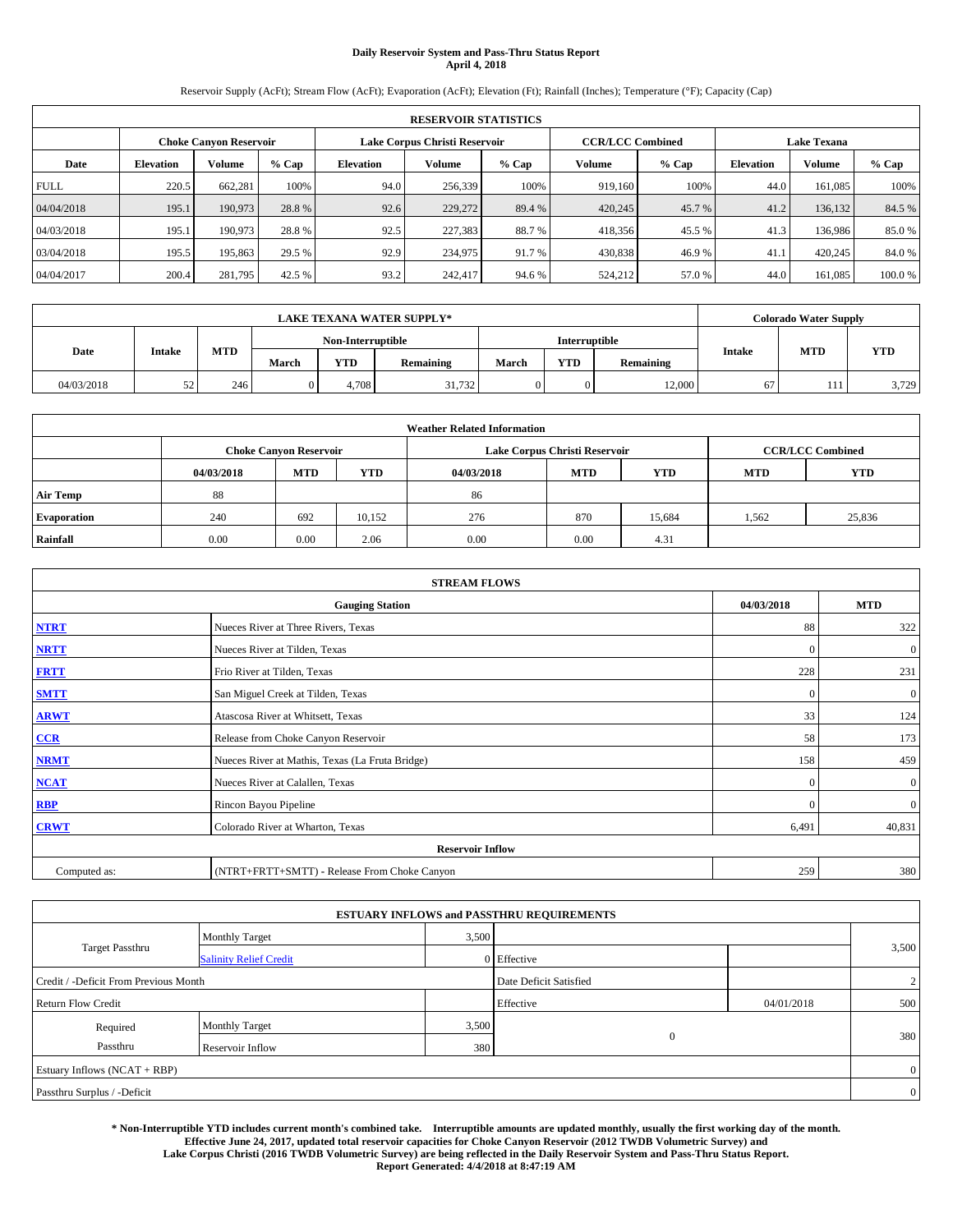# **Daily Reservoir System and Pass-Thru Status Report April 5, 2018**

Reservoir Supply (AcFt); Stream Flow (AcFt); Evaporation (AcFt); Elevation (Ft); Rainfall (Inches); Temperature (°F); Capacity (Cap)

| <b>RESERVOIR STATISTICS</b> |                  |                        |         |                  |                               |         |                         |         |                  |                    |        |  |
|-----------------------------|------------------|------------------------|---------|------------------|-------------------------------|---------|-------------------------|---------|------------------|--------------------|--------|--|
|                             |                  | Choke Canvon Reservoir |         |                  | Lake Corpus Christi Reservoir |         | <b>CCR/LCC Combined</b> |         |                  | <b>Lake Texana</b> |        |  |
| Date                        | <b>Elevation</b> | Volume                 | $%$ Cap | <b>Elevation</b> | Volume                        | $%$ Cap | <b>Volume</b>           | $%$ Cap | <b>Elevation</b> | <b>Volume</b>      | % Cap  |  |
| <b>FULL</b>                 | 220.5            | 662,281                | 100%    | 94.0             | 256,339                       | 100%    | 919.160                 | 100%    | 44.0             | 161.085            | 100%   |  |
| 04/05/2018                  | 195.1            | 190,973                | 28.8%   | 92.5             | 227,383                       | 88.7%   | 418,356                 | 45.5 %  | 41.3             | 136,986            | 85.0%  |  |
| 04/04/2018                  | 195.1            | 190,973                | 28.8%   | 92.6             | 229,272                       | 89.4 %  | 420,245                 | 45.7 %  | 41.2             | 136,132            | 84.5 % |  |
| 03/05/2018                  | 195.5            | 195,863                | 29.5 %  | 92.9             | 234,975                       | 91.7 %  | 430,838                 | 46.9%   | 41.              | 418,356            | 84.0%  |  |
| 04/05/2017                  | 200.4            | 281,334                | 42.4 %  | 93.3             | 244,394                       | 95.3%   | 525,728                 | 57.2%   | 44.0             | 161.085            | 100.0% |  |

| <b>LAKE TEXANA WATER SUPPLY*</b> |               |     |       |                   |           |       |               |           |               | <b>Colorado Water Supply</b> |            |
|----------------------------------|---------------|-----|-------|-------------------|-----------|-------|---------------|-----------|---------------|------------------------------|------------|
|                                  |               |     |       | Non-Interruptible |           |       | Interruptible |           |               |                              |            |
| Date                             | <b>Intake</b> | MTD | March | <b>YTD</b>        | Remaining | March | <b>YTD</b>    | Remaining | <b>Intake</b> | <b>MTD</b>                   | <b>YTD</b> |
| 04/04/2018                       | 761           | 322 |       | 4.784             | 31,656    |       |               | 12,000    | 44            | 154                          | 3,773      |

| <b>Weather Related Information</b> |            |                               |            |            |                               |                         |            |        |  |
|------------------------------------|------------|-------------------------------|------------|------------|-------------------------------|-------------------------|------------|--------|--|
|                                    |            | <b>Choke Canvon Reservoir</b> |            |            | Lake Corpus Christi Reservoir | <b>CCR/LCC Combined</b> |            |        |  |
|                                    | 04/04/2018 | <b>MTD</b>                    | <b>YTD</b> | 04/04/2018 | <b>MTD</b>                    | <b>MTD</b>              | <b>YTD</b> |        |  |
| <b>Air Temp</b>                    | 66         |                               |            | 63         |                               |                         |            |        |  |
| <b>Evaporation</b>                 | 92         | 784                           | 10.244     | 110        | 980                           | 15,794                  | 1,764      | 26,038 |  |
| Rainfall                           | 0.00       | 0.00                          | 2.06       | 0.05       | 0.05                          | 4.36                    |            |        |  |

| <b>STREAM FLOWS</b> |                                                 |              |              |  |  |  |  |  |  |
|---------------------|-------------------------------------------------|--------------|--------------|--|--|--|--|--|--|
|                     | 04/04/2018                                      | <b>MTD</b>   |              |  |  |  |  |  |  |
| <b>NTRT</b>         | Nueces River at Three Rivers, Texas             | 74           | 396          |  |  |  |  |  |  |
| <b>NRTT</b>         | Nueces River at Tilden, Texas                   | $\Omega$     | $\mathbf{0}$ |  |  |  |  |  |  |
| <b>FRTT</b>         | Frio River at Tilden, Texas                     | 204          | 435          |  |  |  |  |  |  |
| <b>SMTT</b>         | San Miguel Creek at Tilden, Texas               | $\mathbf{0}$ | $\mathbf{0}$ |  |  |  |  |  |  |
| <b>ARWT</b>         | Atascosa River at Whitsett, Texas               | 25           | 148          |  |  |  |  |  |  |
| $CCR$               | Release from Choke Canyon Reservoir             | 58           | 230          |  |  |  |  |  |  |
| <b>NRMT</b>         | Nueces River at Mathis, Texas (La Fruta Bridge) | 160          | 619          |  |  |  |  |  |  |
| <b>NCAT</b>         | Nueces River at Calallen, Texas                 | $\Omega$     | $\mathbf{0}$ |  |  |  |  |  |  |
| RBP                 | Rincon Bayou Pipeline                           | $\mathbf{0}$ | $\mathbf{0}$ |  |  |  |  |  |  |
| <b>CRWT</b>         | Colorado River at Wharton, Texas                | 5,042        | 45,873       |  |  |  |  |  |  |
|                     | <b>Reservoir Inflow</b>                         |              |              |  |  |  |  |  |  |
| Computed as:        | 221                                             | 601          |              |  |  |  |  |  |  |

| <b>ESTUARY INFLOWS and PASSTHRU REQUIREMENTS</b> |                               |       |                        |            |                |  |  |  |  |  |
|--------------------------------------------------|-------------------------------|-------|------------------------|------------|----------------|--|--|--|--|--|
|                                                  | <b>Monthly Target</b>         | 3,500 |                        |            |                |  |  |  |  |  |
| <b>Target Passthru</b>                           | <b>Salinity Relief Credit</b> |       | 0 Effective            |            | 3,500          |  |  |  |  |  |
| Credit / -Deficit From Previous Month            |                               |       | Date Deficit Satisfied |            | $\overline{2}$ |  |  |  |  |  |
| <b>Return Flow Credit</b>                        |                               |       | Effective              | 04/01/2018 | 500            |  |  |  |  |  |
| Required                                         | <b>Monthly Target</b>         | 3,500 |                        |            |                |  |  |  |  |  |
| Passthru                                         | Reservoir Inflow              | 601   | $\mathbf{0}$           |            | 601            |  |  |  |  |  |
| Estuary Inflows (NCAT + RBP)                     |                               |       |                        |            | $\overline{0}$ |  |  |  |  |  |
| Passthru Surplus / -Deficit                      |                               |       |                        |            | $-99$          |  |  |  |  |  |

**\* Non-Interruptible YTD includes current month's combined take. Interruptible amounts are updated monthly, usually the first working day of the month. Effective June 24, 2017, updated total reservoir capacities for Choke Canyon Reservoir (2012 TWDB Volumetric Survey) and Lake Corpus Christi (2016 TWDB Volumetric Survey) are being reflected in the Daily Reservoir System and Pass-Thru Status Report. Report Generated: 4/5/2018 at 8:33:12 AM**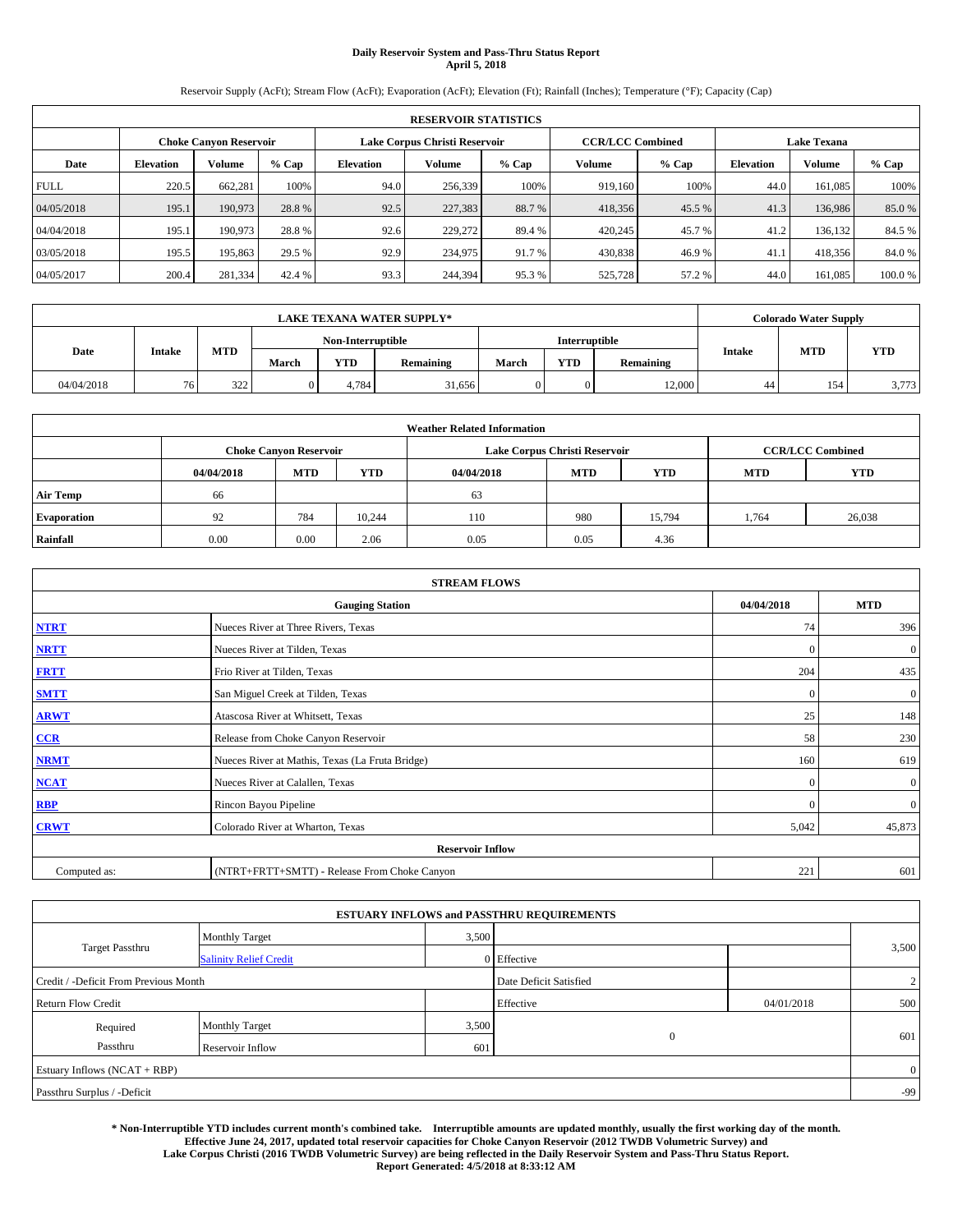# **Daily Reservoir System and Pass-Thru Status Report April 6, 2018**

Reservoir Supply (AcFt); Stream Flow (AcFt); Evaporation (AcFt); Elevation (Ft); Rainfall (Inches); Temperature (°F); Capacity (Cap)

|                                                         | <b>RESERVOIR STATISTICS</b> |         |         |                  |               |         |                                               |         |                  |               |        |
|---------------------------------------------------------|-----------------------------|---------|---------|------------------|---------------|---------|-----------------------------------------------|---------|------------------|---------------|--------|
| Lake Corpus Christi Reservoir<br>Choke Canvon Reservoir |                             |         |         |                  |               |         | <b>CCR/LCC Combined</b><br><b>Lake Texana</b> |         |                  |               |        |
| Date                                                    | <b>Elevation</b>            | Volume  | $%$ Cap | <b>Elevation</b> | <b>Volume</b> | $%$ Cap | Volume                                        | $%$ Cap | <b>Elevation</b> | <b>Volume</b> | % Cap  |
| <b>FULL</b>                                             | 220.5                       | 662,281 | 100%    | 94.0             | 256,339       | 100%    | 919.160                                       | 100%    | 44.0             | 161.085       | 100%   |
| 04/06/2018                                              | 195.1                       | 190,973 | 28.8%   | 92.5             | 227,383       | 88.7 %  | 418,356                                       | 45.5 %  | 41.2             | 136,132       | 84.5 % |
| 04/05/2018                                              | 195.1                       | 190,973 | 28.8%   | 92.5             | 227,383       | 88.7%   | 418,356                                       | 45.5 %  | 41.3             | 136,986       | 85.0%  |
| 03/06/2018                                              | 195.4                       | 194,633 | 29.4 %  | 93.0             | 236,887       | 92.4 %  | 431,520                                       | 46.9%   | 41.              | 418,356       | 84.0%  |
| 04/06/2017                                              | 200.4                       | 281,180 | 42.4 %  | 93.2             | 241,879       | 94.4 %  | 523,059                                       | 56.9%   | 44.0             | 161.085       | 100.0% |

| <b>LAKE TEXANA WATER SUPPLY*</b> |               |            |                   |       |           |       |                      |                  | <b>Colorado Water Supply</b> |     |            |
|----------------------------------|---------------|------------|-------------------|-------|-----------|-------|----------------------|------------------|------------------------------|-----|------------|
|                                  |               |            | Non-Interruptible |       |           |       | <b>Interruptible</b> |                  |                              |     |            |
| Date                             | <b>Intake</b> | <b>MTD</b> | March             | YTD-  | Remaining | March | <b>YTD</b>           | <b>Remaining</b> | Intake                       | MTD | <b>YTD</b> |
| 04/05/2018                       | 120           | 442        |                   | 4.903 | 31,537    |       |                      | 12,000           |                              | 154 | 3,773      |

| <b>Weather Related Information</b> |            |                                                                                  |        |      |                               |        |       |                         |  |  |
|------------------------------------|------------|----------------------------------------------------------------------------------|--------|------|-------------------------------|--------|-------|-------------------------|--|--|
|                                    |            | <b>Choke Canyon Reservoir</b>                                                    |        |      | Lake Corpus Christi Reservoir |        |       | <b>CCR/LCC Combined</b> |  |  |
|                                    | 04/05/2018 | <b>MTD</b><br><b>YTD</b><br><b>MTD</b><br><b>MTD</b><br>04/05/2018<br><b>YTD</b> |        |      |                               |        |       |                         |  |  |
| <b>Air Temp</b>                    | 80         |                                                                                  |        | 78   |                               |        |       |                         |  |  |
| <b>Evaporation</b>                 | 127        | 911                                                                              | 10,371 | 132  | 1,112                         | 15.926 | 2,023 | 26,297                  |  |  |
| Rainfall                           | 0.00       | 0.00                                                                             | 2.06   | 0.03 | 0.08                          | 4.39   |       |                         |  |  |

| <b>STREAM FLOWS</b> |                                                 |              |              |  |  |  |  |  |  |
|---------------------|-------------------------------------------------|--------------|--------------|--|--|--|--|--|--|
|                     | <b>Gauging Station</b>                          | 04/05/2018   | <b>MTD</b>   |  |  |  |  |  |  |
| <b>NTRT</b>         | Nueces River at Three Rivers, Texas             | 68           | 464          |  |  |  |  |  |  |
| <b>NRTT</b>         | Nueces River at Tilden, Texas                   | $\mathbf{0}$ | $\mathbf{0}$ |  |  |  |  |  |  |
| <b>FRTT</b>         | Frio River at Tilden, Texas                     | 173          | 608          |  |  |  |  |  |  |
| <b>SMTT</b>         | San Miguel Creek at Tilden, Texas               | $\mathbf{0}$ | $\mathbf{0}$ |  |  |  |  |  |  |
| <b>ARWT</b>         | Atascosa River at Whitsett, Texas               | 20           | 169          |  |  |  |  |  |  |
| CCR                 | Release from Choke Canyon Reservoir             | 58           | 288          |  |  |  |  |  |  |
| <b>NRMT</b>         | Nueces River at Mathis, Texas (La Fruta Bridge) | 159          | 778          |  |  |  |  |  |  |
| <b>NCAT</b>         | Nueces River at Calallen, Texas                 | $\mathbf{0}$ | $\mathbf{0}$ |  |  |  |  |  |  |
| <b>RBP</b>          | Rincon Bayou Pipeline                           | $\Omega$     | $\mathbf{0}$ |  |  |  |  |  |  |
| <b>CRWT</b>         | Colorado River at Wharton, Texas                | 3,990        | 49,863       |  |  |  |  |  |  |
|                     | <b>Reservoir Inflow</b>                         |              |              |  |  |  |  |  |  |
| Computed as:        | (NTRT+FRTT+SMTT) - Release From Choke Canyon    |              |              |  |  |  |  |  |  |

| <b>ESTUARY INFLOWS and PASSTHRU REQUIREMENTS</b> |                               |                        |                |                |       |  |  |  |  |  |
|--------------------------------------------------|-------------------------------|------------------------|----------------|----------------|-------|--|--|--|--|--|
|                                                  | <b>Monthly Target</b>         | 3,500                  |                |                |       |  |  |  |  |  |
| <b>Target Passthru</b>                           | <b>Salinity Relief Credit</b> |                        | 0 Effective    |                | 3,500 |  |  |  |  |  |
| Credit / -Deficit From Previous Month            |                               | Date Deficit Satisfied |                | $\overline{2}$ |       |  |  |  |  |  |
| <b>Return Flow Credit</b>                        |                               |                        | Effective      | 04/01/2018     | 500   |  |  |  |  |  |
| Required                                         | Monthly Target                | 3,500                  |                |                |       |  |  |  |  |  |
| Passthru                                         | Reservoir Inflow              | 785                    | $\overline{0}$ |                | 785   |  |  |  |  |  |
| Estuary Inflows (NCAT + RBP)                     |                               |                        |                |                |       |  |  |  |  |  |
| Passthru Surplus / -Deficit                      |                               |                        |                |                |       |  |  |  |  |  |

**\* Non-Interruptible YTD includes current month's combined take. Interruptible amounts are updated monthly, usually the first working day of the month. Effective June 24, 2017, updated total reservoir capacities for Choke Canyon Reservoir (2012 TWDB Volumetric Survey) and Lake Corpus Christi (2016 TWDB Volumetric Survey) are being reflected in the Daily Reservoir System and Pass-Thru Status Report. Report Generated: 4/6/2018 at 8:44:21 AM**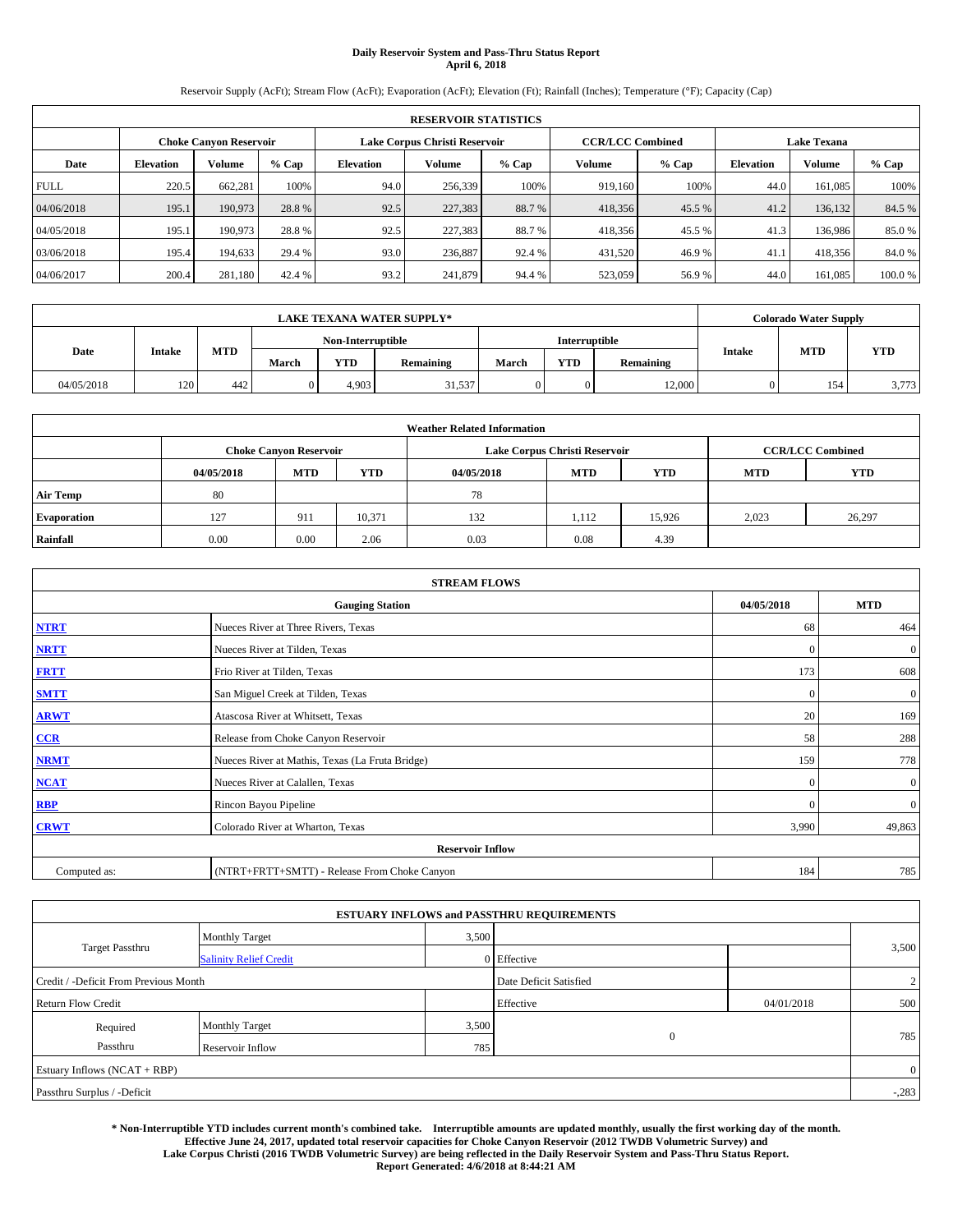# **Daily Reservoir System and Pass-Thru Status Report April 7, 2018**

Reservoir Supply (AcFt); Stream Flow (AcFt); Evaporation (AcFt); Elevation (Ft); Rainfall (Inches); Temperature (°F); Capacity (Cap)

|             | <b>RESERVOIR STATISTICS</b> |                               |        |           |                               |        |         |                                               |                  |         |        |
|-------------|-----------------------------|-------------------------------|--------|-----------|-------------------------------|--------|---------|-----------------------------------------------|------------------|---------|--------|
|             |                             | <b>Choke Canvon Reservoir</b> |        |           | Lake Corpus Christi Reservoir |        |         | <b>Lake Texana</b><br><b>CCR/LCC Combined</b> |                  |         |        |
| Date        | <b>Elevation</b>            | <b>Volume</b>                 | % Cap  | Elevation | Volume                        | % Cap  | Volume  | $%$ Cap                                       | <b>Elevation</b> | Volume  | % Cap  |
| <b>FULL</b> | 220.5                       | 662.281                       | 100%   | 94.0      | 256,339                       | 100%   | 919,160 | 100%                                          | 44.0             | 161,085 | 100%   |
| 04/07/2018  | 195.0                       | 189,763                       | 28.6 % | 92.5      | 227,383                       | 88.7%  | 417,146 | 45.4 %                                        | 41.2             | 136,132 | 84.5 % |
| 04/06/2018  | 195.1                       | 190,973                       | 28.8%  | 92.5      | 227,383                       | 88.7%  | 418,356 | 45.5 %                                        | 41.2             | 136,132 | 84.5 % |
| 03/07/2018  | 195.5                       | 195,863                       | 29.5 % | 93.0      | 236,887                       | 92.4 % | 432,750 | 47.1 %                                        | 40.9             | 417.146 | 82.9%  |
| 04/07/2017  | 200.4                       | 281.641                       | 42.5 % | 93.1      | 241,341                       | 94.1 % | 522,982 | 56.9%                                         | 43.9             | 160,156 | 99.4 % |

|            | <b>LAKE TEXANA WATER SUPPLY*</b> |            |                   |            |           |       |                      |           | <b>Colorado Water Supply</b> |            |            |  |
|------------|----------------------------------|------------|-------------------|------------|-----------|-------|----------------------|-----------|------------------------------|------------|------------|--|
|            |                                  |            | Non-Interruptible |            |           |       | <b>Interruptible</b> |           |                              |            |            |  |
| Date       | <b>Intake</b>                    | <b>MTD</b> | March             | <b>YTD</b> | Remaining | March | <b>YTD</b>           | Remaining | Intake                       | <b>MTD</b> | <b>YTD</b> |  |
| 04/06/2018 | 119                              | 561        |                   | 5.022      | 31,418    |       |                      | 12,000    |                              | 154        | 3,773      |  |

| <b>Weather Related Information</b> |            |                                                                                  |        |      |                               |        |                         |        |  |  |
|------------------------------------|------------|----------------------------------------------------------------------------------|--------|------|-------------------------------|--------|-------------------------|--------|--|--|
|                                    |            | <b>Choke Canyon Reservoir</b>                                                    |        |      | Lake Corpus Christi Reservoir |        | <b>CCR/LCC Combined</b> |        |  |  |
|                                    | 04/06/2018 | <b>YTD</b><br><b>MTD</b><br><b>MTD</b><br>04/06/2018<br><b>YTD</b><br><b>MTD</b> |        |      |                               |        |                         |        |  |  |
| <b>Air Temp</b>                    | 90         |                                                                                  |        | 86   |                               |        |                         |        |  |  |
| <b>Evaporation</b>                 | 176        | 1,087                                                                            | 10,547 | 242  | 1,354                         | 16,168 | 2,441                   | 26,715 |  |  |
| Rainfall                           | 0.00       | 0.00                                                                             | 2.06   | 0.00 | 0.08                          | 4.39   |                         |        |  |  |

| <b>STREAM FLOWS</b> |                                                 |              |              |  |  |  |  |  |  |
|---------------------|-------------------------------------------------|--------------|--------------|--|--|--|--|--|--|
|                     | <b>Gauging Station</b>                          | 04/06/2018   | <b>MTD</b>   |  |  |  |  |  |  |
| <b>NTRT</b>         | Nueces River at Three Rivers, Texas             | 64           | 528          |  |  |  |  |  |  |
| <b>NRTT</b>         | Nueces River at Tilden, Texas                   | $\mathbf{0}$ | $\mathbf{0}$ |  |  |  |  |  |  |
| <b>FRTT</b>         | Frio River at Tilden, Texas                     | 150          | 759          |  |  |  |  |  |  |
| <b>SMTT</b>         | San Miguel Creek at Tilden, Texas               | $\mathbf{0}$ | $\mathbf{0}$ |  |  |  |  |  |  |
| <b>ARWT</b>         | Atascosa River at Whitsett, Texas               | 17           | 186          |  |  |  |  |  |  |
| $CCR$               | Release from Choke Canyon Reservoir             | 58           | 345          |  |  |  |  |  |  |
| <b>NRMT</b>         | Nueces River at Mathis, Texas (La Fruta Bridge) | 216          | 994          |  |  |  |  |  |  |
| <b>NCAT</b>         | Nueces River at Calallen, Texas                 | $\theta$     | $\mathbf{0}$ |  |  |  |  |  |  |
| RBP                 | Rincon Bayou Pipeline                           | $\mathbf{0}$ | $\mathbf{0}$ |  |  |  |  |  |  |
| <b>CRWT</b>         | Colorado River at Wharton, Texas                | 3,335        | 53,198       |  |  |  |  |  |  |
|                     | <b>Reservoir Inflow</b>                         |              |              |  |  |  |  |  |  |
| Computed as:        | (NTRT+FRTT+SMTT) - Release From Choke Canyon    |              |              |  |  |  |  |  |  |

|                                       |                               |       | <b>ESTUARY INFLOWS and PASSTHRU REQUIREMENTS</b> |            |                |  |
|---------------------------------------|-------------------------------|-------|--------------------------------------------------|------------|----------------|--|
|                                       | <b>Monthly Target</b>         | 3,500 |                                                  |            |                |  |
| <b>Target Passthru</b>                | <b>Salinity Relief Credit</b> |       | $0$ Effective                                    |            | 3,500          |  |
| Credit / -Deficit From Previous Month |                               |       | Date Deficit Satisfied                           |            | $\overline{2}$ |  |
| <b>Return Flow Credit</b>             |                               |       | Effective                                        | 04/01/2018 | 500            |  |
| Required                              | <b>Monthly Target</b>         | 3,500 |                                                  |            |                |  |
| Passthru                              | Reservoir Inflow              | 942   | $\mathbf{0}$                                     |            | 942            |  |
| Estuary Inflows (NCAT + RBP)          |                               |       |                                                  |            | $\overline{0}$ |  |
| Passthru Surplus / -Deficit           |                               |       |                                                  |            | $-0.440$       |  |

**\* Non-Interruptible YTD includes current month's combined take. Interruptible amounts are updated monthly, usually the first working day of the month. Effective June 24, 2017, updated total reservoir capacities for Choke Canyon Reservoir (2012 TWDB Volumetric Survey) and Lake Corpus Christi (2016 TWDB Volumetric Survey) are being reflected in the Daily Reservoir System and Pass-Thru Status Report. Report Generated: 4/7/2018 at 10:12:29 AM**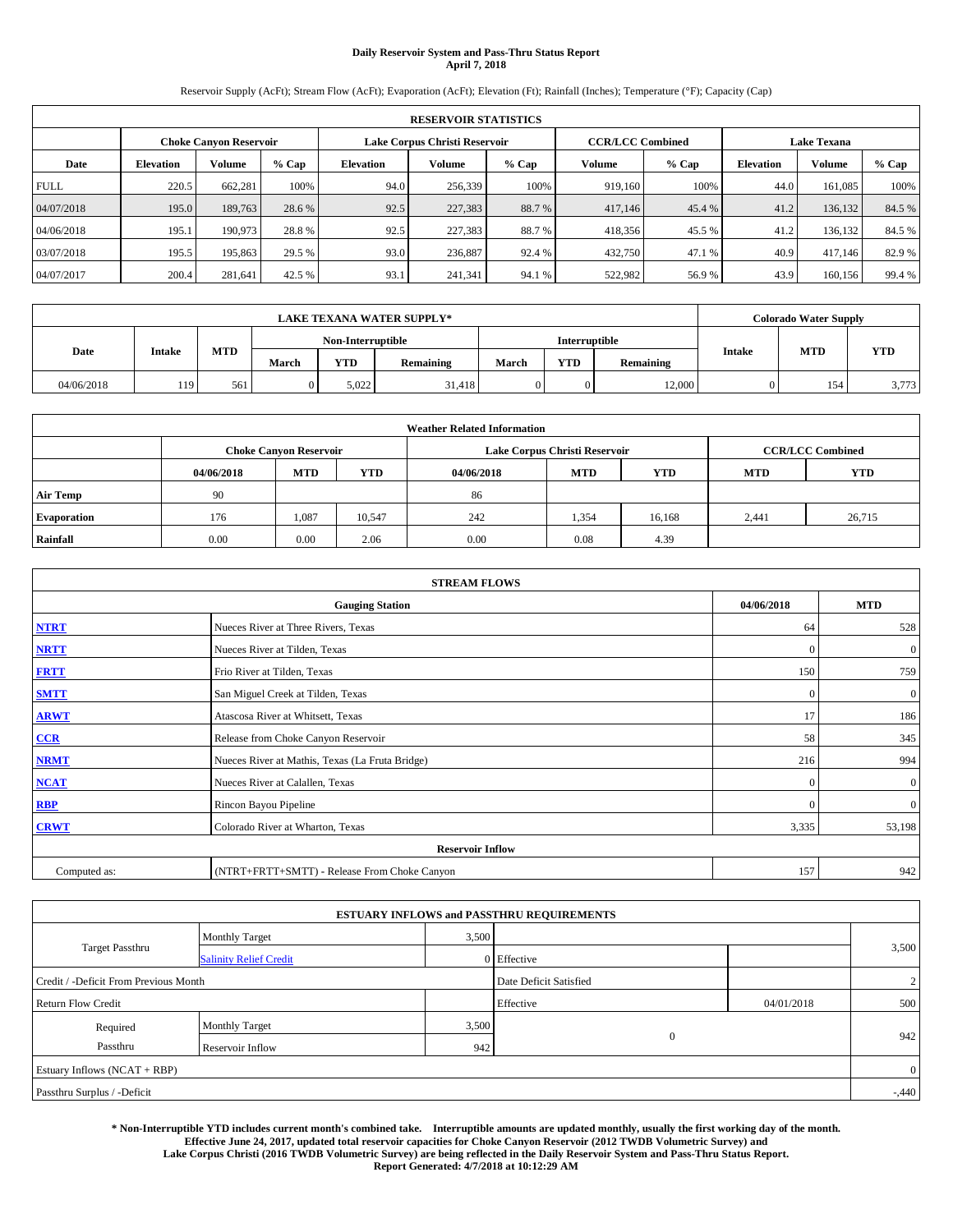# **Daily Reservoir System and Pass-Thru Status Report April 8, 2018**

Reservoir Supply (AcFt); Stream Flow (AcFt); Evaporation (AcFt); Elevation (Ft); Rainfall (Inches); Temperature (°F); Capacity (Cap)

|             | <b>RESERVOIR STATISTICS</b> |                               |        |           |                               |        |                                               |         |                  |         |        |
|-------------|-----------------------------|-------------------------------|--------|-----------|-------------------------------|--------|-----------------------------------------------|---------|------------------|---------|--------|
|             |                             | <b>Choke Canvon Reservoir</b> |        |           | Lake Corpus Christi Reservoir |        | <b>Lake Texana</b><br><b>CCR/LCC Combined</b> |         |                  |         |        |
| Date        | <b>Elevation</b>            | <b>Volume</b>                 | % Cap  | Elevation | Volume                        | % Cap  | Volume                                        | $%$ Cap | <b>Elevation</b> | Volume  | % Cap  |
| <b>FULL</b> | 220.5                       | 662.281                       | 100%   | 94.0      | 256,339                       | 100%   | 919,160                                       | 100%    | 44.0             | 161,085 | 100%   |
| 04/08/2018  | 195.0                       | 189,763                       | 28.6 % | 92.4      | 225,500                       | 88.0%  | 415,263                                       | 45.2 %  | 41.2             | 136,132 | 84.5 % |
| 04/07/2018  | 195.0                       | 189,763                       | 28.6 % | 92.5      | 227,383                       | 88.7 % | 417,146                                       | 45.4 %  | 41.2             | 136,132 | 84.5 % |
| 03/08/2018  | 195.5                       | 195,863                       | 29.5 % | 92.9      | 234,975                       | 91.7 % | 430,838                                       | 46.9%   | 40.9             | 415,263 | 82.9 % |
| 04/08/2017  | 200.3                       | 280,101                       | 42.3 % | 93.1      | 240,625                       | 93.9 % | 520,726                                       | 56.7%   | 43.9             | 160,156 | 99.4 % |

|            | <b>LAKE TEXANA WATER SUPPLY*</b> |            |       |                   |           |       |                      |                  |        | <b>Colorado Water Supply</b> |            |
|------------|----------------------------------|------------|-------|-------------------|-----------|-------|----------------------|------------------|--------|------------------------------|------------|
|            |                                  |            |       | Non-Interruptible |           |       | <b>Interruptible</b> |                  |        |                              |            |
| Date       | <b>Intake</b>                    | <b>MTD</b> | March | YTD               | Remaining | March | YTD                  | <b>Remaining</b> | Intake | <b>MTD</b>                   | <b>YTD</b> |
| 04/07/2018 | 119                              | 681        |       | 5.142             | 31.298    |       |                      | 12,000           |        | 154                          | 3,773      |

|                    | <b>Weather Related Information</b> |                               |            |            |                               |                         |       |        |  |  |  |  |
|--------------------|------------------------------------|-------------------------------|------------|------------|-------------------------------|-------------------------|-------|--------|--|--|--|--|
|                    |                                    | <b>Choke Canyon Reservoir</b> |            |            | Lake Corpus Christi Reservoir | <b>CCR/LCC Combined</b> |       |        |  |  |  |  |
|                    | 04/07/2018                         | <b>MTD</b>                    | <b>YTD</b> | 04/07/2018 | <b>MTD</b>                    | <b>YTD</b>              |       |        |  |  |  |  |
| <b>Air Temp</b>    | 64                                 |                               |            | 70         |                               |                         |       |        |  |  |  |  |
| <b>Evaporation</b> | 169                                | 1,256                         | 10,716     | 263        | 1,617                         | 16,431                  | 2,873 | 27,147 |  |  |  |  |
| Rainfall           | 0.00                               | 0.00                          | 2.06       | 0.00       | 0.08                          | 4.39                    |       |        |  |  |  |  |

| <b>STREAM FLOWS</b> |                                                 |              |                |  |  |  |  |  |
|---------------------|-------------------------------------------------|--------------|----------------|--|--|--|--|--|
|                     | <b>Gauging Station</b>                          | 04/07/2018   | <b>MTD</b>     |  |  |  |  |  |
| <b>NTRT</b>         | Nueces River at Three Rivers, Texas             | 59           | 587            |  |  |  |  |  |
| <b>NRTT</b>         | Nueces River at Tilden, Texas                   | $\mathbf{0}$ | $\mathbf{0}$   |  |  |  |  |  |
| <b>FRTT</b>         | Frio River at Tilden, Texas                     | 96           | 855            |  |  |  |  |  |
| <b>SMTT</b>         | San Miguel Creek at Tilden, Texas               | $\mathbf{0}$ | $\mathbf{0}$   |  |  |  |  |  |
| <b>ARWT</b>         | Atascosa River at Whitsett, Texas               | 13           | 199            |  |  |  |  |  |
| $CCR$               | Release from Choke Canyon Reservoir             | 58           | 403            |  |  |  |  |  |
| <b>NRMT</b>         | Nueces River at Mathis, Texas (La Fruta Bridge) | 266          | 1,260          |  |  |  |  |  |
| <b>NCAT</b>         | Nueces River at Calallen, Texas                 | $\bigcap$    | $\overline{c}$ |  |  |  |  |  |
| RBP                 | Rincon Bayou Pipeline                           | $\mathbf{0}$ | $\mathbf{0}$   |  |  |  |  |  |
| <b>CRWT</b>         | Colorado River at Wharton, Texas                | 3,037        | 56,235         |  |  |  |  |  |
|                     | <b>Reservoir Inflow</b>                         |              |                |  |  |  |  |  |
| Computed as:        | (NTRT+FRTT+SMTT) - Release From Choke Canyon    | 97           | 1,039          |  |  |  |  |  |

|                                       |                               |       | <b>ESTUARY INFLOWS and PASSTHRU REQUIREMENTS</b> |            |         |
|---------------------------------------|-------------------------------|-------|--------------------------------------------------|------------|---------|
|                                       | <b>Monthly Target</b>         | 3,500 |                                                  |            |         |
| <b>Target Passthru</b>                | <b>Salinity Relief Credit</b> |       | 0 Effective                                      |            | 3,500   |
| Credit / -Deficit From Previous Month |                               |       | Date Deficit Satisfied                           |            | 2       |
| <b>Return Flow Credit</b>             |                               |       | Effective                                        | 04/01/2018 | 500     |
| Required                              | <b>Monthly Target</b>         | 3,500 |                                                  |            |         |
| Passthru                              | Reservoir Inflow              | 1,039 | $\mathbf{0}$                                     |            | 1,039   |
| Estuary Inflows (NCAT + RBP)          |                               |       |                                                  |            | 2       |
| Passthru Surplus / -Deficit           |                               |       |                                                  |            | $-.534$ |

**\* Non-Interruptible YTD includes current month's combined take. Interruptible amounts are updated monthly, usually the first working day of the month. Effective June 24, 2017, updated total reservoir capacities for Choke Canyon Reservoir (2012 TWDB Volumetric Survey) and Lake Corpus Christi (2016 TWDB Volumetric Survey) are being reflected in the Daily Reservoir System and Pass-Thru Status Report. Report Generated: 4/8/2018 at 9:14:56 AM**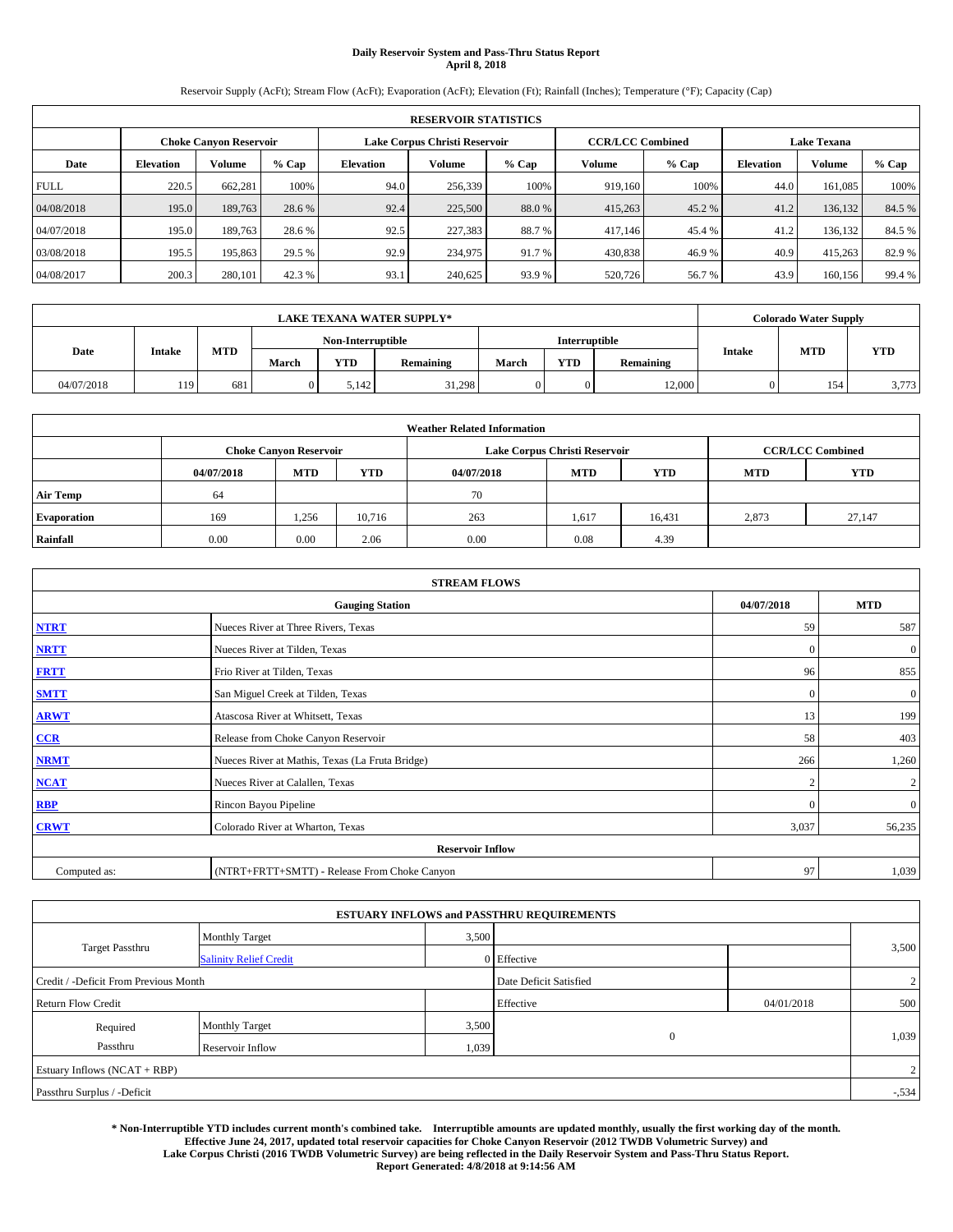# **Daily Reservoir System and Pass-Thru Status Report April 9, 2018**

Reservoir Supply (AcFt); Stream Flow (AcFt); Evaporation (AcFt); Elevation (Ft); Rainfall (Inches); Temperature (°F); Capacity (Cap)

|             | <b>RESERVOIR STATISTICS</b> |                        |        |                                                     |                               |                  |                         |        |                    |         |        |  |  |
|-------------|-----------------------------|------------------------|--------|-----------------------------------------------------|-------------------------------|------------------|-------------------------|--------|--------------------|---------|--------|--|--|
|             |                             | Choke Canvon Reservoir |        |                                                     | Lake Corpus Christi Reservoir |                  | <b>CCR/LCC Combined</b> |        | <b>Lake Texana</b> |         |        |  |  |
| Date        | <b>Elevation</b>            | Volume                 | % Cap  | Volume<br>$%$ Cap<br>Volume<br>$%$ Cap<br>Elevation |                               | <b>Elevation</b> | Volume                  | % Cap  |                    |         |        |  |  |
| <b>FULL</b> | 220.5                       | 662.281                | 100%   | 94.0                                                | 256,339                       | 100%             | 919.160                 | 100%   | 44.0               | 161.085 | 100%   |  |  |
| 04/09/2018  | 195.1                       | 190,973                | 28.8%  | 92.4                                                | 225,500                       | 88.0%            | 416,473                 | 45.3 % | 41.2               | 136.132 | 84.5 % |  |  |
| 04/08/2018  | 195.0                       | 189.763                | 28.6 % | 92.4                                                | 225,500                       | 88.0 %           | 415,263                 | 45.2 % | 41.2               | 136,132 | 84.5 % |  |  |
| 03/09/2018  | 195.4                       | 194.633                | 29.4 % | 92.9                                                | 234,975                       | 91.7 %           | 429,608                 | 46.7 % | 40.9               | 416,473 | 82.9 % |  |  |
| 04/09/2017  | 200.3                       | 279.633                | 42.2 % | 93.1                                                | 240,266                       | 93.7 %           | 519,899                 | 56.6 % | 43.9               | 160.156 | 99.4 % |  |  |

|            | <b>LAKE TEXANA WATER SUPPLY*</b> |            |       |                   |           |       |                      |           |        | <b>Colorado Water Supply</b> |            |
|------------|----------------------------------|------------|-------|-------------------|-----------|-------|----------------------|-----------|--------|------------------------------|------------|
|            |                                  |            |       | Non-Interruptible |           |       | <b>Interruptible</b> |           |        |                              |            |
| Date       | <b>Intake</b>                    | <b>MTD</b> | March | <b>YTD</b>        | Remaining | March | <b>YTD</b>           | Remaining | Intake | <b>MTD</b>                   | <b>YTD</b> |
| 04/08/2018 | 119                              | 800        |       | 5,261             | 31.179    |       |                      | 12,000    |        | 154                          | 3,773      |

|                    | <b>Weather Related Information</b> |                               |            |            |                               |                         |       |        |  |  |  |  |
|--------------------|------------------------------------|-------------------------------|------------|------------|-------------------------------|-------------------------|-------|--------|--|--|--|--|
|                    |                                    | <b>Choke Canyon Reservoir</b> |            |            | Lake Corpus Christi Reservoir | <b>CCR/LCC Combined</b> |       |        |  |  |  |  |
|                    | 04/08/2018                         | <b>MTD</b>                    | <b>YTD</b> | 04/08/2018 | <b>MTD</b>                    | <b>YTD</b>              |       |        |  |  |  |  |
| <b>Air Temp</b>    | 73                                 |                               |            | 71         |                               |                         |       |        |  |  |  |  |
| <b>Evaporation</b> | 155                                | 1,411                         | 10,871     |            | 1,694                         | 16,508                  | 3,105 | 27,379 |  |  |  |  |
| Rainfall           | 0.00                               | 0.00                          | 2.06       | 0.00       | 0.08                          | 4.39                    |       |        |  |  |  |  |

| <b>STREAM FLOWS</b> |                                                 |              |              |  |  |  |  |  |
|---------------------|-------------------------------------------------|--------------|--------------|--|--|--|--|--|
|                     | <b>Gauging Station</b>                          | 04/08/2018   | <b>MTD</b>   |  |  |  |  |  |
| <b>NTRT</b>         | Nueces River at Three Rivers, Texas             | 57           | 644          |  |  |  |  |  |
| <b>NRTT</b>         | Nueces River at Tilden, Texas                   | $\mathbf{0}$ | $\mathbf{0}$ |  |  |  |  |  |
| <b>FRTT</b>         | Frio River at Tilden, Texas                     | 59           | 914          |  |  |  |  |  |
| <b>SMTT</b>         | San Miguel Creek at Tilden, Texas               | $\mathbf{0}$ | $\mathbf{0}$ |  |  |  |  |  |
| <b>ARWT</b>         | Atascosa River at Whitsett, Texas               | 13           | 212          |  |  |  |  |  |
| $CCR$               | Release from Choke Canyon Reservoir             | 58           | 461          |  |  |  |  |  |
| <b>NRMT</b>         | Nueces River at Mathis, Texas (La Fruta Bridge) | 262          | 1,522        |  |  |  |  |  |
| <b>NCAT</b>         | Nueces River at Calallen, Texas                 | 42           | 45           |  |  |  |  |  |
| RBP                 | Rincon Bayou Pipeline                           | $\mathbf{0}$ | $\mathbf{0}$ |  |  |  |  |  |
| <b>CRWT</b>         | Colorado River at Wharton, Texas                | 2,739        | 58,974       |  |  |  |  |  |
|                     | <b>Reservoir Inflow</b>                         |              |              |  |  |  |  |  |
| Computed as:        | (NTRT+FRTT+SMTT) - Release From Choke Canyon    | 59           | 1,097        |  |  |  |  |  |

|                                       |                               |       | <b>ESTUARY INFLOWS and PASSTHRU REQUIREMENTS</b> |            |        |
|---------------------------------------|-------------------------------|-------|--------------------------------------------------|------------|--------|
|                                       | <b>Monthly Target</b>         | 3,500 |                                                  |            |        |
| <b>Target Passthru</b>                | <b>Salinity Relief Credit</b> |       | 0 Effective                                      |            | 3,500  |
| Credit / -Deficit From Previous Month |                               |       | Date Deficit Satisfied                           |            | 2      |
| <b>Return Flow Credit</b>             |                               |       | Effective                                        | 04/01/2018 | 500    |
| Required                              | <b>Monthly Target</b>         | 3,500 |                                                  |            |        |
| Passthru                              | Reservoir Inflow              | 1,097 | $\mathbf{0}$                                     |            | 1,097  |
| Estuary Inflows (NCAT + RBP)          |                               |       |                                                  |            | 45     |
| Passthru Surplus / -Deficit           |                               |       |                                                  |            | $-551$ |

**\* Non-Interruptible YTD includes current month's combined take. Interruptible amounts are updated monthly, usually the first working day of the month. Effective June 24, 2017, updated total reservoir capacities for Choke Canyon Reservoir (2012 TWDB Volumetric Survey) and Lake Corpus Christi (2016 TWDB Volumetric Survey) are being reflected in the Daily Reservoir System and Pass-Thru Status Report. Report Generated: 4/9/2018 at 8:29:20 AM**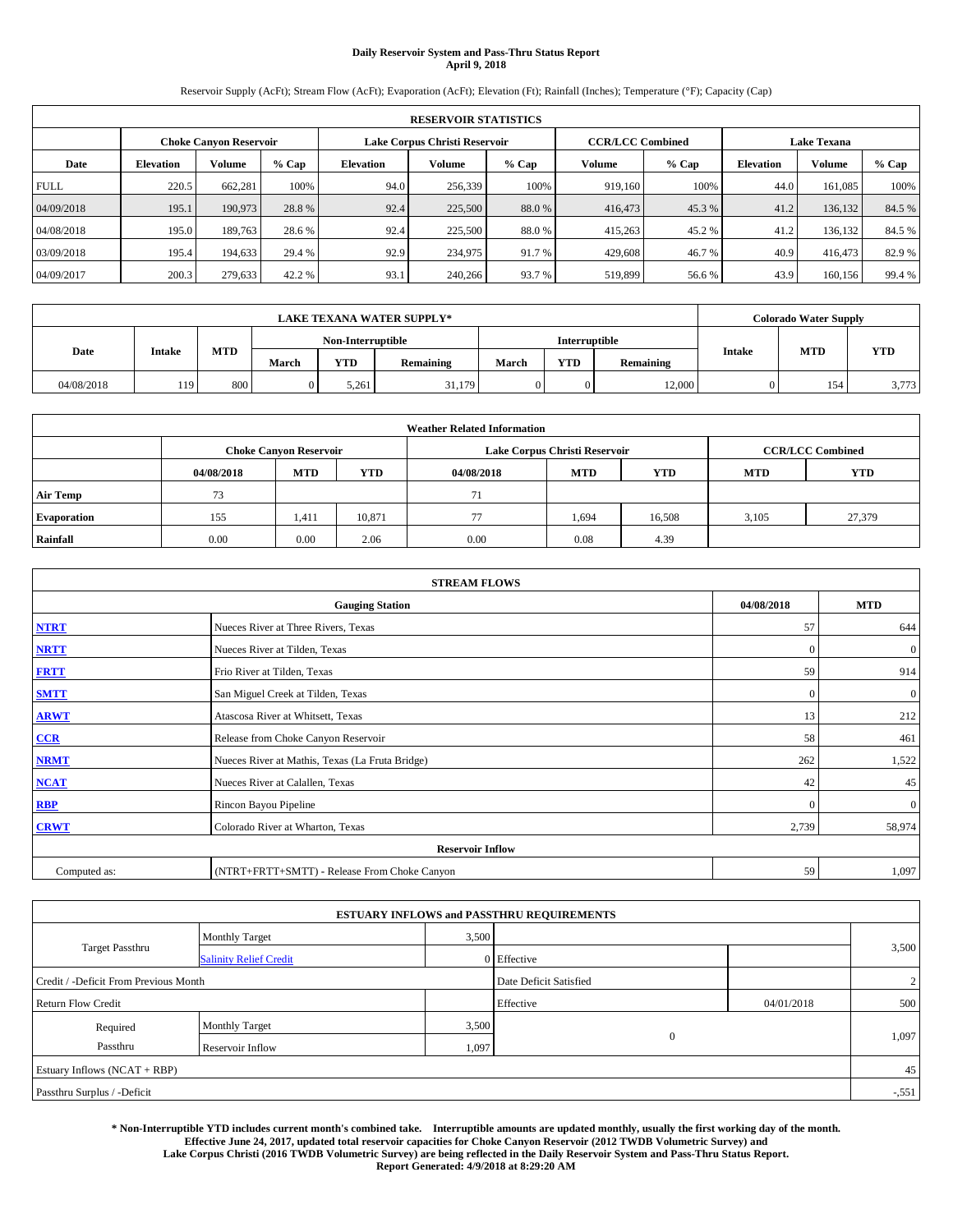# **Daily Reservoir System and Pass-Thru Status Report April 10, 2018**

Reservoir Supply (AcFt); Stream Flow (AcFt); Evaporation (AcFt); Elevation (Ft); Rainfall (Inches); Temperature (°F); Capacity (Cap)

|             | <b>RESERVOIR STATISTICS</b> |                               |        |                               |         |                         |         |                    |                  |         |        |  |  |
|-------------|-----------------------------|-------------------------------|--------|-------------------------------|---------|-------------------------|---------|--------------------|------------------|---------|--------|--|--|
|             |                             | <b>Choke Canvon Reservoir</b> |        | Lake Corpus Christi Reservoir |         | <b>CCR/LCC Combined</b> |         | <b>Lake Texana</b> |                  |         |        |  |  |
| Date        | <b>Elevation</b>            | <b>Volume</b>                 | % Cap  | Elevation                     | Volume  | % Cap                   | Volume  | $%$ Cap            | <b>Elevation</b> | Volume  | % Cap  |  |  |
| <b>FULL</b> | 220.5                       | 662.281                       | 100%   | 94.0                          | 256,339 | 100%                    | 919,160 | 100%               | 44.0             | 161,085 | 100%   |  |  |
| 04/10/2018  | 195.0                       | 189,763                       | 28.6 % | 92.4                          | 225,500 | 88.0%                   | 415,263 | 45.2 %             | 41.1             | 135,282 | 84.0%  |  |  |
| 04/09/2018  | 195.1                       | 190,973                       | 28.8%  | 92.4                          | 225,500 | 88.0 %                  | 416,473 | 45.3 %             | 41.2             | 136,132 | 84.5 % |  |  |
| 03/10/2018  | 195.5                       | 195,863                       | 29.5 % | 92.9                          | 234,975 | 91.7 %                  | 430,838 | 46.9%              | 40.9             | 415,263 | 82.9 % |  |  |
| 04/10/2017  | 200.3                       | 279,477                       | 42.2 % | 93.1                          | 240,266 | 93.7 %                  | 519,743 | 56.5 %             | 43.9             | 160,156 | 99.4 % |  |  |

|            | <b>LAKE TEXANA WATER SUPPLY*</b> |            |       |                   |           |       |                      |           |        | <b>Colorado Water Supply</b> |            |
|------------|----------------------------------|------------|-------|-------------------|-----------|-------|----------------------|-----------|--------|------------------------------|------------|
|            |                                  |            |       | Non-Interruptible |           |       | <b>Interruptible</b> |           |        |                              |            |
| Date       | <b>Intake</b>                    | <b>MTD</b> | March | <b>YTD</b>        | Remaining | March | <b>YTD</b>           | Remaining | Intake | <b>MTD</b>                   | <b>YTD</b> |
| 04/09/2018 | 118                              | 918        |       | 5,380             | 31,060    |       |                      | 12,000    |        | 154                          | 3,773      |

|                    | <b>Weather Related Information</b> |                               |            |            |                               |                         |       |        |  |  |  |  |
|--------------------|------------------------------------|-------------------------------|------------|------------|-------------------------------|-------------------------|-------|--------|--|--|--|--|
|                    |                                    | <b>Choke Canyon Reservoir</b> |            |            | Lake Corpus Christi Reservoir | <b>CCR/LCC Combined</b> |       |        |  |  |  |  |
|                    | 04/09/2018                         | <b>MTD</b>                    | <b>YTD</b> | 04/09/2018 | <b>MTD</b>                    | <b>YTD</b>              |       |        |  |  |  |  |
| <b>Air Temp</b>    | 66                                 |                               |            | 70         |                               |                         |       |        |  |  |  |  |
| <b>Evaporation</b> | 42                                 | 1,453                         | 10,913     | 44         | 1,738                         | 16,552                  | 3,191 | 27,465 |  |  |  |  |
| Rainfall           | 0.06                               | 0.06                          | 2.12       | 0.07       | 0.15                          | 4.46                    |       |        |  |  |  |  |

| <b>STREAM FLOWS</b> |                                                 |              |              |  |  |  |  |  |  |
|---------------------|-------------------------------------------------|--------------|--------------|--|--|--|--|--|--|
|                     | <b>Gauging Station</b>                          |              |              |  |  |  |  |  |  |
| <b>NTRT</b>         | Nueces River at Three Rivers, Texas             | 57           | 701          |  |  |  |  |  |  |
| <b>NRTT</b>         | Nueces River at Tilden, Texas                   | $\mathbf{0}$ | $\mathbf{0}$ |  |  |  |  |  |  |
| <b>FRTT</b>         | Frio River at Tilden, Texas                     | 39           | 952          |  |  |  |  |  |  |
| <b>SMTT</b>         | San Miguel Creek at Tilden, Texas               | $\mathbf{0}$ | $\mathbf{0}$ |  |  |  |  |  |  |
| <b>ARWT</b>         | Atascosa River at Whitsett, Texas               | 14           | 226          |  |  |  |  |  |  |
| $CCR$               | Release from Choke Canyon Reservoir             | 58           | 518          |  |  |  |  |  |  |
| <b>NRMT</b>         | Nueces River at Mathis, Texas (La Fruta Bridge) | 264          | 1,786        |  |  |  |  |  |  |
| <b>NCAT</b>         | Nueces River at Calallen, Texas                 | 34           | 79           |  |  |  |  |  |  |
| RBP                 | Rincon Bayou Pipeline                           | -69          | 69           |  |  |  |  |  |  |
| <b>CRWT</b>         | Colorado River at Wharton, Texas                | 2,521        | 61,495       |  |  |  |  |  |  |
|                     | <b>Reservoir Inflow</b>                         |              |              |  |  |  |  |  |  |
| Computed as:        | (NTRT+FRTT+SMTT) - Release From Choke Canyon    | 38           | 1,135        |  |  |  |  |  |  |

|                                       |                               |       | <b>ESTUARY INFLOWS and PASSTHRU REQUIREMENTS</b> |            |                |
|---------------------------------------|-------------------------------|-------|--------------------------------------------------|------------|----------------|
|                                       | <b>Monthly Target</b>         | 3,500 |                                                  |            |                |
| <b>Target Passthru</b>                | <b>Salinity Relief Credit</b> |       | $0$ Effective                                    |            | 3,500          |
| Credit / -Deficit From Previous Month |                               |       | Date Deficit Satisfied                           |            | $\overline{2}$ |
| <b>Return Flow Credit</b>             |                               |       | Effective                                        | 04/01/2018 | 500            |
| Required                              | <b>Monthly Target</b>         | 3,500 |                                                  |            |                |
| Passthru                              | Reservoir Inflow              | 1,135 | $\theta$                                         |            | 1,135          |
| Estuary Inflows (NCAT + RBP)          |                               |       |                                                  |            | 148            |
| Passthru Surplus / -Deficit           |                               |       |                                                  |            | $-0.485$       |

**\* Non-Interruptible YTD includes current month's combined take. Interruptible amounts are updated monthly, usually the first working day of the month. Effective June 24, 2017, updated total reservoir capacities for Choke Canyon Reservoir (2012 TWDB Volumetric Survey) and Lake Corpus Christi (2016 TWDB Volumetric Survey) are being reflected in the Daily Reservoir System and Pass-Thru Status Report.** 

**Report Generated: 4/10/2018 at 8:45:30 AM**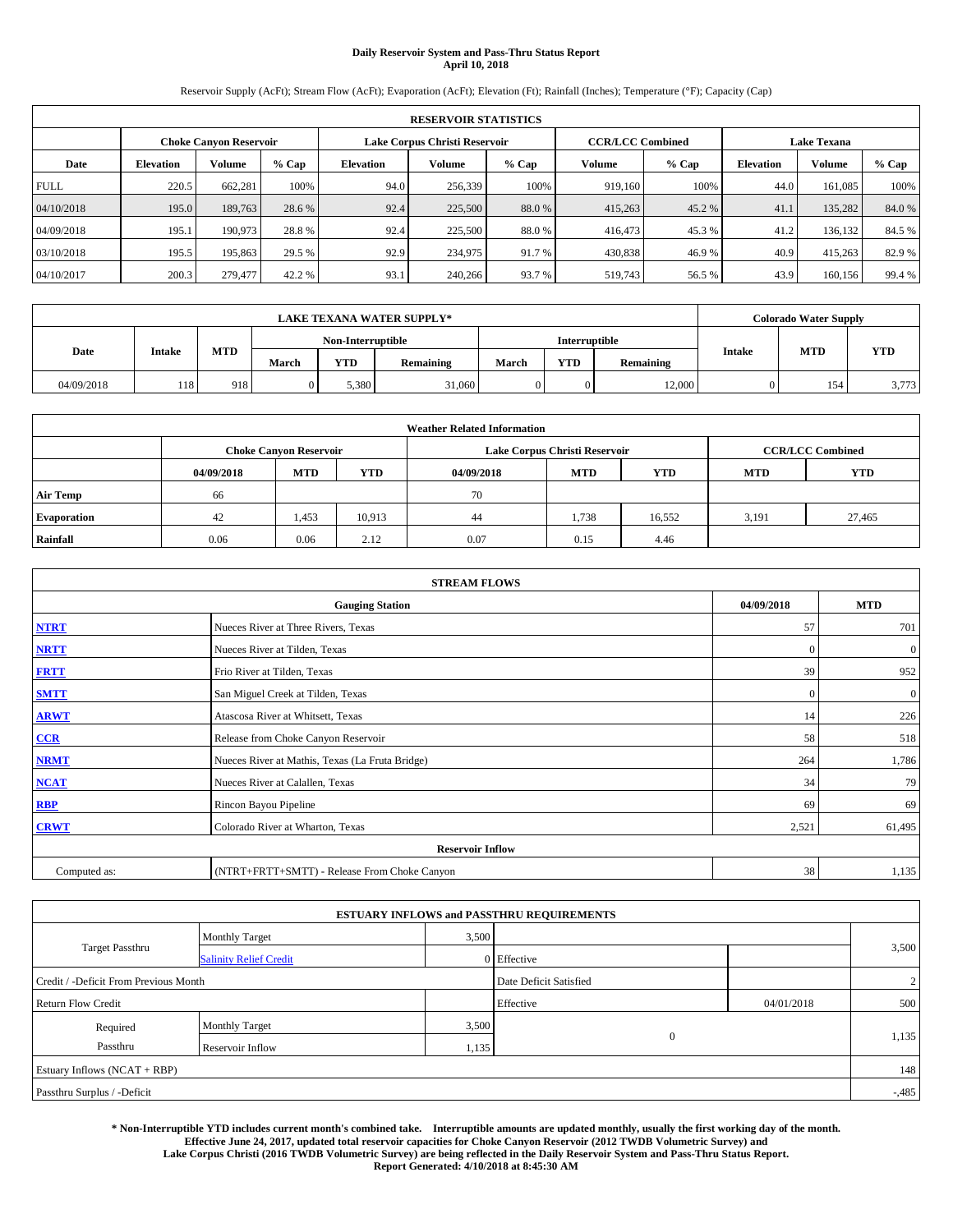# **Daily Reservoir System and Pass-Thru Status Report April 11, 2018**

Reservoir Supply (AcFt); Stream Flow (AcFt); Evaporation (AcFt); Elevation (Ft); Rainfall (Inches); Temperature (°F); Capacity (Cap)

|             | <b>RESERVOIR STATISTICS</b> |                               |        |           |                               |        |                         |         |                    |               |        |  |
|-------------|-----------------------------|-------------------------------|--------|-----------|-------------------------------|--------|-------------------------|---------|--------------------|---------------|--------|--|
|             |                             | <b>Choke Canvon Reservoir</b> |        |           | Lake Corpus Christi Reservoir |        | <b>CCR/LCC Combined</b> |         | <b>Lake Texana</b> |               |        |  |
| Date        | <b>Elevation</b>            | <b>Volume</b>                 | % Cap  | Elevation | Volume                        | % Cap  | Volume                  | $%$ Cap | <b>Elevation</b>   | <b>Volume</b> | % Cap  |  |
| <b>FULL</b> | 220.5                       | 662.281                       | 100%   | 94.0      | 256,339                       | 100%   | 919,160                 | 100%    | 44.0               | 161,085       | 100%   |  |
| 04/11/2018  | 195.1                       | 190,973                       | 28.8%  | 92.3      | 225,500                       | 88.0%  | 416,473                 | 45.3%   | 41.0               | 134,434       | 83.5%  |  |
| 04/10/2018  | 195.0                       | 189,763                       | 28.6 % | 92.4      | 225,500                       | 88.0 % | 415,263                 | 45.2 %  | 41.1               | 135,282       | 84.0%  |  |
| 03/11/2018  | 195.4                       | 194,633                       | 29.4 % | 92.9      | 234,975                       | 91.7 % | 429,608                 | 46.7%   | 40.9               | 416,473       | 82.9 % |  |
| 04/11/2017  | 200.2                       | 278,542                       | 42.0 % | 93.0      | 239,909                       | 93.6 % | 518,451                 | 56.4 %  | 43.7               | 158,306       | 98.3%  |  |

| <b>LAKE TEXANA WATER SUPPLY*</b> |               |      |                   |       |                  |               |     | <b>Colorado Water Supply</b> |               |            |       |
|----------------------------------|---------------|------|-------------------|-------|------------------|---------------|-----|------------------------------|---------------|------------|-------|
|                                  |               |      | Non-Interruptible |       |                  | Interruptible |     |                              |               |            |       |
| Date                             | <b>Intake</b> | MTD  | March             | YTD   | <b>Remaining</b> | March         | YTD | <b>Remaining</b>             | <b>Intake</b> | <b>MTD</b> | YTD   |
| 04/10/2018                       | 120           | .038 |                   | 5,500 | 30,940           |               |     | 12,000                       |               | 154        | 3,773 |

|                    |            |                               |            | <b>Weather Related Information</b> |                               |                         |            |            |
|--------------------|------------|-------------------------------|------------|------------------------------------|-------------------------------|-------------------------|------------|------------|
|                    |            | <b>Choke Canyon Reservoir</b> |            |                                    | Lake Corpus Christi Reservoir | <b>CCR/LCC Combined</b> |            |            |
|                    | 04/10/2018 | <b>MTD</b>                    | <b>YTD</b> | 04/10/2018                         | <b>MTD</b>                    | <b>YTD</b>              | <b>MTD</b> | <b>YTD</b> |
| <b>Air Temp</b>    | 79         |                               |            | 77                                 |                               |                         |            |            |
| <b>Evaporation</b> | 233        | 1,686                         | 11.146     | 307                                | 2,045                         | 16,859                  | 3,731      | 28,005     |
| Rainfall           | 0.00       | 0.06                          | 2.12       | 0.00                               | 0.15                          | 4.46                    |            |            |

| <b>STREAM FLOWS</b> |                                                 |              |              |  |  |  |  |  |  |
|---------------------|-------------------------------------------------|--------------|--------------|--|--|--|--|--|--|
|                     | <b>Gauging Station</b>                          |              |              |  |  |  |  |  |  |
| <b>NTRT</b>         | Nueces River at Three Rivers, Texas             | 59           | 759          |  |  |  |  |  |  |
| <b>NRTT</b>         | Nueces River at Tilden, Texas                   | $\mathbf{0}$ | $\mathbf{0}$ |  |  |  |  |  |  |
| <b>FRTT</b>         | Frio River at Tilden, Texas                     | 27           | 979          |  |  |  |  |  |  |
| <b>SMTT</b>         | San Miguel Creek at Tilden, Texas               | $\mathbf{0}$ | $\mathbf{0}$ |  |  |  |  |  |  |
| <b>ARWT</b>         | Atascosa River at Whitsett, Texas               | $\mathbf{r}$ | 233          |  |  |  |  |  |  |
| $CCR$               | Release from Choke Canyon Reservoir             | 58           | 576          |  |  |  |  |  |  |
| <b>NRMT</b>         | Nueces River at Mathis, Texas (La Fruta Bridge) | 248          | 2,034        |  |  |  |  |  |  |
| <b>NCAT</b>         | Nueces River at Calallen, Texas                 | 16           | 94           |  |  |  |  |  |  |
| RBP                 | Rincon Bayou Pipeline                           | 107          | 176          |  |  |  |  |  |  |
| <b>CRWT</b>         | Colorado River at Wharton, Texas                | 2,461        | 63,957       |  |  |  |  |  |  |
|                     | <b>Reservoir Inflow</b>                         |              |              |  |  |  |  |  |  |
| Computed as:        | (NTRT+FRTT+SMTT) - Release From Choke Canyon    |              |              |  |  |  |  |  |  |

|                                       |                               |       | <b>ESTUARY INFLOWS and PASSTHRU REQUIREMENTS</b> |            |         |
|---------------------------------------|-------------------------------|-------|--------------------------------------------------|------------|---------|
|                                       | <b>Monthly Target</b>         | 3,500 |                                                  |            |         |
| <b>Target Passthru</b>                | <b>Salinity Relief Credit</b> |       | 0 Effective                                      |            | 3,500   |
| Credit / -Deficit From Previous Month |                               |       | Date Deficit Satisfied                           |            | 2       |
| <b>Return Flow Credit</b>             |                               |       | Effective                                        | 04/01/2018 | 500     |
| Required                              | <b>Monthly Target</b>         | 3,500 |                                                  |            |         |
| Passthru                              | Reservoir Inflow              | 1,163 | $\mathbf{0}$                                     |            | 1,163   |
| Estuary Inflows (NCAT + RBP)          |                               |       |                                                  |            | 270     |
| Passthru Surplus / -Deficit           |                               |       |                                                  |            | $-.391$ |

**\* Non-Interruptible YTD includes current month's combined take. Interruptible amounts are updated monthly, usually the first working day of the month. Effective June 24, 2017, updated total reservoir capacities for Choke Canyon Reservoir (2012 TWDB Volumetric Survey) and Lake Corpus Christi (2016 TWDB Volumetric Survey) are being reflected in the Daily Reservoir System and Pass-Thru Status Report. Report Generated: 4/11/2018 at 7:56:27 AM**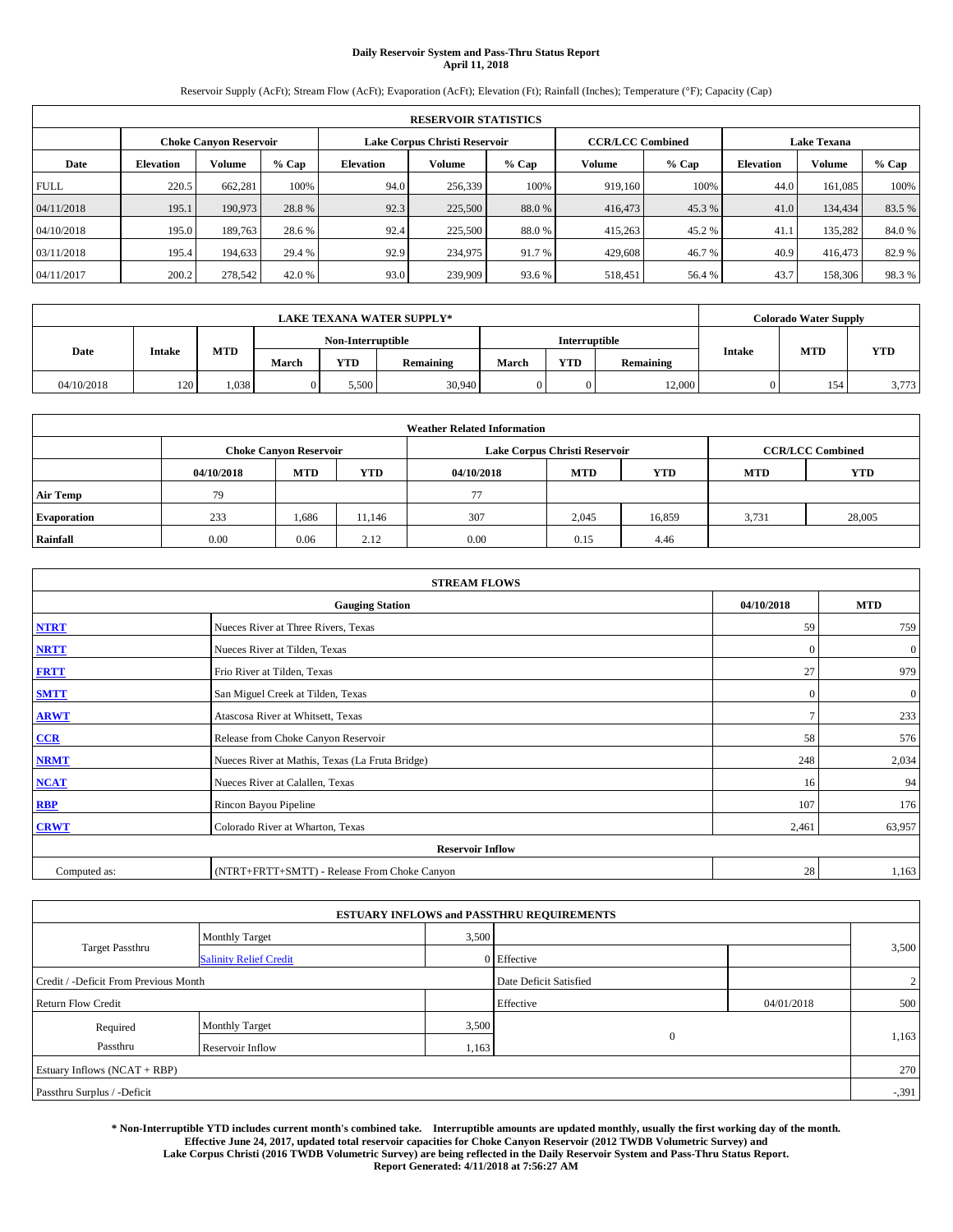# **Daily Reservoir System and Pass-Thru Status Report April 12, 2018**

Reservoir Supply (AcFt); Stream Flow (AcFt); Evaporation (AcFt); Elevation (Ft); Rainfall (Inches); Temperature (°F); Capacity (Cap)

|             | <b>RESERVOIR STATISTICS</b> |                               |        |           |                               |        |                         |         |                    |               |        |  |
|-------------|-----------------------------|-------------------------------|--------|-----------|-------------------------------|--------|-------------------------|---------|--------------------|---------------|--------|--|
|             |                             | <b>Choke Canvon Reservoir</b> |        |           | Lake Corpus Christi Reservoir |        | <b>CCR/LCC Combined</b> |         | <b>Lake Texana</b> |               |        |  |
| Date        | <b>Elevation</b>            | <b>Volume</b>                 | % Cap  | Elevation | Volume                        | % Cap  | Volume                  | $%$ Cap | <b>Elevation</b>   | <b>Volume</b> | % Cap  |  |
| <b>FULL</b> | 220.5                       | 662.281                       | 100%   | 94.0      | 256,339                       | 100%   | 919,160                 | 100%    | 44.0               | 161,085       | 100%   |  |
| 04/12/2018  | 194.9                       | 188,558                       | 28.4 % | 92.3      | 223,623                       | 87.2 % | 412,181                 | 44.8%   | 41.0               | 134,434       | 83.5%  |  |
| 04/11/2018  | 195.1                       | 190,973                       | 28.8%  | 92.3      | 225,500                       | 88.0 % | 416,473                 | 45.3 %  | 41.0               | 134,434       | 83.5 % |  |
| 03/12/2018  | 195.3                       | 193,408                       | 29.2 % | 92.9      | 234,975                       | 91.7 % | 428,383                 | 46.6%   | 40.9               | 412.181       | 82.9 % |  |
| 04/12/2017  | 200.3                       | 280,411                       | 42.3 % | 93.1      | 240,983                       | 94.0 % | 521,394                 | 56.7%   | 43.7               | 158,306       | 98.3%  |  |

| <b>LAKE TEXANA WATER SUPPLY*</b> |               |       |                   |       |                  |               |     | <b>Colorado Water Supply</b> |               |            |       |
|----------------------------------|---------------|-------|-------------------|-------|------------------|---------------|-----|------------------------------|---------------|------------|-------|
|                                  |               |       | Non-Interruptible |       |                  | Interruptible |     |                              |               |            |       |
| Date                             | <b>Intake</b> | MTD   | March             | YTD   | <b>Remaining</b> | March         | YTD | <b>Remaining</b>             | <b>Intake</b> | <b>MTD</b> | YTD   |
| 04/11/2018                       | 120           | 1.158 |                   | 5,619 | 30,821           |               |     | 12,000                       |               | 154        | 3,773 |

| <b>Weather Related Information</b> |            |                               |            |            |                               |                         |            |            |  |  |
|------------------------------------|------------|-------------------------------|------------|------------|-------------------------------|-------------------------|------------|------------|--|--|
|                                    |            | <b>Choke Canvon Reservoir</b> |            |            | Lake Corpus Christi Reservoir | <b>CCR/LCC Combined</b> |            |            |  |  |
|                                    | 04/11/2018 | <b>MTD</b>                    | <b>YTD</b> | 04/11/2018 | <b>MTD</b>                    | <b>YTD</b>              | <b>MTD</b> | <b>YTD</b> |  |  |
| <b>Air Temp</b>                    | 84         |                               |            | 81         |                               |                         |            |            |  |  |
| <b>Evaporation</b>                 | 238        | 1,924                         | 11,384     | 306        | 2,351                         | 17.165                  | 4,275      | 28,549     |  |  |
| Rainfall                           | 0.00       | 0.06                          | 2.12       | 0.00       | 0.15                          | 4.46                    |            |            |  |  |

| <b>STREAM FLOWS</b> |                                                 |              |              |  |  |  |  |  |  |
|---------------------|-------------------------------------------------|--------------|--------------|--|--|--|--|--|--|
|                     | <b>Gauging Station</b>                          |              |              |  |  |  |  |  |  |
| <b>NTRT</b>         | Nueces River at Three Rivers, Texas             | 57           | 816          |  |  |  |  |  |  |
| <b>NRTT</b>         | Nueces River at Tilden, Texas                   | $\mathbf{0}$ | $\mathbf{0}$ |  |  |  |  |  |  |
| <b>FRTT</b>         | Frio River at Tilden, Texas                     | 19           | 998          |  |  |  |  |  |  |
| <b>SMTT</b>         | San Miguel Creek at Tilden, Texas               | $\mathbf{0}$ | $\mathbf{0}$ |  |  |  |  |  |  |
| <b>ARWT</b>         | Atascosa River at Whitsett, Texas               | 5            | 238          |  |  |  |  |  |  |
| $CCR$               | Release from Choke Canyon Reservoir             | 58           | 633          |  |  |  |  |  |  |
| <b>NRMT</b>         | Nueces River at Mathis, Texas (La Fruta Bridge) | 240          | 2,275        |  |  |  |  |  |  |
| <b>NCAT</b>         | Nueces River at Calallen, Texas                 | 6            | 101          |  |  |  |  |  |  |
| RBP                 | Rincon Bayou Pipeline                           | 105          | 281          |  |  |  |  |  |  |
| <b>CRWT</b>         | Colorado River at Wharton, Texas                | 2,461        | 66,418       |  |  |  |  |  |  |
|                     | <b>Reservoir Inflow</b>                         |              |              |  |  |  |  |  |  |
| Computed as:        | (NTRT+FRTT+SMTT) - Release From Choke Canyon    | 19           | 1,181        |  |  |  |  |  |  |

|                                       |                               |       | <b>ESTUARY INFLOWS and PASSTHRU REQUIREMENTS</b> |            |         |
|---------------------------------------|-------------------------------|-------|--------------------------------------------------|------------|---------|
|                                       | <b>Monthly Target</b>         | 3,500 |                                                  |            |         |
| <b>Target Passthru</b>                | <b>Salinity Relief Credit</b> |       | 0 Effective                                      |            | 3,500   |
| Credit / -Deficit From Previous Month |                               |       | Date Deficit Satisfied                           |            | 2       |
| <b>Return Flow Credit</b>             |                               |       | Effective                                        | 04/01/2018 | 500     |
| Required                              | <b>Monthly Target</b>         | 3,500 |                                                  |            |         |
| Passthru                              | Reservoir Inflow              | 1,181 | $\mathbf{0}$                                     |            | 1,181   |
| Estuary Inflows (NCAT + RBP)          |                               |       |                                                  |            | 382     |
| Passthru Surplus / -Deficit           |                               |       |                                                  |            | $-.298$ |

**\* Non-Interruptible YTD includes current month's combined take. Interruptible amounts are updated monthly, usually the first working day of the month. Effective June 24, 2017, updated total reservoir capacities for Choke Canyon Reservoir (2012 TWDB Volumetric Survey) and Lake Corpus Christi (2016 TWDB Volumetric Survey) are being reflected in the Daily Reservoir System and Pass-Thru Status Report. Report Generated: 4/12/2018 at 8:23:00 AM**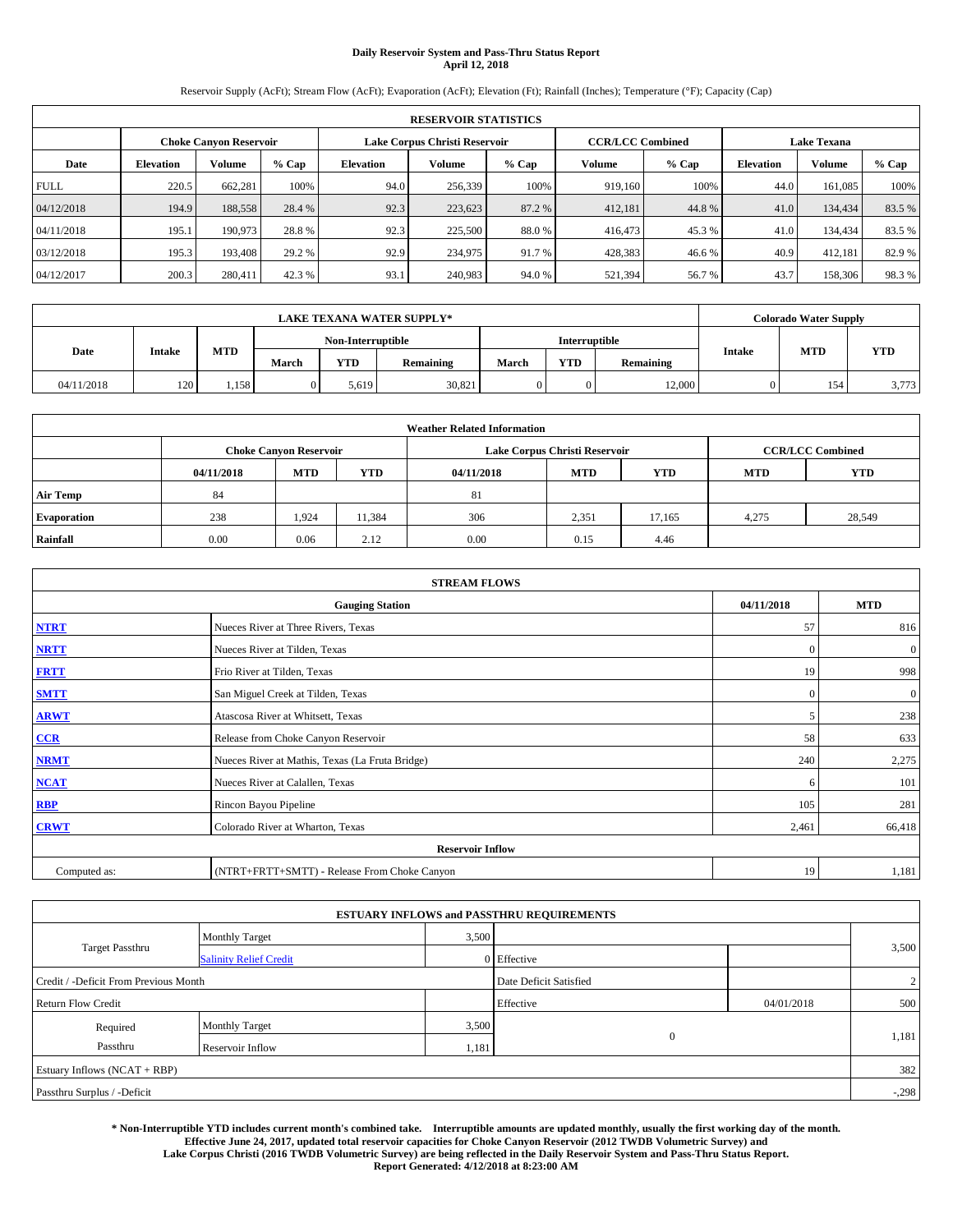# **Daily Reservoir System and Pass-Thru Status Report April 13, 2018**

Reservoir Supply (AcFt); Stream Flow (AcFt); Evaporation (AcFt); Elevation (Ft); Rainfall (Inches); Temperature (°F); Capacity (Cap)

|             | <b>RESERVOIR STATISTICS</b> |                               |        |           |                               |        |                         |         |                  |                    |        |
|-------------|-----------------------------|-------------------------------|--------|-----------|-------------------------------|--------|-------------------------|---------|------------------|--------------------|--------|
|             |                             | <b>Choke Canvon Reservoir</b> |        |           | Lake Corpus Christi Reservoir |        | <b>CCR/LCC Combined</b> |         |                  | <b>Lake Texana</b> |        |
| Date        | <b>Elevation</b>            | <b>Volume</b>                 | % Cap  | Elevation | Volume                        | % Cap  | Volume                  | $%$ Cap | <b>Elevation</b> | Volume             | % Cap  |
| <b>FULL</b> | 220.5                       | 662.281                       | 100%   | 94.0      | 256,339                       | 100%   | 919,160                 | 100%    | 44.0             | 161,085            | 100%   |
| 04/13/2018  | 194.9                       | 188,558                       | 28.4 % | 92.3      | 223,623                       | 87.2 % | 412,181                 | 44.8%   | 40.9             | 133,588            | 82.9%  |
| 04/12/2018  | 194.9                       | 188,558                       | 28.4 % | 92.3      | 223,623                       | 87.2 % | 412,181                 | 44.8%   | 41.0             | 134,434            | 83.5 % |
| 03/13/2018  | 195.4                       | 194,633                       | 29.4 % | 92.8      | 233,068                       | 90.9 % | 427.701                 | 46.5 %  | 40.8             | 412.181            | 82.4 % |
| 04/13/2017  | 200.2                       | 278,696                       | 42.0 % | 93.1      | 240,983                       | 94.0 % | 519,679                 | 56.5 %  | 43.8             | 159,229            | 98.8%  |

|            | <b>LAKE TEXANA WATER SUPPLY*</b> |       |                   |            |           |               |     |           |        | <b>Colorado Water Supply</b> |            |  |
|------------|----------------------------------|-------|-------------------|------------|-----------|---------------|-----|-----------|--------|------------------------------|------------|--|
|            |                                  |       | Non-Interruptible |            |           | Interruptible |     |           |        |                              |            |  |
| Date       | <b>Intake</b>                    | MTD   | March             | <b>YTD</b> | Remaining | March         | YTD | Remaining | Intake | <b>MTD</b>                   | <b>YTD</b> |  |
| 04/12/2018 | 120                              | 1.278 |                   | 5.740      | 30,700    |               | 0   | 12,000    |        | 154                          | 3,773      |  |

| <b>Weather Related Information</b> |            |                                                                                  |        |      |                               |                         |       |        |  |  |
|------------------------------------|------------|----------------------------------------------------------------------------------|--------|------|-------------------------------|-------------------------|-------|--------|--|--|
|                                    |            | <b>Choke Canvon Reservoir</b>                                                    |        |      | Lake Corpus Christi Reservoir | <b>CCR/LCC Combined</b> |       |        |  |  |
|                                    | 04/12/2018 | <b>MTD</b><br><b>YTD</b><br><b>YTD</b><br><b>MTD</b><br><b>MTD</b><br>04/12/2018 |        |      |                               |                         |       |        |  |  |
| <b>Air Temp</b>                    | 91         |                                                                                  |        | 85   |                               |                         |       |        |  |  |
| <b>Evaporation</b>                 | 238        | 2,162                                                                            | 11.622 | 360  | 2,711                         | 17.525                  | 4,873 | 29,147 |  |  |
| Rainfall                           | 0.00       | 0.06                                                                             | 2.12   | 0.00 | 0.15                          | 4.46                    |       |        |  |  |

| <b>STREAM FLOWS</b> |                                                 |              |              |  |  |  |  |  |  |
|---------------------|-------------------------------------------------|--------------|--------------|--|--|--|--|--|--|
|                     | <b>Gauging Station</b>                          | 04/12/2018   | <b>MTD</b>   |  |  |  |  |  |  |
| <b>NTRT</b>         | Nueces River at Three Rivers, Texas             | 55           | 872          |  |  |  |  |  |  |
| <b>NRTT</b>         | Nueces River at Tilden, Texas                   | $\mathbf{0}$ | $\mathbf{0}$ |  |  |  |  |  |  |
| <b>FRTT</b>         | Frio River at Tilden, Texas                     | 15           | 1,013        |  |  |  |  |  |  |
| <b>SMTT</b>         | San Miguel Creek at Tilden, Texas               | $\mathbf{0}$ | $\mathbf{0}$ |  |  |  |  |  |  |
| <b>ARWT</b>         | Atascosa River at Whitsett, Texas               |              | 242          |  |  |  |  |  |  |
| $CCR$               | Release from Choke Canyon Reservoir             | 58           | 691          |  |  |  |  |  |  |
| <b>NRMT</b>         | Nueces River at Mathis, Texas (La Fruta Bridge) | 240          | 2,515        |  |  |  |  |  |  |
| <b>NCAT</b>         | Nueces River at Calallen, Texas                 | $\Omega$     | 101          |  |  |  |  |  |  |
| RBP                 | Rincon Bayou Pipeline                           | 107          | 388          |  |  |  |  |  |  |
| <b>CRWT</b>         | Colorado River at Wharton, Texas                | 2,422        | 68,840       |  |  |  |  |  |  |
|                     | <b>Reservoir Inflow</b>                         |              |              |  |  |  |  |  |  |
| Computed as:        | (NTRT+FRTT+SMTT) - Release From Choke Canyon    |              |              |  |  |  |  |  |  |

|                                       |                               |       | <b>ESTUARY INFLOWS and PASSTHRU REQUIREMENTS</b> |            |         |
|---------------------------------------|-------------------------------|-------|--------------------------------------------------|------------|---------|
|                                       | <b>Monthly Target</b>         | 3,500 |                                                  |            |         |
| <b>Target Passthru</b>                | <b>Salinity Relief Credit</b> |       | 0 Effective                                      |            | 3,500   |
| Credit / -Deficit From Previous Month |                               |       | Date Deficit Satisfied                           |            | 2       |
| <b>Return Flow Credit</b>             |                               |       | Effective                                        | 04/01/2018 | 500     |
| Required                              | <b>Monthly Target</b>         | 3,500 |                                                  |            |         |
| Passthru                              | Reservoir Inflow              | 1,194 | $\mathbf{0}$                                     |            | 1,194   |
| Estuary Inflows (NCAT + RBP)          |                               |       |                                                  |            | 489     |
| Passthru Surplus / -Deficit           |                               |       |                                                  |            | $-.203$ |

**\* Non-Interruptible YTD includes current month's combined take. Interruptible amounts are updated monthly, usually the first working day of the month. Effective June 24, 2017, updated total reservoir capacities for Choke Canyon Reservoir (2012 TWDB Volumetric Survey) and Lake Corpus Christi (2016 TWDB Volumetric Survey) are being reflected in the Daily Reservoir System and Pass-Thru Status Report. Report Generated: 4/13/2018 at 8:12:50 AM**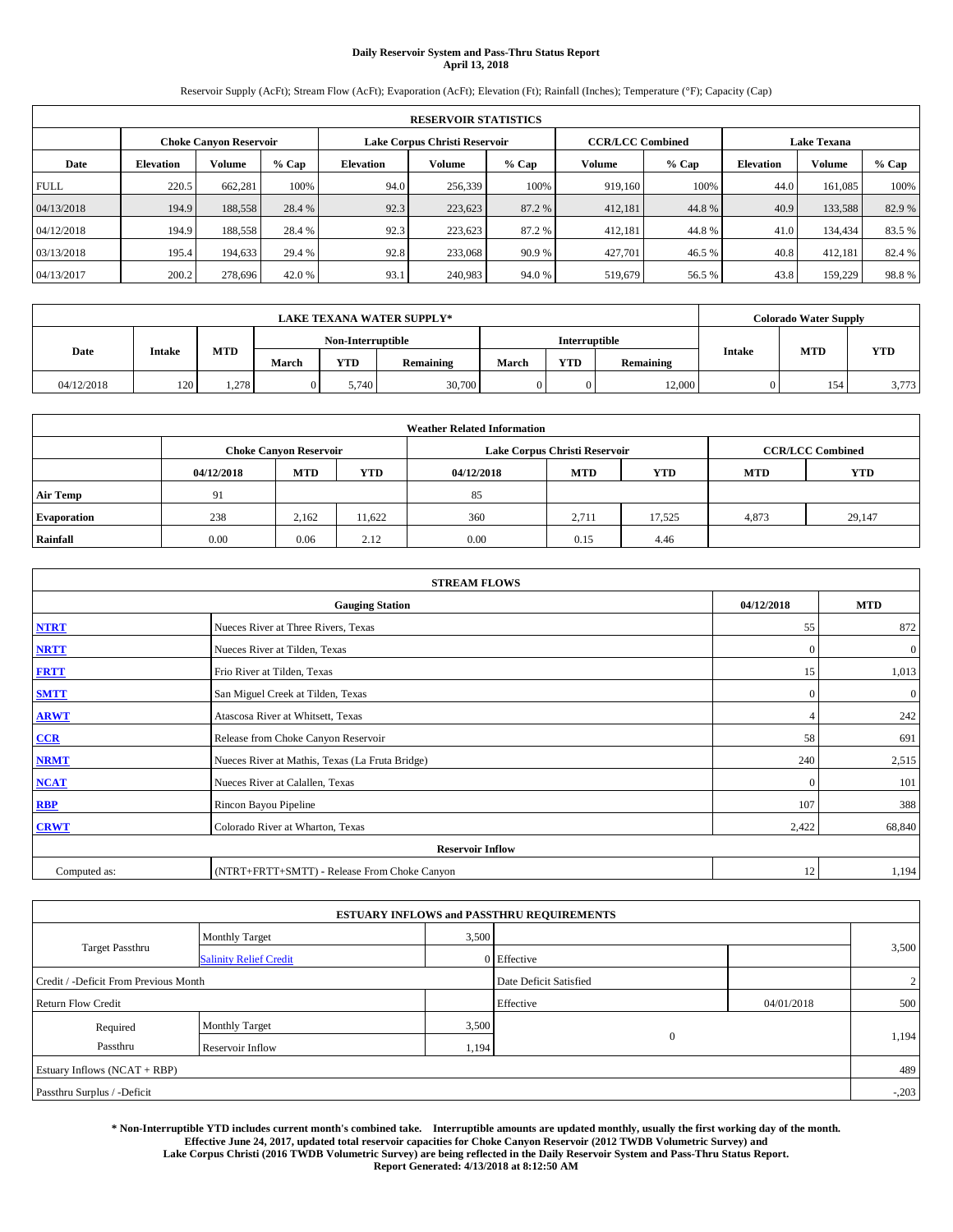# **Daily Reservoir System and Pass-Thru Status Report April 14, 2018**

Reservoir Supply (AcFt); Stream Flow (AcFt); Evaporation (AcFt); Elevation (Ft); Rainfall (Inches); Temperature (°F); Capacity (Cap)

|             | <b>RESERVOIR STATISTICS</b> |                        |         |                                                          |         |         |         |         |                    |               |         |
|-------------|-----------------------------|------------------------|---------|----------------------------------------------------------|---------|---------|---------|---------|--------------------|---------------|---------|
|             |                             | Choke Canvon Reservoir |         | Lake Corpus Christi Reservoir<br><b>CCR/LCC Combined</b> |         |         |         |         | <b>Lake Texana</b> |               |         |
| Date        | <b>Elevation</b>            | Volume                 | $%$ Cap | <b>Elevation</b>                                         | Volume  | $%$ Cap | Volume  | $%$ Cap | <b>Elevation</b>   | <b>Volume</b> | $%$ Cap |
| <b>FULL</b> | 220.5                       | 662,281                | 100%    | 94.0                                                     | 256,339 | 100%    | 919.160 | 100%    | 44.0               | 161.085       | 100%    |
| 04/14/2018  | 194.9                       | 188,558                | 28.4 %  | 92.3                                                     | 223,623 | 87.2 %  | 412,181 | 44.8%   | 40.9               | 133,588       | 82.9%   |
| 04/13/2018  | 194.9                       | 188,558                | 28.4 %  | 92.3                                                     | 223,623 | 87.2 %  | 412,181 | 44.8%   | 40.9               | 133.588       | 82.9%   |
| 03/14/2018  | 195.4                       | 194.633                | 29.4 %  | 92.8                                                     | 233,068 | 90.9%   | 427,701 | 46.5 %  | 40.7               | 412.181       | 81.9%   |
| 04/14/2017  | 200.3                       | 279,945                | 42.2 %  | 93.1                                                     | 240,266 | 93.7%   | 520,211 | 56.6 %  | 44.0               | 161.085       | 100.0%  |

|            | <b>LAKE TEXANA WATER SUPPLY*</b> |       |       |                   |           |       |               |                  |        |            | <b>Colorado Water Supply</b> |
|------------|----------------------------------|-------|-------|-------------------|-----------|-------|---------------|------------------|--------|------------|------------------------------|
|            |                                  |       |       | Non-Interruptible |           |       | Interruptible |                  |        |            |                              |
| Date       | <b>Intake</b>                    | MTD   | March | YTD               | Remaining | March | <b>YTD</b>    | <b>Remaining</b> | Intake | <b>MTD</b> | YTD                          |
| 04/13/2018 | 120                              | 1.399 |       | 5.860             | 30,580    |       |               | 12,000           |        | 154        | 3,773                        |

| <b>Weather Related Information</b> |            |                                                                                  |        |      |                               |                         |       |        |  |  |
|------------------------------------|------------|----------------------------------------------------------------------------------|--------|------|-------------------------------|-------------------------|-------|--------|--|--|
|                                    |            | <b>Choke Canvon Reservoir</b>                                                    |        |      | Lake Corpus Christi Reservoir | <b>CCR/LCC Combined</b> |       |        |  |  |
|                                    | 04/13/2018 | <b>YTD</b><br><b>MTD</b><br><b>MTD</b><br><b>YTD</b><br><b>MTD</b><br>04/13/2018 |        |      |                               |                         |       |        |  |  |
| <b>Air Temp</b>                    | 96         |                                                                                  |        | 98   |                               |                         |       |        |  |  |
| <b>Evaporation</b>                 | 280        | 2.442                                                                            | 11,902 | 404  | 3,115                         | 17.929                  | 5,557 | 29,831 |  |  |
| Rainfall                           | 0.21       | 0.27                                                                             | 2.33   | 0.00 | 0.15                          | 4.46                    |       |        |  |  |

| <b>STREAM FLOWS</b> |                                                 |              |                |  |  |  |  |  |  |
|---------------------|-------------------------------------------------|--------------|----------------|--|--|--|--|--|--|
|                     | <b>Gauging Station</b>                          | 04/13/2018   | <b>MTD</b>     |  |  |  |  |  |  |
| <b>NTRT</b>         | Nueces River at Three Rivers, Texas             | 54           | 926            |  |  |  |  |  |  |
| <b>NRTT</b>         | Nueces River at Tilden, Texas                   | $\mathbf{0}$ | $\mathbf{0}$   |  |  |  |  |  |  |
| <b>FRTT</b>         | Frio River at Tilden, Texas                     | 12           | 1,024          |  |  |  |  |  |  |
| <b>SMTT</b>         | San Miguel Creek at Tilden, Texas               | $\mathbf{0}$ | $\overline{0}$ |  |  |  |  |  |  |
| <b>ARWT</b>         | Atascosa River at Whitsett, Texas               |              | 246            |  |  |  |  |  |  |
| $CCR$               | Release from Choke Canyon Reservoir             | 58           | 748            |  |  |  |  |  |  |
| <b>NRMT</b>         | Nueces River at Mathis, Texas (La Fruta Bridge) | 236          | 2,751          |  |  |  |  |  |  |
| <b>NCAT</b>         | Nueces River at Calallen, Texas                 | $\Omega$     | 101            |  |  |  |  |  |  |
| RBP                 | Rincon Bayou Pipeline                           | 101          | 489            |  |  |  |  |  |  |
| <b>CRWT</b>         | Colorado River at Wharton, Texas                | 2,263        | 71,103         |  |  |  |  |  |  |
|                     | <b>Reservoir Inflow</b>                         |              |                |  |  |  |  |  |  |
| Computed as:        | (NTRT+FRTT+SMTT) - Release From Choke Canyon    |              |                |  |  |  |  |  |  |

|                                       |                               |       | <b>ESTUARY INFLOWS and PASSTHRU REQUIREMENTS</b> |            |         |
|---------------------------------------|-------------------------------|-------|--------------------------------------------------|------------|---------|
|                                       | <b>Monthly Target</b>         | 3,500 |                                                  |            |         |
| <b>Target Passthru</b>                | <b>Salinity Relief Credit</b> |       | 0 Effective                                      |            | 3,500   |
| Credit / -Deficit From Previous Month |                               |       | Date Deficit Satisfied                           |            | 2       |
| <b>Return Flow Credit</b>             |                               |       | Effective                                        | 04/01/2018 | 500     |
| Required                              | <b>Monthly Target</b>         | 3,500 |                                                  |            |         |
| Passthru                              | Reservoir Inflow              | 1,202 | $\mathbf{0}$                                     |            | 1,202   |
| Estuary Inflows (NCAT + RBP)          |                               |       |                                                  |            | 590     |
| Passthru Surplus / -Deficit           |                               |       |                                                  |            | $-.111$ |

**\* Non-Interruptible YTD includes current month's combined take. Interruptible amounts are updated monthly, usually the first working day of the month. Effective June 24, 2017, updated total reservoir capacities for Choke Canyon Reservoir (2012 TWDB Volumetric Survey) and Lake Corpus Christi (2016 TWDB Volumetric Survey) are being reflected in the Daily Reservoir System and Pass-Thru Status Report. Report Generated: 4/14/2018 at 8:14:31 AM**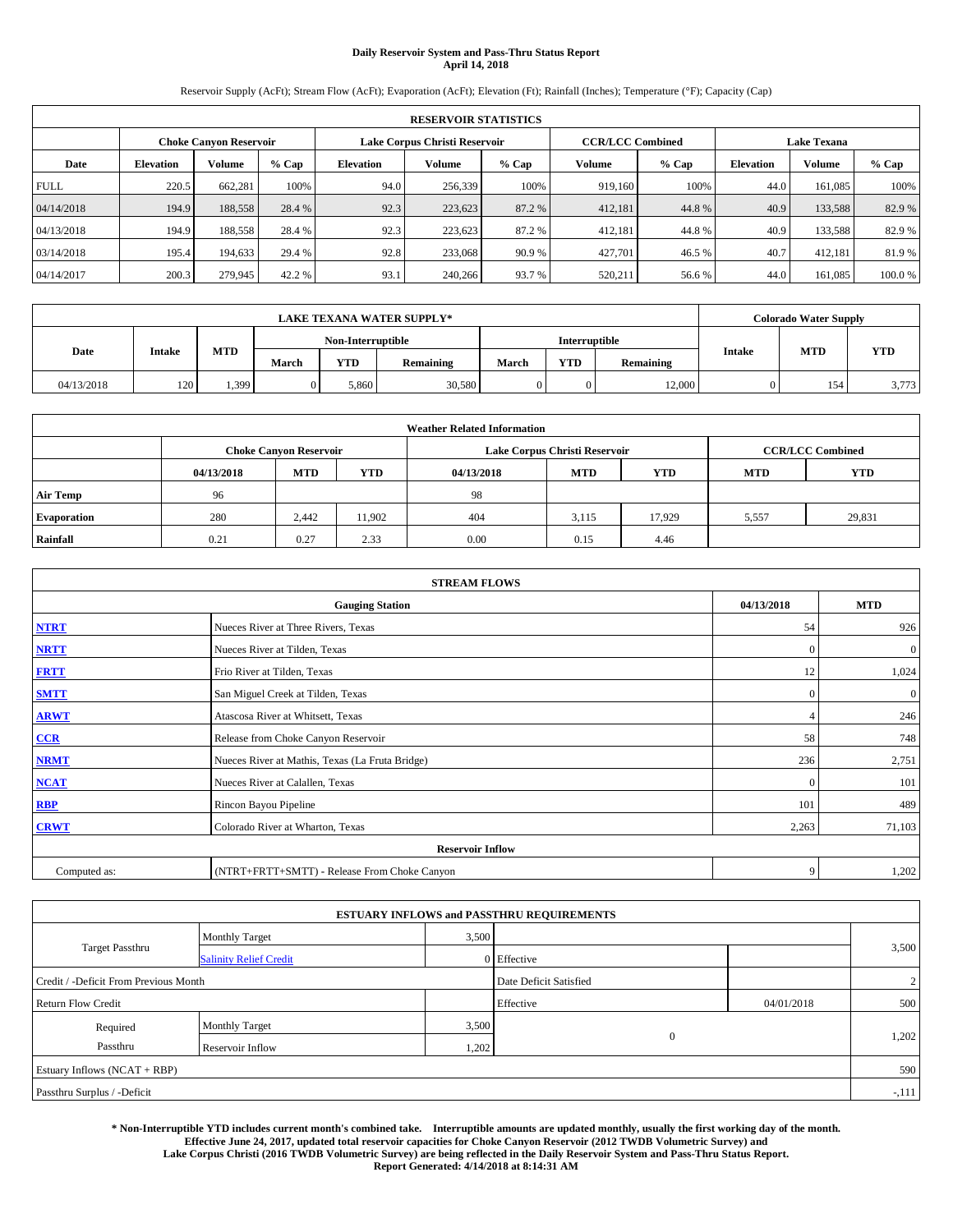# **Daily Reservoir System and Pass-Thru Status Report April 15, 2018**

Reservoir Supply (AcFt); Stream Flow (AcFt); Evaporation (AcFt); Elevation (Ft); Rainfall (Inches); Temperature (°F); Capacity (Cap)

|             | <b>RESERVOIR STATISTICS</b> |                        |         |                  |                                                          |         |         |         |                    |               |         |
|-------------|-----------------------------|------------------------|---------|------------------|----------------------------------------------------------|---------|---------|---------|--------------------|---------------|---------|
|             |                             | Choke Canvon Reservoir |         |                  | Lake Corpus Christi Reservoir<br><b>CCR/LCC Combined</b> |         |         |         | <b>Lake Texana</b> |               |         |
| Date        | <b>Elevation</b>            | Volume                 | $%$ Cap | <b>Elevation</b> | <b>Volume</b>                                            | $%$ Cap | Volume  | $%$ Cap | <b>Elevation</b>   | <b>Volume</b> | $%$ Cap |
| <b>FULL</b> | 220.5                       | 662,281                | 100%    | 94.0             | 256,339                                                  | 100%    | 919.160 | 100%    | 44.0               | 161.085       | 100%    |
| 04/15/2018  | 194.9                       | 188,558                | 28.4 %  | 92.3             | 223,623                                                  | 87.2 %  | 412,181 | 44.8%   | 40.9               | 133,588       | 82.9%   |
| 04/14/2018  | 194.9                       | 188,558                | 28.4 %  | 92.3             | 223,623                                                  | 87.2 %  | 412,181 | 44.8%   | 40.9               | 133.588       | 82.9%   |
| 03/15/2018  | 195.4                       | 194.633                | 29.4 %  | 92.8             | 233,068                                                  | 90.9%   | 427,701 | 46.5 %  | 40.8               | 412.181       | 82.4 %  |
| 04/15/2017  | 200.3                       | 279,633                | 42.2 %  | 93.1             | 240,088                                                  | 93.7%   | 519,721 | 56.5 %  | 44.0               | 161.085       | 100.0%  |

|            | <b>LAKE TEXANA WATER SUPPLY*</b> |       |       |                   |           |       |               |                  |        |            | <b>Colorado Water Supply</b> |  |  |
|------------|----------------------------------|-------|-------|-------------------|-----------|-------|---------------|------------------|--------|------------|------------------------------|--|--|
|            |                                  |       |       | Non-Interruptible |           |       | Interruptible |                  |        |            |                              |  |  |
| Date       | <b>Intake</b>                    | MTD   | March | YTD               | Remaining | March | <b>YTD</b>    | <b>Remaining</b> | Intake | <b>MTD</b> | YTD                          |  |  |
| 04/14/2018 | 69                               | 1.467 |       | 5.929             | 30,511    |       |               | 12,000           |        | 154        | 3,773                        |  |  |

| <b>Weather Related Information</b> |            |                               |            |            |                               |                         |            |            |  |
|------------------------------------|------------|-------------------------------|------------|------------|-------------------------------|-------------------------|------------|------------|--|
|                                    |            | <b>Choke Canvon Reservoir</b> |            |            | Lake Corpus Christi Reservoir | <b>CCR/LCC Combined</b> |            |            |  |
|                                    | 04/14/2018 | <b>MTD</b>                    | <b>YTD</b> | 04/14/2018 | <b>MTD</b>                    | <b>YTD</b>              | <b>MTD</b> | <b>YTD</b> |  |
| <b>Air Temp</b>                    | 74         |                               |            | 77         |                               |                         |            |            |  |
| <b>Evaporation</b>                 | 245        | 2,687                         | 12.147     | 371        | 3,486                         | 18,300                  | 6,173      | 30,447     |  |
| Rainfall                           | 0.00       | 0.27                          | 2.33       | 0.00       | 0.15                          | 4.46                    |            |            |  |

| <b>STREAM FLOWS</b> |                                                 |              |                |  |  |  |  |  |  |
|---------------------|-------------------------------------------------|--------------|----------------|--|--|--|--|--|--|
|                     | 04/14/2018                                      | <b>MTD</b>   |                |  |  |  |  |  |  |
| <b>NTRT</b>         | Nueces River at Three Rivers, Texas             | 54           | 980            |  |  |  |  |  |  |
| <b>NRTT</b>         | Nueces River at Tilden, Texas                   | $\mathbf{0}$ | $\mathbf{0}$   |  |  |  |  |  |  |
| <b>FRTT</b>         | Frio River at Tilden, Texas                     | 10           | 1,034          |  |  |  |  |  |  |
| <b>SMTT</b>         | San Miguel Creek at Tilden, Texas               | $\mathbf{0}$ | $\overline{0}$ |  |  |  |  |  |  |
| <b>ARWT</b>         | Atascosa River at Whitsett, Texas               |              | 250            |  |  |  |  |  |  |
| $CCR$               | Release from Choke Canyon Reservoir             | 58           | 806            |  |  |  |  |  |  |
| <b>NRMT</b>         | Nueces River at Mathis, Texas (La Fruta Bridge) | 254          | 3,005          |  |  |  |  |  |  |
| <b>NCAT</b>         | Nueces River at Calallen, Texas                 | $\Omega$     | 101            |  |  |  |  |  |  |
| RBP                 | Rincon Bayou Pipeline                           | 109          | 598            |  |  |  |  |  |  |
| <b>CRWT</b>         | Colorado River at Wharton, Texas                | 2,243        | 73,346         |  |  |  |  |  |  |
|                     | <b>Reservoir Inflow</b>                         |              |                |  |  |  |  |  |  |
| Computed as:        | (NTRT+FRTT+SMTT) - Release From Choke Canyon    | 6            | 1,208          |  |  |  |  |  |  |

|                                       |                               |       | <b>ESTUARY INFLOWS and PASSTHRU REQUIREMENTS</b> |            |       |
|---------------------------------------|-------------------------------|-------|--------------------------------------------------|------------|-------|
|                                       | <b>Monthly Target</b>         | 3,500 |                                                  |            |       |
| Target Passthru                       | <b>Salinity Relief Credit</b> |       | $0$ Effective                                    |            | 3,500 |
| Credit / -Deficit From Previous Month |                               |       | Date Deficit Satisfied                           |            | 2     |
| <b>Return Flow Credit</b>             |                               |       | Effective                                        | 04/01/2018 | 500   |
| Required                              | <b>Monthly Target</b>         | 3,500 |                                                  |            |       |
| Passthru                              | <b>Reservoir Inflow</b>       | 1,208 | $\mathbf{0}$                                     |            | 1,208 |
| Estuary Inflows (NCAT + RBP)          |                               |       |                                                  |            | 699   |
| Passthru Surplus / -Deficit           |                               |       |                                                  |            | $-7$  |

**\* Non-Interruptible YTD includes current month's combined take. Interruptible amounts are updated monthly, usually the first working day of the month. Effective June 24, 2017, updated total reservoir capacities for Choke Canyon Reservoir (2012 TWDB Volumetric Survey) and Lake Corpus Christi (2016 TWDB Volumetric Survey) are being reflected in the Daily Reservoir System and Pass-Thru Status Report. Report Generated: 4/15/2018 at 7:50:03 AM**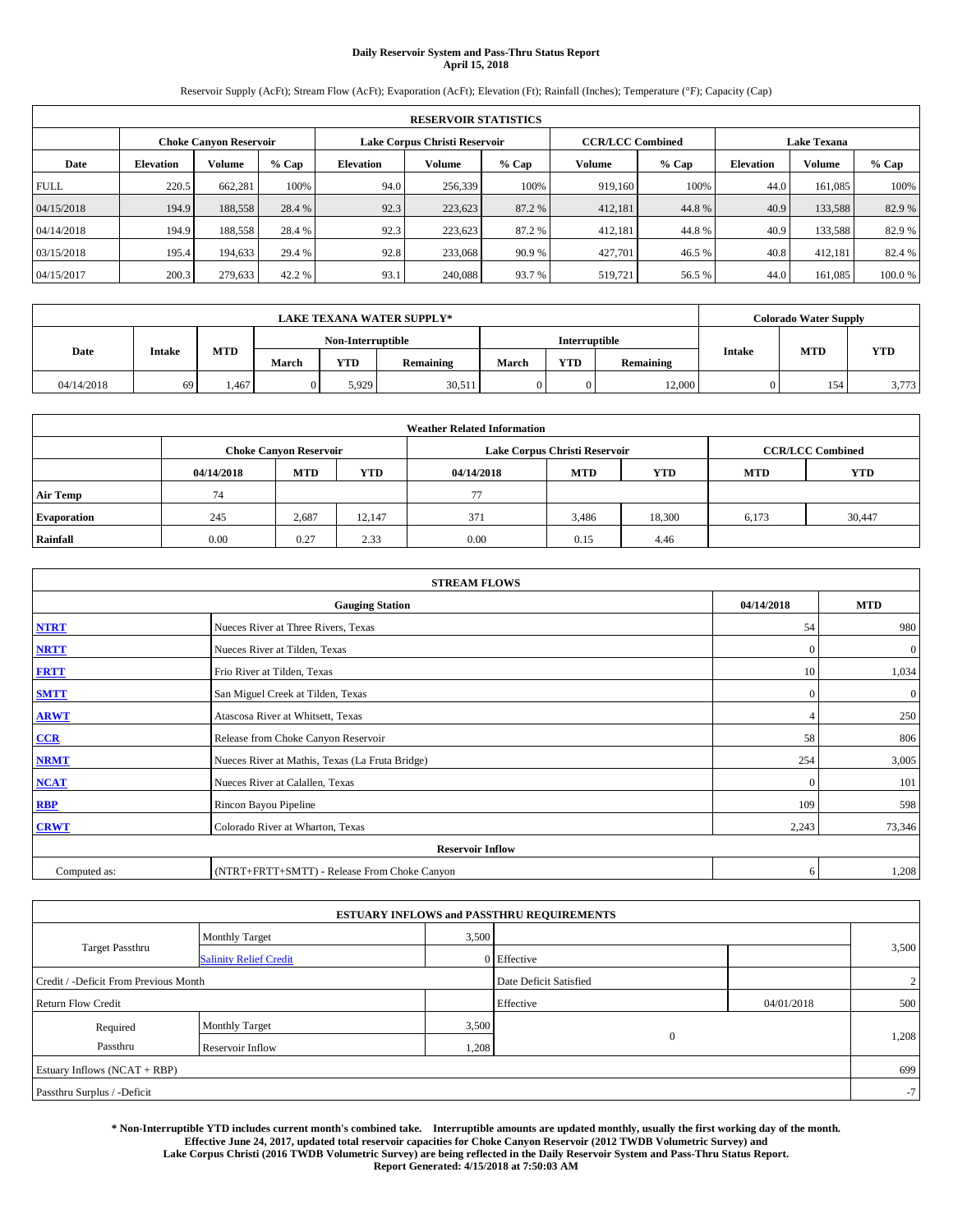# **Daily Reservoir System and Pass-Thru Status Report April 16, 2018**

Reservoir Supply (AcFt); Stream Flow (AcFt); Evaporation (AcFt); Elevation (Ft); Rainfall (Inches); Temperature (°F); Capacity (Cap)

|             | <b>RESERVOIR STATISTICS</b> |                        |         |                  |                               |         |                         |         |                  |                    |        |  |
|-------------|-----------------------------|------------------------|---------|------------------|-------------------------------|---------|-------------------------|---------|------------------|--------------------|--------|--|
|             |                             | Choke Canvon Reservoir |         |                  | Lake Corpus Christi Reservoir |         | <b>CCR/LCC Combined</b> |         |                  | <b>Lake Texana</b> |        |  |
| Date        | <b>Elevation</b>            | Volume                 | $%$ Cap | <b>Elevation</b> | Volume                        | $%$ Cap | Volume                  | $%$ Cap | <b>Elevation</b> | <b>Volume</b>      | % Cap  |  |
| <b>FULL</b> | 220.5                       | 662,281                | 100%    | 94.0             | 256,339                       | 100%    | 919.160                 | 100%    | 44.0             | 161.085            | 100%   |  |
| 04/16/2018  | 195.0                       | 189,763                | 28.6 %  | 92.2             | 221,752                       | 86.5 %  | 411,515                 | 44.8%   | 40.9             | 133,588            | 82.9%  |  |
| 04/15/2018  | 194.9                       | 188,558                | 28.4 %  | 92.3             | 223,623                       | 87.2 %  | 412,181                 | 44.8%   | 40.9             | 133,588            | 82.9 % |  |
| 03/16/2018  | 195.3                       | 193.408                | 29.2 %  | 92.8             | 233,068                       | 90.9 %  | 426,476                 | 46.4 %  | 40.7             | 411,515            | 81.9 % |  |
| 04/16/2017  | 200.3                       | 279,477                | 42.2 %  | 93.0             | 239,909                       | 93.6 %  | 519,386                 | 56.5 %  | 44.0             | 161.085            | 100.0% |  |

| <b>LAKE TEXANA WATER SUPPLY*</b> |               |            |       |                   |           |       |                      |           |        | <b>Colorado Water Supply</b> |            |
|----------------------------------|---------------|------------|-------|-------------------|-----------|-------|----------------------|-----------|--------|------------------------------|------------|
|                                  |               |            |       | Non-Interruptible |           |       | <b>Interruptible</b> |           |        |                              |            |
| Date                             | <b>Intake</b> | <b>MTD</b> | March | <b>YTD</b>        | Remaining | March | <b>YTD</b>           | Remaining | Intake | <b>MTD</b>                   | <b>YTD</b> |
| 04/15/2018                       | 121<br>--     | 1,588      |       | 6.050             | 30,390    |       | 0                    | 12,000    |        | 154                          | 3,773      |

| <b>Weather Related Information</b> |            |                               |            |            |                               |                         |            |            |  |
|------------------------------------|------------|-------------------------------|------------|------------|-------------------------------|-------------------------|------------|------------|--|
|                                    |            | <b>Choke Canvon Reservoir</b> |            |            | Lake Corpus Christi Reservoir | <b>CCR/LCC Combined</b> |            |            |  |
|                                    | 04/15/2018 | <b>MTD</b>                    | <b>YTD</b> | 04/15/2018 | <b>MTD</b>                    | <b>YTD</b>              | <b>MTD</b> | <b>YTD</b> |  |
| <b>Air Temp</b>                    | 79         |                               |            | 81         |                               |                         |            |            |  |
| <b>Evaporation</b>                 | 232        | 2,919                         | 12,379     | 294        | 3,780                         | 18,594                  | 6,699      | 30,973     |  |
| Rainfall                           | 0.00       | 0.27                          | 2.33       | 0.00       | 0.15                          | 4.46                    |            |            |  |

| <b>STREAM FLOWS</b>     |                                                 |              |              |  |  |  |  |  |
|-------------------------|-------------------------------------------------|--------------|--------------|--|--|--|--|--|
|                         | 04/15/2018                                      | <b>MTD</b>   |              |  |  |  |  |  |
| <b>NTRT</b>             | Nueces River at Three Rivers, Texas             | 53           | 1,033        |  |  |  |  |  |
| <b>NRTT</b>             | Nueces River at Tilden, Texas                   | $\Omega$     | $\mathbf{0}$ |  |  |  |  |  |
| <b>FRTT</b>             | Frio River at Tilden, Texas                     | 8            | 1,042        |  |  |  |  |  |
| <b>SMTT</b>             | San Miguel Creek at Tilden, Texas               | $\mathbf{0}$ | $\mathbf{0}$ |  |  |  |  |  |
| <b>ARWT</b>             | Atascosa River at Whitsett, Texas               | 3            | 253          |  |  |  |  |  |
| CCR                     | Release from Choke Canyon Reservoir             | 58           | 863          |  |  |  |  |  |
| <b>NRMT</b>             | Nueces River at Mathis, Texas (La Fruta Bridge) | 216          | 3,221        |  |  |  |  |  |
| <b>NCAT</b>             | Nueces River at Calallen, Texas                 | $\Omega$     | 101          |  |  |  |  |  |
| RBP                     | Rincon Bayou Pipeline                           | 107          | 705          |  |  |  |  |  |
| <b>CRWT</b>             | Colorado River at Wharton, Texas                | 2,203        | 75,549       |  |  |  |  |  |
| <b>Reservoir Inflow</b> |                                                 |              |              |  |  |  |  |  |
| Computed as:            | (NTRT+FRTT+SMTT) - Release From Choke Canyon    | 3            | 1,211        |  |  |  |  |  |

|                                       |                               |       | <b>ESTUARY INFLOWS and PASSTHRU REQUIREMENTS</b> |            |                |
|---------------------------------------|-------------------------------|-------|--------------------------------------------------|------------|----------------|
|                                       | <b>Monthly Target</b>         | 3,500 |                                                  |            |                |
| <b>Target Passthru</b>                | <b>Salinity Relief Credit</b> |       | $0$ Effective                                    |            | 3,500          |
| Credit / -Deficit From Previous Month |                               |       | Date Deficit Satisfied                           |            | $\overline{2}$ |
| <b>Return Flow Credit</b>             |                               |       | Effective                                        | 04/01/2018 | 500            |
| Required                              | <b>Monthly Target</b>         | 3,500 |                                                  |            |                |
| Passthru                              | Reservoir Inflow              | 1,211 | $\mathbf{0}$                                     |            | 1,211          |
| Estuary Inflows (NCAT + RBP)          |                               |       |                                                  |            | 806            |
| Passthru Surplus / -Deficit           |                               |       |                                                  |            | 96             |

**\* Non-Interruptible YTD includes current month's combined take. Interruptible amounts are updated monthly, usually the first working day of the month. Effective June 24, 2017, updated total reservoir capacities for Choke Canyon Reservoir (2012 TWDB Volumetric Survey) and Lake Corpus Christi (2016 TWDB Volumetric Survey) are being reflected in the Daily Reservoir System and Pass-Thru Status Report. Report Generated: 4/16/2018 at 8:49:28 AM**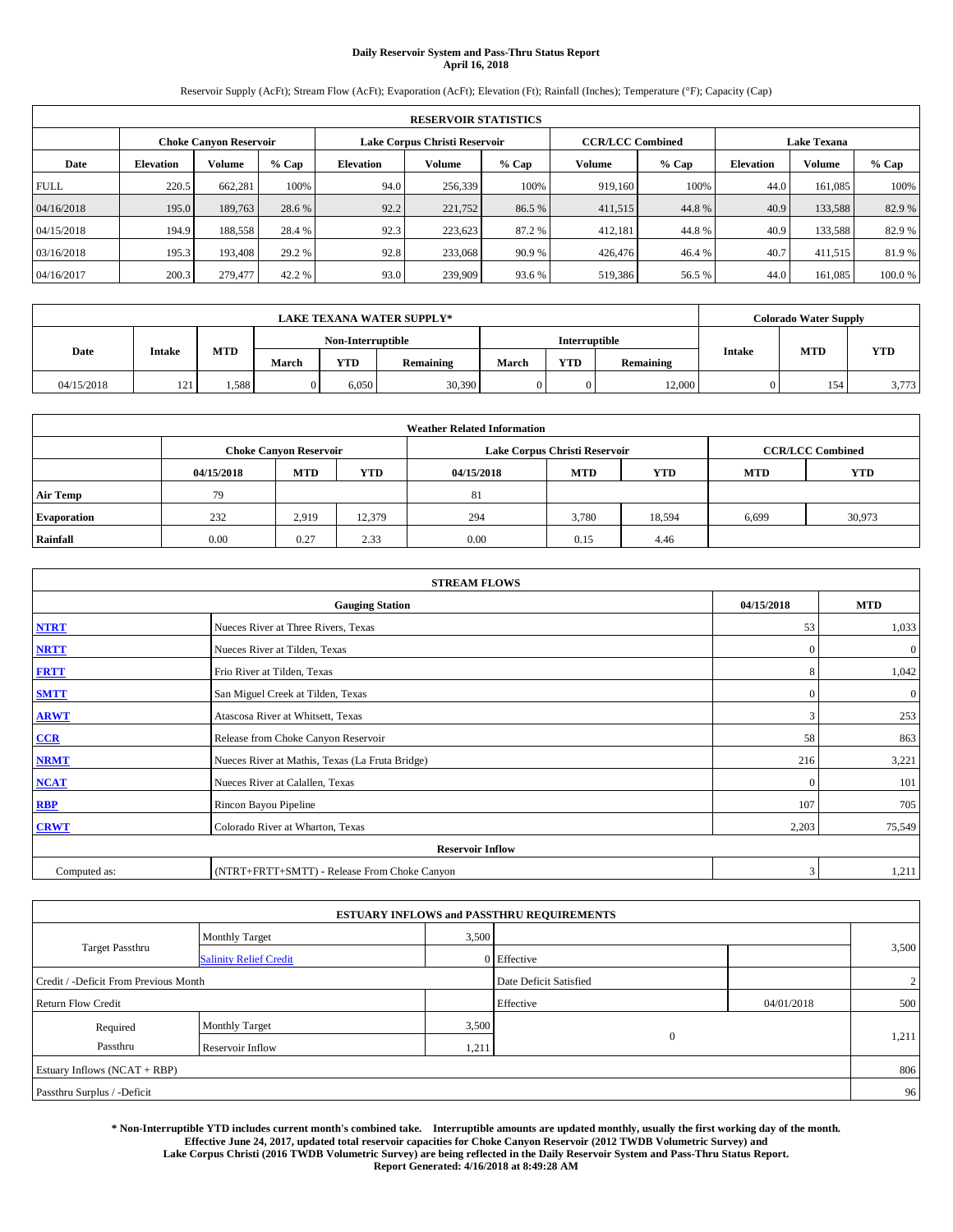# **Daily Reservoir System and Pass-Thru Status Report April 17, 2018**

Reservoir Supply (AcFt); Stream Flow (AcFt); Evaporation (AcFt); Elevation (Ft); Rainfall (Inches); Temperature (°F); Capacity (Cap)

|             | <b>RESERVOIR STATISTICS</b> |                        |         |                  |                               |         |                         |         |                  |                    |         |  |
|-------------|-----------------------------|------------------------|---------|------------------|-------------------------------|---------|-------------------------|---------|------------------|--------------------|---------|--|
|             |                             | Choke Canvon Reservoir |         |                  | Lake Corpus Christi Reservoir |         | <b>CCR/LCC Combined</b> |         |                  | <b>Lake Texana</b> |         |  |
| Date        | <b>Elevation</b>            | Volume                 | $%$ Cap | <b>Elevation</b> | Volume                        | $%$ Cap | Volume                  | $%$ Cap | <b>Elevation</b> | <b>Volume</b>      | $%$ Cap |  |
| <b>FULL</b> | 220.5                       | 662,281                | 100%    | 94.0             | 256,339                       | 100%    | 919.160                 | 100%    | 44.0             | 161.085            | 100%    |  |
| 04/17/2018  | 194.9                       | 188,558                | 28.4 %  | 92.1             | 219,887                       | 85.8%   | 408,445                 | 44.4 %  | 40.9             | 133,588            | 82.9%   |  |
| 04/16/2018  | 195.0                       | 189.763                | 28.6 %  | 92.2             | 221,752                       | 86.5 %  | 411,515                 | 44.8%   | 40.9             | 133.588            | 82.9%   |  |
| 03/17/2018  | 195.2                       | 192.188                | 29.0 %  | 92.8             | 233,068                       | 90.9 %  | 425,256                 | 46.3 %  | 40.6             | 408,445            | 81.4 %  |  |
| 04/17/2017  | 200.2                       | 278,852                | 42.1 %  | 93.0             | 239,372                       | 93.4 %  | 518,224                 | 56.4 %  | 44.0             | 161.085            | 100.0%  |  |

| <b>LAKE TEXANA WATER SUPPLY*</b> |               |       |       |                   |           |       |               |                  |        | <b>Colorado Water Supply</b> |       |
|----------------------------------|---------------|-------|-------|-------------------|-----------|-------|---------------|------------------|--------|------------------------------|-------|
|                                  |               |       |       | Non-Interruptible |           |       | Interruptible |                  |        |                              |       |
| Date                             | <b>Intake</b> | MTD   | March | YTD               | Remaining | March | <b>YTD</b>    | <b>Remaining</b> | Intake | <b>MTD</b>                   | YTD   |
| 04/16/2018                       | 121           | 1.710 |       | 6.171             | 30,269    |       |               | 12,000           |        | 154                          | 3,773 |

| <b>Weather Related Information</b> |            |                               |            |            |                               |                         |       |        |  |
|------------------------------------|------------|-------------------------------|------------|------------|-------------------------------|-------------------------|-------|--------|--|
|                                    |            | <b>Choke Canvon Reservoir</b> |            |            | Lake Corpus Christi Reservoir | <b>CCR/LCC Combined</b> |       |        |  |
|                                    | 04/16/2018 | <b>MTD</b>                    | <b>YTD</b> | 04/16/2018 | <b>MTD</b>                    | <b>YTD</b>              |       |        |  |
| <b>Air Temp</b>                    | 88         |                               |            | 84         |                               |                         |       |        |  |
| <b>Evaporation</b>                 | 273        | 3,192                         | 12,652     | 412        | 4,192                         | 19,006                  | 7,384 | 31,658 |  |
| Rainfall                           | 0.00       | 0.27                          | 2.33       | 0.00       | 0.15                          | 4.46                    |       |        |  |

| <b>STREAM FLOWS</b> |                                                 |              |              |  |  |  |  |  |
|---------------------|-------------------------------------------------|--------------|--------------|--|--|--|--|--|
|                     | 04/16/2018                                      | <b>MTD</b>   |              |  |  |  |  |  |
| <b>NTRT</b>         | Nueces River at Three Rivers, Texas             | 52           | 1,085        |  |  |  |  |  |
| <b>NRTT</b>         | Nueces River at Tilden, Texas                   | $\Omega$     | $\mathbf{0}$ |  |  |  |  |  |
| <b>FRTT</b>         | Frio River at Tilden, Texas                     | 6            | 1,048        |  |  |  |  |  |
| <b>SMTT</b>         | San Miguel Creek at Tilden, Texas               | $\mathbf{0}$ | $\mathbf{0}$ |  |  |  |  |  |
| <b>ARWT</b>         | Atascosa River at Whitsett, Texas               | 3            | 255          |  |  |  |  |  |
| CCR                 | Release from Choke Canyon Reservoir             | 58           | 921          |  |  |  |  |  |
| <b>NRMT</b>         | Nueces River at Mathis, Texas (La Fruta Bridge) | 160          | 3,381        |  |  |  |  |  |
| <b>NCAT</b>         | Nueces River at Calallen, Texas                 | $\theta$     | 101          |  |  |  |  |  |
| RBP                 | Rincon Bayou Pipeline                           | 35           | 740          |  |  |  |  |  |
| <b>CRWT</b>         | Colorado River at Wharton, Texas                | 2,144        | 77,693       |  |  |  |  |  |
|                     |                                                 |              |              |  |  |  |  |  |
| Computed as:        | (NTRT+FRTT+SMTT) - Release From Choke Canyon    |              | 1,212        |  |  |  |  |  |

| <b>ESTUARY INFLOWS and PASSTHRU REQUIREMENTS</b> |                               |       |                        |            |                |  |  |  |  |  |
|--------------------------------------------------|-------------------------------|-------|------------------------|------------|----------------|--|--|--|--|--|
|                                                  | <b>Monthly Target</b>         | 3,500 |                        |            |                |  |  |  |  |  |
| <b>Target Passthru</b>                           | <b>Salinity Relief Credit</b> |       | $0$ Effective          |            | 3,500          |  |  |  |  |  |
| Credit / -Deficit From Previous Month            |                               |       | Date Deficit Satisfied |            | $\overline{2}$ |  |  |  |  |  |
| <b>Return Flow Credit</b>                        |                               |       | Effective              | 04/01/2018 | 500            |  |  |  |  |  |
| Required                                         | <b>Monthly Target</b>         | 3,500 |                        |            |                |  |  |  |  |  |
| Passthru                                         | Reservoir Inflow              | 1,212 | $\mathbf{0}$           |            | 1,212          |  |  |  |  |  |
| Estuary Inflows (NCAT + RBP)                     |                               |       |                        |            |                |  |  |  |  |  |
| Passthru Surplus / -Deficit                      |                               |       |                        |            | 130            |  |  |  |  |  |

**\* Non-Interruptible YTD includes current month's combined take. Interruptible amounts are updated monthly, usually the first working day of the month. Effective June 24, 2017, updated total reservoir capacities for Choke Canyon Reservoir (2012 TWDB Volumetric Survey) and Lake Corpus Christi (2016 TWDB Volumetric Survey) are being reflected in the Daily Reservoir System and Pass-Thru Status Report. Report Generated: 4/17/2018 at 9:49:23 AM**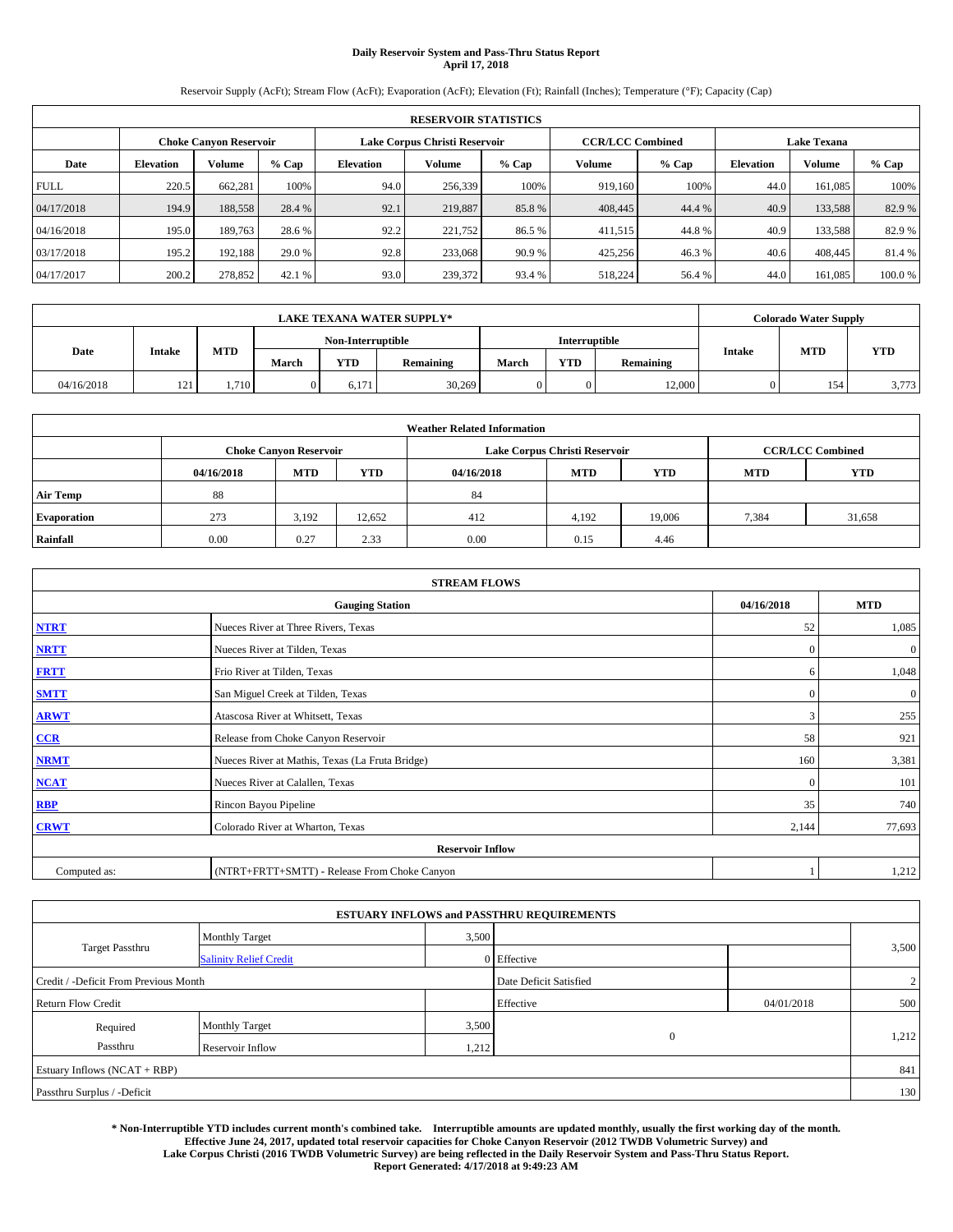# **Daily Reservoir System and Pass-Thru Status Report April 18, 2018**

Reservoir Supply (AcFt); Stream Flow (AcFt); Evaporation (AcFt); Elevation (Ft); Rainfall (Inches); Temperature (°F); Capacity (Cap)

|                                                         | <b>RESERVOIR STATISTICS</b> |         |         |                  |         |         |                         |         |                  |                    |         |
|---------------------------------------------------------|-----------------------------|---------|---------|------------------|---------|---------|-------------------------|---------|------------------|--------------------|---------|
| Lake Corpus Christi Reservoir<br>Choke Canvon Reservoir |                             |         |         |                  |         |         | <b>CCR/LCC Combined</b> |         |                  | <b>Lake Texana</b> |         |
| Date                                                    | <b>Elevation</b>            | Volume  | $%$ Cap | <b>Elevation</b> | Volume  | $%$ Cap | Volume                  | $%$ Cap | <b>Elevation</b> | <b>Volume</b>      | % Cap   |
| <b>FULL</b>                                             | 220.5                       | 662,281 | 100%    | 94.0             | 256,339 | 100%    | 919.160                 | 100%    | 44.0             | 161.085            | 100%    |
| 04/18/2018                                              | 194.8                       | 187,358 | 28.3 %  | 92.1             | 219,887 | 85.8%   | 407,245                 | 44.3 %  | 40.8             | 132,746            | 82.4 %  |
| 04/17/2018                                              | 194.9                       | 188,558 | 28.4 %  | 92.1             | 219,887 | 85.8%   | 408,445                 | 44.4 %  | 40.9             | 133,588            | 82.9 %  |
| 03/18/2018                                              | 195.2                       | 192.188 | 29.0 %  | 92.8             | 233,068 | 90.9 %  | 425,256                 | 46.3%   | 40.6             | 407,245            | 81.4 %  |
| 04/18/2017                                              | 200.2                       | 279,320 | 42.1 %  | 93.2             | 242,597 | 94.6 %  | 521,917                 | 56.8%   | 44.              | 162,101            | 100.6 % |

|            |               |            |                   |            | <b>LAKE TEXANA WATER SUPPLY*</b> |       |                      |           |        | <b>Colorado Water Supply</b> |            |
|------------|---------------|------------|-------------------|------------|----------------------------------|-------|----------------------|-----------|--------|------------------------------|------------|
|            |               |            | Non-Interruptible |            |                                  |       | <b>Interruptible</b> |           |        |                              |            |
| Date       | <b>Intake</b> | <b>MTD</b> | March             | <b>YTD</b> | Remaining                        | March | <b>YTD</b>           | Remaining | Intake | <b>MTD</b>                   | <b>YTD</b> |
| 04/17/2018 | 121<br>--     | 1,831      |                   | 6.293      | 30,147                           |       | 0                    | 12,000    |        | 154                          | 3,773      |

| <b>Weather Related Information</b> |            |                                                                                  |        |      |                               |        |       |                         |  |  |
|------------------------------------|------------|----------------------------------------------------------------------------------|--------|------|-------------------------------|--------|-------|-------------------------|--|--|
|                                    |            | <b>Choke Canvon Reservoir</b>                                                    |        |      | Lake Corpus Christi Reservoir |        |       | <b>CCR/LCC Combined</b> |  |  |
|                                    | 04/17/2018 | <b>YTD</b><br><b>MTD</b><br><b>MTD</b><br><b>YTD</b><br><b>MTD</b><br>04/17/2018 |        |      |                               |        |       |                         |  |  |
| <b>Air Temp</b>                    | 91         |                                                                                  |        | 86   |                               |        |       |                         |  |  |
| <b>Evaporation</b>                 | 258        | 3,450                                                                            | 12.910 | 380  | 4,572                         | 19,386 | 8,022 | 32,296                  |  |  |
| Rainfall                           | 0.00       | 0.27                                                                             | 2.33   | 0.00 | 0.15                          | 4.46   |       |                         |  |  |

| <b>STREAM FLOWS</b> |                                                 |              |              |  |  |  |  |  |  |
|---------------------|-------------------------------------------------|--------------|--------------|--|--|--|--|--|--|
|                     | <b>Gauging Station</b>                          | 04/17/2018   | <b>MTD</b>   |  |  |  |  |  |  |
| <b>NTRT</b>         | Nueces River at Three Rivers, Texas             | 52           | 1,137        |  |  |  |  |  |  |
| <b>NRTT</b>         | Nueces River at Tilden, Texas                   | $\Omega$     | $\mathbf{0}$ |  |  |  |  |  |  |
| <b>FRTT</b>         | Frio River at Tilden, Texas                     |              | 1,052        |  |  |  |  |  |  |
| <b>SMTT</b>         | San Miguel Creek at Tilden, Texas               | $\mathbf{0}$ | $\mathbf{0}$ |  |  |  |  |  |  |
| <b>ARWT</b>         | Atascosa River at Whitsett, Texas               | $\bigcap$    | 258          |  |  |  |  |  |  |
| CCR                 | Release from Choke Canyon Reservoir             | 58           | 979          |  |  |  |  |  |  |
| <b>NRMT</b>         | Nueces River at Mathis, Texas (La Fruta Bridge) | 143          | 3,524        |  |  |  |  |  |  |
| <b>NCAT</b>         | Nueces River at Calallen, Texas                 | $\theta$     | 101          |  |  |  |  |  |  |
| RBP                 | Rincon Bayou Pipeline                           | $\mathbf{0}$ | 740          |  |  |  |  |  |  |
| <b>CRWT</b>         | Colorado River at Wharton, Texas                | 2,005        | 79,698       |  |  |  |  |  |  |
|                     | <b>Reservoir Inflow</b>                         |              |              |  |  |  |  |  |  |
| Computed as:        | (NTRT+FRTT+SMTT) - Release From Choke Canyon    | $\tau$       | 1,219        |  |  |  |  |  |  |

| <b>ESTUARY INFLOWS and PASSTHRU REQUIREMENTS</b> |                               |       |                        |            |                |  |  |  |  |  |
|--------------------------------------------------|-------------------------------|-------|------------------------|------------|----------------|--|--|--|--|--|
|                                                  | <b>Monthly Target</b>         | 3,500 |                        |            |                |  |  |  |  |  |
| <b>Target Passthru</b>                           | <b>Salinity Relief Credit</b> |       | 0 Effective            |            | 3,500          |  |  |  |  |  |
| Credit / -Deficit From Previous Month            |                               |       | Date Deficit Satisfied |            | $\overline{2}$ |  |  |  |  |  |
| <b>Return Flow Credit</b>                        |                               |       | Effective              | 04/01/2018 | 500            |  |  |  |  |  |
| Required                                         | <b>Monthly Target</b>         | 3,500 |                        |            |                |  |  |  |  |  |
| Passthru                                         | Reservoir Inflow              | 1,219 | $\theta$               |            | 1,219          |  |  |  |  |  |
| Estuary Inflows (NCAT + RBP)                     |                               |       |                        |            | 841            |  |  |  |  |  |
| Passthru Surplus / -Deficit                      |                               |       |                        |            | 124            |  |  |  |  |  |

**\* Non-Interruptible YTD includes current month's combined take. Interruptible amounts are updated monthly, usually the first working day of the month. Effective June 24, 2017, updated total reservoir capacities for Choke Canyon Reservoir (2012 TWDB Volumetric Survey) and Lake Corpus Christi (2016 TWDB Volumetric Survey) are being reflected in the Daily Reservoir System and Pass-Thru Status Report. Report Generated: 4/18/2018 at 8:13:11 AM**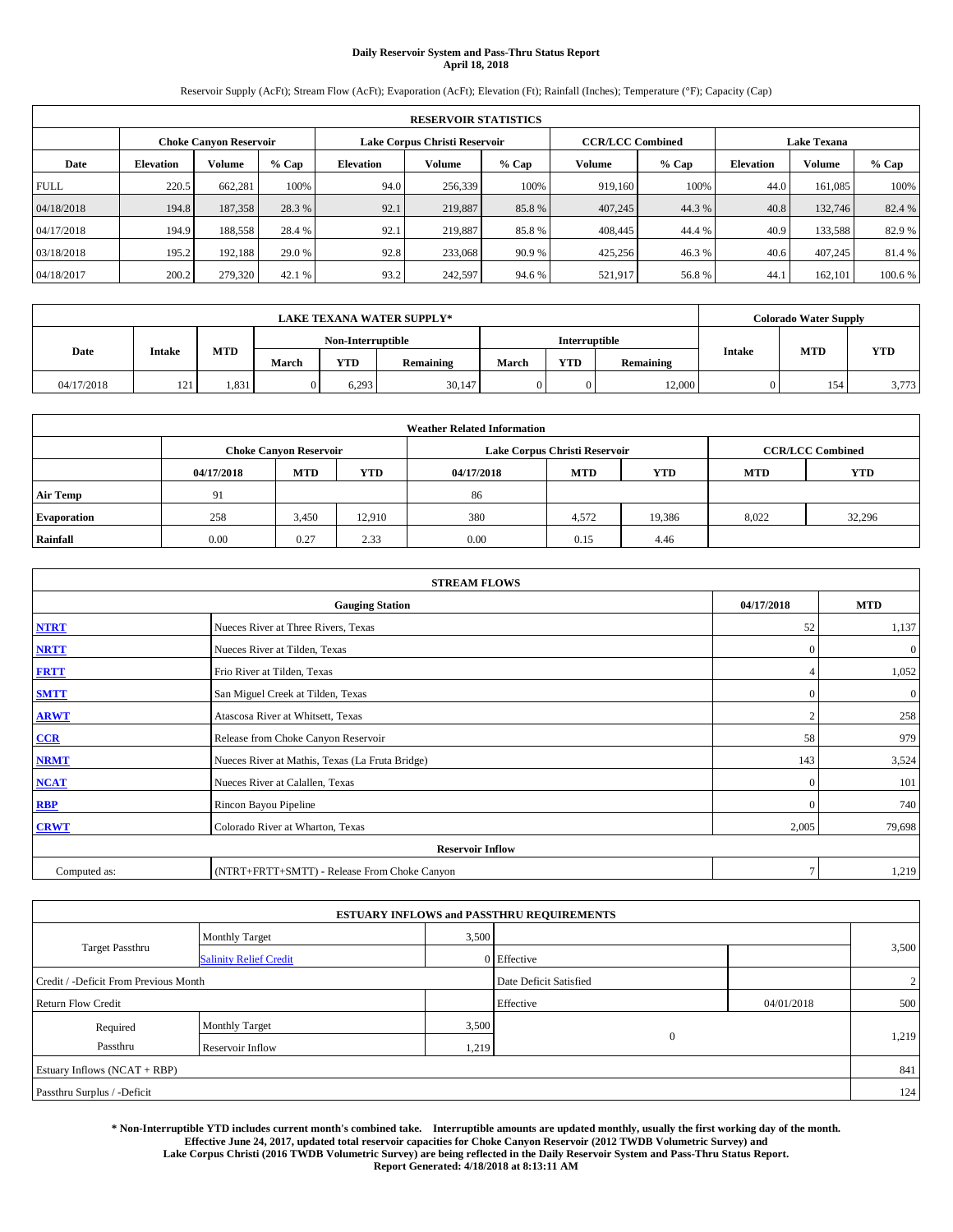# **Daily Reservoir System and Pass-Thru Status Report April 19, 2018**

Reservoir Supply (AcFt); Stream Flow (AcFt); Evaporation (AcFt); Elevation (Ft); Rainfall (Inches); Temperature (°F); Capacity (Cap)

|                               | <b>RESERVOIR STATISTICS</b> |         |         |           |                               |         |                         |         |                  |                    |         |
|-------------------------------|-----------------------------|---------|---------|-----------|-------------------------------|---------|-------------------------|---------|------------------|--------------------|---------|
| <b>Choke Canyon Reservoir</b> |                             |         |         |           | Lake Corpus Christi Reservoir |         | <b>CCR/LCC Combined</b> |         |                  | <b>Lake Texana</b> |         |
| Date                          | <b>Elevation</b>            | Volume  | $%$ Cap | Elevation | Volume                        | $%$ Cap | Volume                  | $%$ Cap | <b>Elevation</b> | <b>Volume</b>      | % Cap   |
| <b>FULL</b>                   | 220.5                       | 662,281 | 100%    | 94.0      | 256,339                       | 100%    | 919.160                 | 100%    | 44.0             | 161.085            | 100%    |
| 04/19/2018                    | 194.8                       | 187,358 | 28.3 %  | 92.2      | 221,752                       | 86.5 %  | 409,110                 | 44.5 %  | 40.8             | 132,746            | 82.4 %  |
| 04/18/2018                    | 194.8                       | 187,358 | 28.3 %  | 92.1      | 219,887                       | 85.8%   | 407,245                 | 44.3%   | 40.8             | 132,746            | 82.4 %  |
| 03/19/2018                    | 195.2                       | 192,188 | 29.0 %  | 92.7      | 231.167                       | 90.2%   | 423,355                 | 46.1%   | 40.6             | 409,110            | 81.4 %  |
| 04/19/2017                    | 200.2                       | 279,008 | 42.1 %  | 93.2      | 242,776                       | 94.7%   | 521,784                 | 56.8%   | 44.2             | 163,121            | 101.3 % |

|            |               |       |       |            | <b>LAKE TEXANA WATER SUPPLY*</b> |       |                      |           |               | <b>Colorado Water Supply</b> |       |
|------------|---------------|-------|-------|------------|----------------------------------|-------|----------------------|-----------|---------------|------------------------------|-------|
|            |               |       |       |            | Non-Interruptible                |       | <b>Interruptible</b> |           |               |                              |       |
| Date       | <b>Intake</b> | MTD   | March | <b>YTD</b> | Remaining                        | March | YTD                  | Remaining | <b>Intake</b> | <b>MTD</b>                   | YTD   |
| 04/18/2018 | 122<br>---    | 1.953 |       | 6.414      | 30,026                           |       |                      | 12,000    |               | 154                          | 3,773 |

| <b>Weather Related Information</b> |            |                                                                                  |        |      |                               |        |       |                         |  |  |
|------------------------------------|------------|----------------------------------------------------------------------------------|--------|------|-------------------------------|--------|-------|-------------------------|--|--|
|                                    |            | <b>Choke Canvon Reservoir</b>                                                    |        |      | Lake Corpus Christi Reservoir |        |       | <b>CCR/LCC Combined</b> |  |  |
|                                    | 04/18/2018 | <b>YTD</b><br><b>MTD</b><br><b>MTD</b><br><b>YTD</b><br><b>MTD</b><br>04/18/2018 |        |      |                               |        |       |                         |  |  |
| <b>Air Temp</b>                    | 85         |                                                                                  |        | 85   |                               |        |       |                         |  |  |
| <b>Evaporation</b>                 | 195        | 3,645                                                                            | 13,105 | 239  | 4,811                         | 19,625 | 8,456 | 32,730                  |  |  |
| Rainfall                           | 0.02       | 0.29                                                                             | 2.35   | 0.00 | 0.15                          | 4.46   |       |                         |  |  |

| <b>STREAM FLOWS</b> |                                                 |              |              |  |  |  |  |  |  |
|---------------------|-------------------------------------------------|--------------|--------------|--|--|--|--|--|--|
|                     | <b>Gauging Station</b>                          | 04/18/2018   | <b>MTD</b>   |  |  |  |  |  |  |
| <b>NTRT</b>         | Nueces River at Three Rivers, Texas             | 52           | 1,189        |  |  |  |  |  |  |
| <b>NRTT</b>         | Nueces River at Tilden, Texas                   | $\Omega$     | $\mathbf{0}$ |  |  |  |  |  |  |
| <b>FRTT</b>         | Frio River at Tilden, Texas                     |              | 1,057        |  |  |  |  |  |  |
| <b>SMTT</b>         | San Miguel Creek at Tilden, Texas               | $\mathbf{0}$ | $\mathbf{0}$ |  |  |  |  |  |  |
| <b>ARWT</b>         | Atascosa River at Whitsett, Texas               | $\bigcap$    | 259          |  |  |  |  |  |  |
| CCR                 | Release from Choke Canyon Reservoir             | 58           | 1,036        |  |  |  |  |  |  |
| <b>NRMT</b>         | Nueces River at Mathis, Texas (La Fruta Bridge) | 148          | 3,672        |  |  |  |  |  |  |
| <b>NCAT</b>         | Nueces River at Calallen, Texas                 | $\theta$     | 101          |  |  |  |  |  |  |
| RBP                 | Rincon Bayou Pipeline                           | $\mathbf{0}$ | 740          |  |  |  |  |  |  |
| <b>CRWT</b>         | Colorado River at Wharton, Texas                | 1,890        | 81,587       |  |  |  |  |  |  |
|                     | <b>Reservoir Inflow</b>                         |              |              |  |  |  |  |  |  |
| Computed as:        | (NTRT+FRTT+SMTT) - Release From Choke Canyon    | 6            | 1,225        |  |  |  |  |  |  |

| <b>ESTUARY INFLOWS and PASSTHRU REQUIREMENTS</b> |                               |       |                        |            |                |  |  |  |  |  |
|--------------------------------------------------|-------------------------------|-------|------------------------|------------|----------------|--|--|--|--|--|
|                                                  | <b>Monthly Target</b>         | 3,500 |                        |            |                |  |  |  |  |  |
| <b>Target Passthru</b>                           | <b>Salinity Relief Credit</b> |       | $0$ Effective          |            | 3,500          |  |  |  |  |  |
| Credit / -Deficit From Previous Month            |                               |       | Date Deficit Satisfied |            | $\overline{2}$ |  |  |  |  |  |
| <b>Return Flow Credit</b>                        |                               |       | Effective              | 04/01/2018 | 500            |  |  |  |  |  |
| Required                                         | <b>Monthly Target</b>         | 3,500 |                        |            |                |  |  |  |  |  |
| Passthru                                         | Reservoir Inflow              | 1,225 | $\mathbf{0}$           |            | 1,225          |  |  |  |  |  |
| Estuary Inflows (NCAT + RBP)                     |                               |       |                        |            |                |  |  |  |  |  |
| Passthru Surplus / -Deficit                      |                               |       |                        |            | 118            |  |  |  |  |  |

**\* Non-Interruptible YTD includes current month's combined take. Interruptible amounts are updated monthly, usually the first working day of the month. Effective June 24, 2017, updated total reservoir capacities for Choke Canyon Reservoir (2012 TWDB Volumetric Survey) and Lake Corpus Christi (2016 TWDB Volumetric Survey) are being reflected in the Daily Reservoir System and Pass-Thru Status Report. Report Generated: 4/19/2018 at 8:05:20 AM**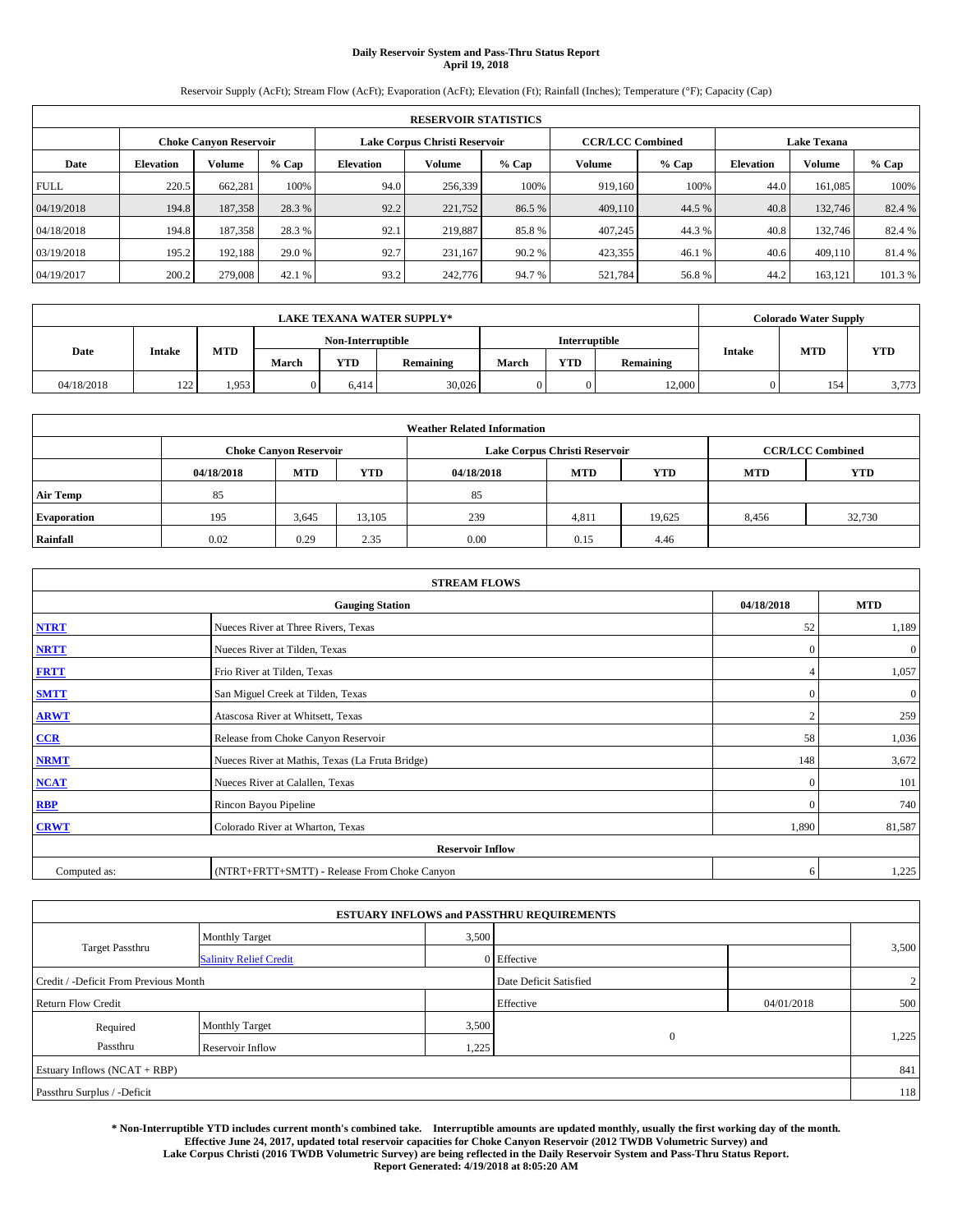# **Daily Reservoir System and Pass-Thru Status Report April 20, 2018**

Reservoir Supply (AcFt); Stream Flow (AcFt); Evaporation (AcFt); Elevation (Ft); Rainfall (Inches); Temperature (°F); Capacity (Cap)

|                                                         | <b>RESERVOIR STATISTICS</b> |         |         |                  |         |         |                         |         |                  |                    |         |
|---------------------------------------------------------|-----------------------------|---------|---------|------------------|---------|---------|-------------------------|---------|------------------|--------------------|---------|
| Lake Corpus Christi Reservoir<br>Choke Canvon Reservoir |                             |         |         |                  |         |         | <b>CCR/LCC Combined</b> |         |                  | <b>Lake Texana</b> |         |
| Date                                                    | <b>Elevation</b>            | Volume  | $%$ Cap | <b>Elevation</b> | Volume  | $%$ Cap | Volume                  | $%$ Cap | <b>Elevation</b> | <b>Volume</b>      | % Cap   |
| <b>FULL</b>                                             | 220.5                       | 662,281 | 100%    | 94.0             | 256,339 | 100%    | 919.160                 | 100%    | 44.0             | 161.085            | 100%    |
| 04/20/2018                                              | 194.9                       | 188,558 | 28.4 %  | 92.1             | 219,887 | 85.8%   | 408,445                 | 44.4 %  | 40.8             | 132,746            | 82.4 %  |
| 04/19/2018                                              | 194.8                       | 187,358 | 28.3 %  | 92.2             | 221,752 | 86.5 %  | 409,110                 | 44.5 %  | 40.8             | 132,746            | 82.4 %  |
| 03/20/2018                                              | 195.3                       | 193.408 | 29.2 %  | 92.7             | 231.167 | 90.2 %  | 424,575                 | 46.2%   | 40.6             | 408,445            | 81.4 %  |
| 04/20/2017                                              | 200.1                       | 277,312 | 41.8%   | 93.2             | 242,059 | 94.4 %  | 519,371                 | 56.5 %  | 44.              | 162,101            | 100.6 % |

|            | <b>LAKE TEXANA WATER SUPPLY*</b> |            |       |                   |           |       |                      |           |        | <b>Colorado Water Supply</b> |            |
|------------|----------------------------------|------------|-------|-------------------|-----------|-------|----------------------|-----------|--------|------------------------------|------------|
|            |                                  |            |       | Non-Interruptible |           |       | <b>Interruptible</b> |           |        |                              |            |
| Date       | <b>Intake</b>                    | <b>MTD</b> | March | <b>YTD</b>        | Remaining | March | <b>YTD</b>           | Remaining | Intake | <b>MTD</b>                   | <b>YTD</b> |
| 04/19/2018 |                                  | 2.047      |       | 6.509             | 29,931    |       | 0                    | 12,000    |        | 154                          | 3,773      |

|                    | <b>Weather Related Information</b> |                               |            |            |                               |                         |       |        |  |  |  |  |
|--------------------|------------------------------------|-------------------------------|------------|------------|-------------------------------|-------------------------|-------|--------|--|--|--|--|
|                    |                                    | <b>Choke Canvon Reservoir</b> |            |            | Lake Corpus Christi Reservoir | <b>CCR/LCC Combined</b> |       |        |  |  |  |  |
|                    | 04/19/2018                         | <b>MTD</b>                    | <b>YTD</b> | <b>MTD</b> | <b>YTD</b>                    |                         |       |        |  |  |  |  |
| <b>Air Temp</b>    | 80                                 |                               |            | 81         |                               |                         |       |        |  |  |  |  |
| <b>Evaporation</b> | 273                                | 3,918                         | 13,378     | 347        | 5,158                         | 19.972                  | 9,076 | 33,350 |  |  |  |  |
| Rainfall           | 0.00                               | 0.29                          | 2.35       | 0.00       | 0.15                          | 4.46                    |       |        |  |  |  |  |

| <b>STREAM FLOWS</b> |                                                 |              |              |  |  |  |  |  |
|---------------------|-------------------------------------------------|--------------|--------------|--|--|--|--|--|
|                     | <b>Gauging Station</b>                          | 04/19/2018   | <b>MTD</b>   |  |  |  |  |  |
| <b>NTRT</b>         | Nueces River at Three Rivers, Texas             | 51           | 1,240        |  |  |  |  |  |
| <b>NRTT</b>         | Nueces River at Tilden, Texas                   | $\Omega$     | $\mathbf{0}$ |  |  |  |  |  |
| <b>FRTT</b>         | Frio River at Tilden, Texas                     |              | 1,061        |  |  |  |  |  |
| <b>SMTT</b>         | San Miguel Creek at Tilden, Texas               | $\mathbf{0}$ | $\mathbf{0}$ |  |  |  |  |  |
| <b>ARWT</b>         | Atascosa River at Whitsett, Texas               | $\bigcap$    | 262          |  |  |  |  |  |
| CCR                 | Release from Choke Canyon Reservoir             | 58           | 1,094        |  |  |  |  |  |
| <b>NRMT</b>         | Nueces River at Mathis, Texas (La Fruta Bridge) | 171          | 3,843        |  |  |  |  |  |
| <b>NCAT</b>         | Nueces River at Calallen, Texas                 | $\theta$     | 101          |  |  |  |  |  |
| RBP                 | Rincon Bayou Pipeline                           | $\mathbf{0}$ | 740          |  |  |  |  |  |
| <b>CRWT</b>         | Colorado River at Wharton, Texas                | 1,840        | 83,428       |  |  |  |  |  |
|                     | <b>Reservoir Inflow</b>                         |              |              |  |  |  |  |  |
| Computed as:        | (NTRT+FRTT+SMTT) - Release From Choke Canyon    | 6            | 1,231        |  |  |  |  |  |

|                                       |                               |       | <b>ESTUARY INFLOWS and PASSTHRU REQUIREMENTS</b> |            |                |
|---------------------------------------|-------------------------------|-------|--------------------------------------------------|------------|----------------|
|                                       | <b>Monthly Target</b>         | 3,500 |                                                  |            |                |
| <b>Target Passthru</b>                | <b>Salinity Relief Credit</b> |       | $0$ Effective                                    |            | 3,500          |
| Credit / -Deficit From Previous Month |                               |       | Date Deficit Satisfied                           |            | $\overline{2}$ |
| <b>Return Flow Credit</b>             |                               |       | Effective                                        | 04/01/2018 | 500            |
| Required                              | <b>Monthly Target</b>         | 3,500 |                                                  |            |                |
| Passthru                              | Reservoir Inflow              | 1,231 | $\mathbf{0}$                                     |            | 1,231          |
| Estuary Inflows (NCAT + RBP)          |                               |       |                                                  |            | 841            |
| Passthru Surplus / -Deficit           |                               |       |                                                  |            | 112            |

**\* Non-Interruptible YTD includes current month's combined take. Interruptible amounts are updated monthly, usually the first working day of the month. Effective June 24, 2017, updated total reservoir capacities for Choke Canyon Reservoir (2012 TWDB Volumetric Survey) and Lake Corpus Christi (2016 TWDB Volumetric Survey) are being reflected in the Daily Reservoir System and Pass-Thru Status Report. Report Generated: 4/20/2018 at 8:11:38 AM**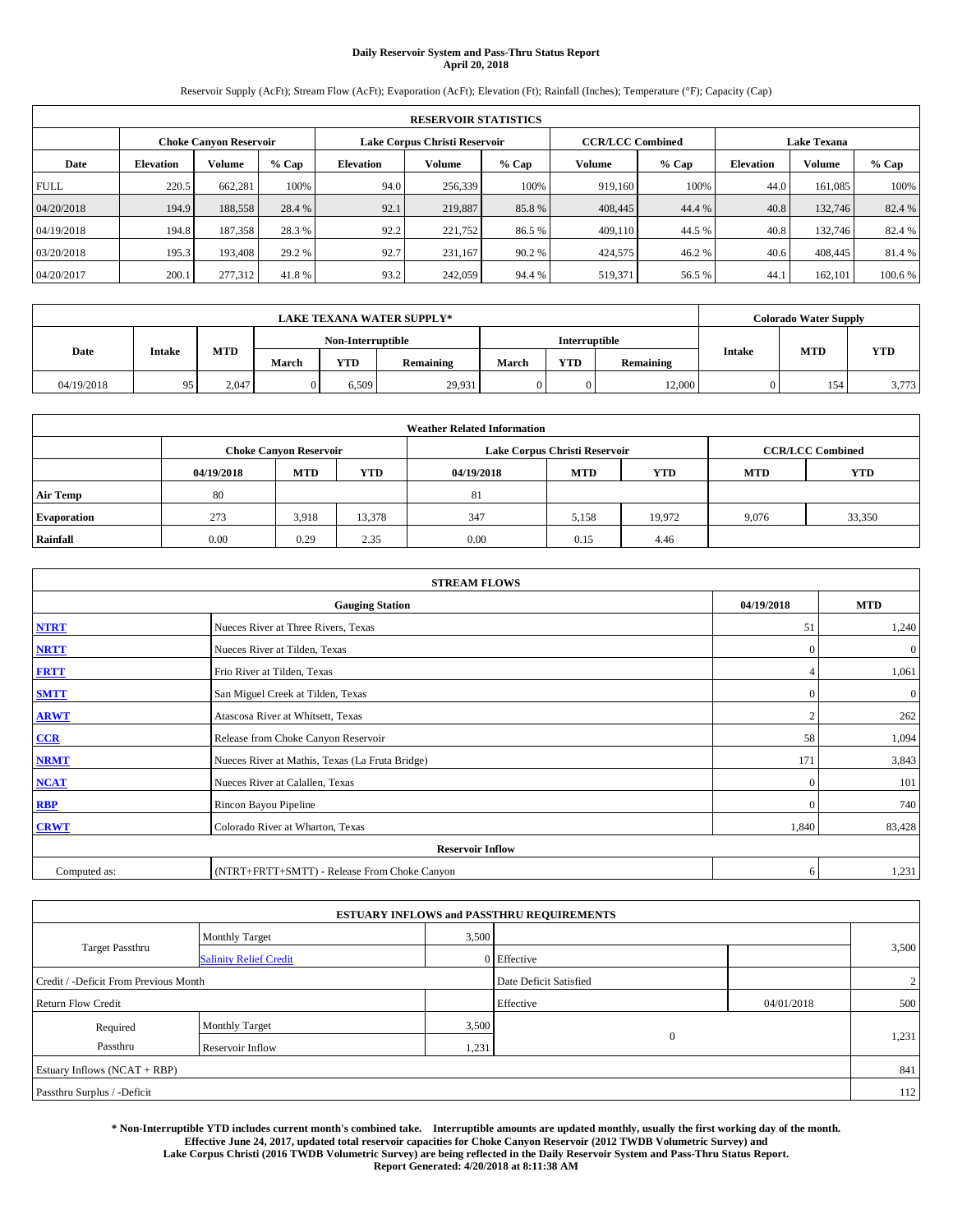# **Daily Reservoir System and Pass-Thru Status Report April 21, 2018**

Reservoir Supply (AcFt); Stream Flow (AcFt); Evaporation (AcFt); Elevation (Ft); Rainfall (Inches); Temperature (°F); Capacity (Cap)

|             | <b>RESERVOIR STATISTICS</b> |                        |         |                               |               |         |                         |         |                    |               |        |  |  |
|-------------|-----------------------------|------------------------|---------|-------------------------------|---------------|---------|-------------------------|---------|--------------------|---------------|--------|--|--|
|             |                             | Choke Canvon Reservoir |         | Lake Corpus Christi Reservoir |               |         | <b>CCR/LCC Combined</b> |         | <b>Lake Texana</b> |               |        |  |  |
| Date        | <b>Elevation</b>            | Volume                 | $%$ Cap | <b>Elevation</b>              | <b>Volume</b> | $%$ Cap | Volume                  | $%$ Cap | <b>Elevation</b>   | <b>Volume</b> | % Cap  |  |  |
| <b>FULL</b> | 220.5                       | 662,281                | 100%    | 94.0                          | 256,339       | 100%    | 919.160                 | 100%    | 44.0               | 161.085       | 100%   |  |  |
| 04/21/2018  | 194.8                       | 188,358                | 28.3 %  | 92.1                          | 219,887       | 85.8%   | 407,245                 | 44.3%   | 40.8               | 132,746       | 82.4 % |  |  |
| 04/20/2018  | 194.9                       | 188,558                | 28.4 %  | 92.1                          | 219,887       | 85.8%   | 408,445                 | 44.4 %  | 40.8               | 132,746       | 82.4 % |  |  |
| 03/21/2018  | 195.3                       | 193,408                | 29.2 %  | 92.7                          | 231.167       | 90.2 %  | 424,575                 | 46.2%   | 40.7               | 407.245       | 81.4%  |  |  |
| 04/21/2017  | 200.1                       | 276,850                | 41.8%   | 93.2                          | 242,238       | 94.5 %  | 519,088                 | 56.5 %  | 44.                | 162,101       | 100.6% |  |  |

|            | <b>LAKE TEXANA WATER SUPPLY*</b> |       |       |                   |           |               |            |                  |        | <b>Colorado Water Supply</b> |       |
|------------|----------------------------------|-------|-------|-------------------|-----------|---------------|------------|------------------|--------|------------------------------|-------|
|            |                                  |       |       | Non-Interruptible |           | Interruptible |            |                  |        |                              |       |
| Date       | <b>Intake</b>                    | MTD   | March | YTD               | Remaining | March         | <b>YTD</b> | <b>Remaining</b> | Intake | <b>MTD</b>                   | YTD   |
| 04/20/2018 | $1^{\circ}$<br>---               | 2.169 |       | 6.631             | 29,809    |               |            | 12,000           |        | 154                          | 3,773 |

|                    | <b>Weather Related Information</b> |                                                                                  |        |      |                               |                         |       |            |  |  |  |  |
|--------------------|------------------------------------|----------------------------------------------------------------------------------|--------|------|-------------------------------|-------------------------|-------|------------|--|--|--|--|
|                    |                                    | <b>Choke Canyon Reservoir</b>                                                    |        |      | Lake Corpus Christi Reservoir | <b>CCR/LCC Combined</b> |       |            |  |  |  |  |
|                    | 04/20/2018                         | <b>MTD</b><br><b>YTD</b><br><b>MTD</b><br><b>MTD</b><br>04/20/2018<br><b>YTD</b> |        |      |                               |                         |       | <b>YTD</b> |  |  |  |  |
| <b>Air Temp</b>    | 76                                 |                                                                                  |        | 79   |                               |                         |       |            |  |  |  |  |
| <b>Evaporation</b> | 98                                 | 4,016                                                                            | 13,476 | 239  | 5,397                         | 20,211                  | 9,413 | 33,687     |  |  |  |  |
| Rainfall           | 0.00                               | 0.29                                                                             | 2.35   | 0.00 | 0.15                          | 4.46                    |       |            |  |  |  |  |

| <b>STREAM FLOWS</b> |                                                 |              |                |  |  |  |  |  |
|---------------------|-------------------------------------------------|--------------|----------------|--|--|--|--|--|
|                     | <b>Gauging Station</b>                          | 04/20/2018   | <b>MTD</b>     |  |  |  |  |  |
| <b>NTRT</b>         | Nueces River at Three Rivers, Texas             | 50           | 1,290          |  |  |  |  |  |
| <b>NRTT</b>         | Nueces River at Tilden, Texas                   | $\mathbf{0}$ | $\mathbf{0}$   |  |  |  |  |  |
| <b>FRTT</b>         | Frio River at Tilden, Texas                     |              | 1,064          |  |  |  |  |  |
| <b>SMTT</b>         | San Miguel Creek at Tilden, Texas               | $\mathbf{0}$ | $\overline{0}$ |  |  |  |  |  |
| <b>ARWT</b>         | Atascosa River at Whitsett, Texas               | 3            | 264            |  |  |  |  |  |
| CCR                 | Release from Choke Canyon Reservoir             | 58           | 1,151          |  |  |  |  |  |
| <b>NRMT</b>         | Nueces River at Mathis, Texas (La Fruta Bridge) | 189          | 4,032          |  |  |  |  |  |
| <b>NCAT</b>         | Nueces River at Calallen, Texas                 | $\mathbf{0}$ | 101            |  |  |  |  |  |
| <b>RBP</b>          | Rincon Bayou Pipeline                           | $\Omega$     | 740            |  |  |  |  |  |
| <b>CRWT</b>         | Colorado River at Wharton, Texas                | 1,747        | 85,174         |  |  |  |  |  |
|                     | <b>Reservoir Inflow</b>                         |              |                |  |  |  |  |  |
| Computed as:        | (NTRT+FRTT+SMTT) - Release From Choke Canyon    | 6            | 1,237          |  |  |  |  |  |

|                                       |                               |       | <b>ESTUARY INFLOWS and PASSTHRU REQUIREMENTS</b> |            |                |
|---------------------------------------|-------------------------------|-------|--------------------------------------------------|------------|----------------|
|                                       | <b>Monthly Target</b>         | 3,500 |                                                  |            |                |
| <b>Target Passthru</b>                | <b>Salinity Relief Credit</b> |       | 0 Effective                                      |            | 3,500          |
| Credit / -Deficit From Previous Month |                               |       | Date Deficit Satisfied                           |            | $\overline{2}$ |
| <b>Return Flow Credit</b>             |                               |       | Effective                                        | 04/01/2018 | 500            |
| Required                              | <b>Monthly Target</b>         | 3,500 |                                                  |            |                |
| Passthru                              | Reservoir Inflow              | 1,237 | $\mathbf{0}$                                     |            | 1,237          |
| Estuary Inflows (NCAT + RBP)          |                               |       |                                                  |            | 841            |
| Passthru Surplus / -Deficit           |                               |       |                                                  |            | 105            |

**\* Non-Interruptible YTD includes current month's combined take. Interruptible amounts are updated monthly, usually the first working day of the month. Effective June 24, 2017, updated total reservoir capacities for Choke Canyon Reservoir (2012 TWDB Volumetric Survey) and Lake Corpus Christi (2016 TWDB Volumetric Survey) are being reflected in the Daily Reservoir System and Pass-Thru Status Report. Report Generated: 4/21/2018 at 8:07:38 AM**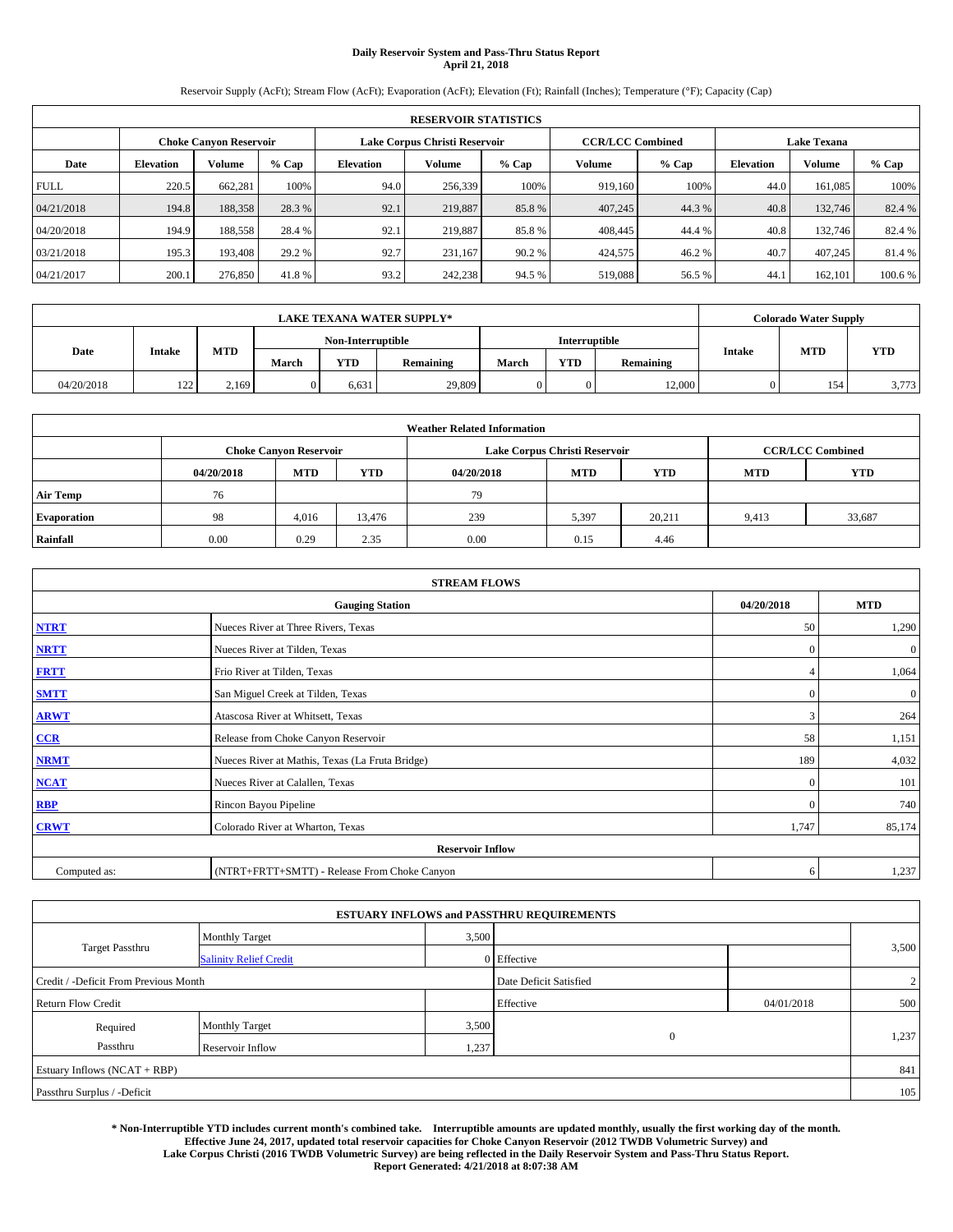# **Daily Reservoir System and Pass-Thru Status Report April 22, 2018**

Reservoir Supply (AcFt); Stream Flow (AcFt); Evaporation (AcFt); Elevation (Ft); Rainfall (Inches); Temperature (°F); Capacity (Cap)

|             | <b>RESERVOIR STATISTICS</b> |                        |         |                  |                               |         |                         |         |                    |               |        |  |  |
|-------------|-----------------------------|------------------------|---------|------------------|-------------------------------|---------|-------------------------|---------|--------------------|---------------|--------|--|--|
|             |                             | Choke Canvon Reservoir |         |                  | Lake Corpus Christi Reservoir |         | <b>CCR/LCC Combined</b> |         | <b>Lake Texana</b> |               |        |  |  |
| Date        | <b>Elevation</b>            | Volume                 | $%$ Cap | <b>Elevation</b> | <b>Volume</b>                 | $%$ Cap | Volume                  | $%$ Cap | <b>Elevation</b>   | <b>Volume</b> | % Cap  |  |  |
| <b>FULL</b> | 220.5                       | 662,281                | 100%    | 94.0             | 256,339                       | 100%    | 919.160                 | 100%    | 44.0               | 161.085       | 100%   |  |  |
| 04/22/2018  | 194.8                       | 187,358                | 28.3 %  | 92.2             | 221,752                       | 86.5%   | 409,110                 | 44.5 %  | 40.8               | 132,746       | 82.4 % |  |  |
| 04/21/2018  | 194.8                       | 187,358                | 28.3 %  | 92.1             | 219,887                       | 85.8%   | 407,245                 | 44.3%   | 40.8               | 132,746       | 82.4 % |  |  |
| 03/22/2018  | 195.2                       | 192,188                | 29.0 %  | 92.7             | 231.167                       | 90.2 %  | 423,355                 | 46.1 %  | 40.5               | 409,110       | 80.8%  |  |  |
| 04/22/2017  | 200.2                       | 277,927                | 41.9%   | 93.2             | 242,238                       | 94.5 %  | 520,165                 | 56.6 %  | 44.                | 162,101       | 100.6% |  |  |

|            | <b>LAKE TEXANA WATER SUPPLY*</b> |       |       |                   |           |       |               |                  |        | <b>Colorado Water Supply</b> |       |
|------------|----------------------------------|-------|-------|-------------------|-----------|-------|---------------|------------------|--------|------------------------------|-------|
|            |                                  |       |       | Non-Interruptible |           |       | Interruptible |                  |        |                              |       |
| Date       | <b>Intake</b>                    | MTD   | March | YTD               | Remaining | March | <b>YTD</b>    | <b>Remaining</b> | Intake | <b>MTD</b>                   | YTD   |
| 04/21/2018 | $1^{\circ}$<br>1/2               | 2.291 |       | 6.752             | 29,688    |       |               | 12,000           |        | 154                          | 3,773 |

|                    | <b>Weather Related Information</b> |                                                                                  |        |      |                               |                         |       |            |  |  |  |  |
|--------------------|------------------------------------|----------------------------------------------------------------------------------|--------|------|-------------------------------|-------------------------|-------|------------|--|--|--|--|
|                    |                                    | <b>Choke Canvon Reservoir</b>                                                    |        |      | Lake Corpus Christi Reservoir | <b>CCR/LCC Combined</b> |       |            |  |  |  |  |
|                    | 04/21/2018                         | <b>YTD</b><br><b>MTD</b><br><b>MTD</b><br><b>YTD</b><br><b>MTD</b><br>04/21/2018 |        |      |                               |                         |       | <b>YTD</b> |  |  |  |  |
| <b>Air Temp</b>    | 75                                 |                                                                                  |        | 80   |                               |                         |       |            |  |  |  |  |
| <b>Evaporation</b> | 35                                 | 4,051                                                                            | 13,511 | 109  | 5,506                         | 20,320                  | 9,557 | 33,831     |  |  |  |  |
| Rainfall           | 0.21                               | 0.50                                                                             | 2.56   | 0.08 | 0.23                          | 4.54                    |       |            |  |  |  |  |

| <b>STREAM FLOWS</b> |                                                 |              |              |  |  |  |  |  |  |  |
|---------------------|-------------------------------------------------|--------------|--------------|--|--|--|--|--|--|--|
|                     | <b>Gauging Station</b>                          |              |              |  |  |  |  |  |  |  |
| <b>NTRT</b>         | Nueces River at Three Rivers, Texas             |              |              |  |  |  |  |  |  |  |
| <b>NRTT</b>         | Nueces River at Tilden, Texas                   | $\Omega$     | $\mathbf{0}$ |  |  |  |  |  |  |  |
| <b>FRTT</b>         | Frio River at Tilden, Texas                     | 3            | 1,067        |  |  |  |  |  |  |  |
| <b>SMTT</b>         | San Miguel Creek at Tilden, Texas               | $\mathbf{0}$ | $\mathbf{0}$ |  |  |  |  |  |  |  |
| <b>ARWT</b>         | Atascosa River at Whitsett, Texas               | ി            | 267          |  |  |  |  |  |  |  |
| CCR                 | Release from Choke Canyon Reservoir             | 58           | 1,209        |  |  |  |  |  |  |  |
| <b>NRMT</b>         | Nueces River at Mathis, Texas (La Fruta Bridge) | 184          | 4,216        |  |  |  |  |  |  |  |
| <b>NCAT</b>         | Nueces River at Calallen, Texas                 | $\theta$     | 101          |  |  |  |  |  |  |  |
| RBP                 | Rincon Bayou Pipeline                           | $\mathbf{0}$ | 740          |  |  |  |  |  |  |  |
| <b>CRWT</b>         | Colorado River at Wharton, Texas                | 1,681        | 86,856       |  |  |  |  |  |  |  |
|                     | <b>Reservoir Inflow</b>                         |              |              |  |  |  |  |  |  |  |
| Computed as:        | (NTRT+FRTT+SMTT) - Release From Choke Canyon    | 6            | 1,243        |  |  |  |  |  |  |  |

| <b>ESTUARY INFLOWS and PASSTHRU REQUIREMENTS</b> |                               |                        |             |                |       |  |  |  |  |  |
|--------------------------------------------------|-------------------------------|------------------------|-------------|----------------|-------|--|--|--|--|--|
|                                                  | <b>Monthly Target</b>         | 3,500                  |             |                |       |  |  |  |  |  |
| <b>Target Passthru</b>                           | <b>Salinity Relief Credit</b> |                        | 0 Effective |                | 3,500 |  |  |  |  |  |
| Credit / -Deficit From Previous Month            |                               | Date Deficit Satisfied |             | $\overline{2}$ |       |  |  |  |  |  |
| <b>Return Flow Credit</b>                        |                               |                        | Effective   | 04/01/2018     | 500   |  |  |  |  |  |
| Required                                         | <b>Monthly Target</b>         | 3,500                  |             |                |       |  |  |  |  |  |
| Passthru                                         | Reservoir Inflow              | 1,243                  | $\theta$    |                | 1,243 |  |  |  |  |  |
| Estuary Inflows (NCAT + RBP)                     |                               |                        |             |                | 841   |  |  |  |  |  |
| Passthru Surplus / -Deficit                      |                               |                        |             |                | 100   |  |  |  |  |  |

**\* Non-Interruptible YTD includes current month's combined take. Interruptible amounts are updated monthly, usually the first working day of the month. Effective June 24, 2017, updated total reservoir capacities for Choke Canyon Reservoir (2012 TWDB Volumetric Survey) and Lake Corpus Christi (2016 TWDB Volumetric Survey) are being reflected in the Daily Reservoir System and Pass-Thru Status Report. Report Generated: 4/22/2018 at 7:37:38 AM**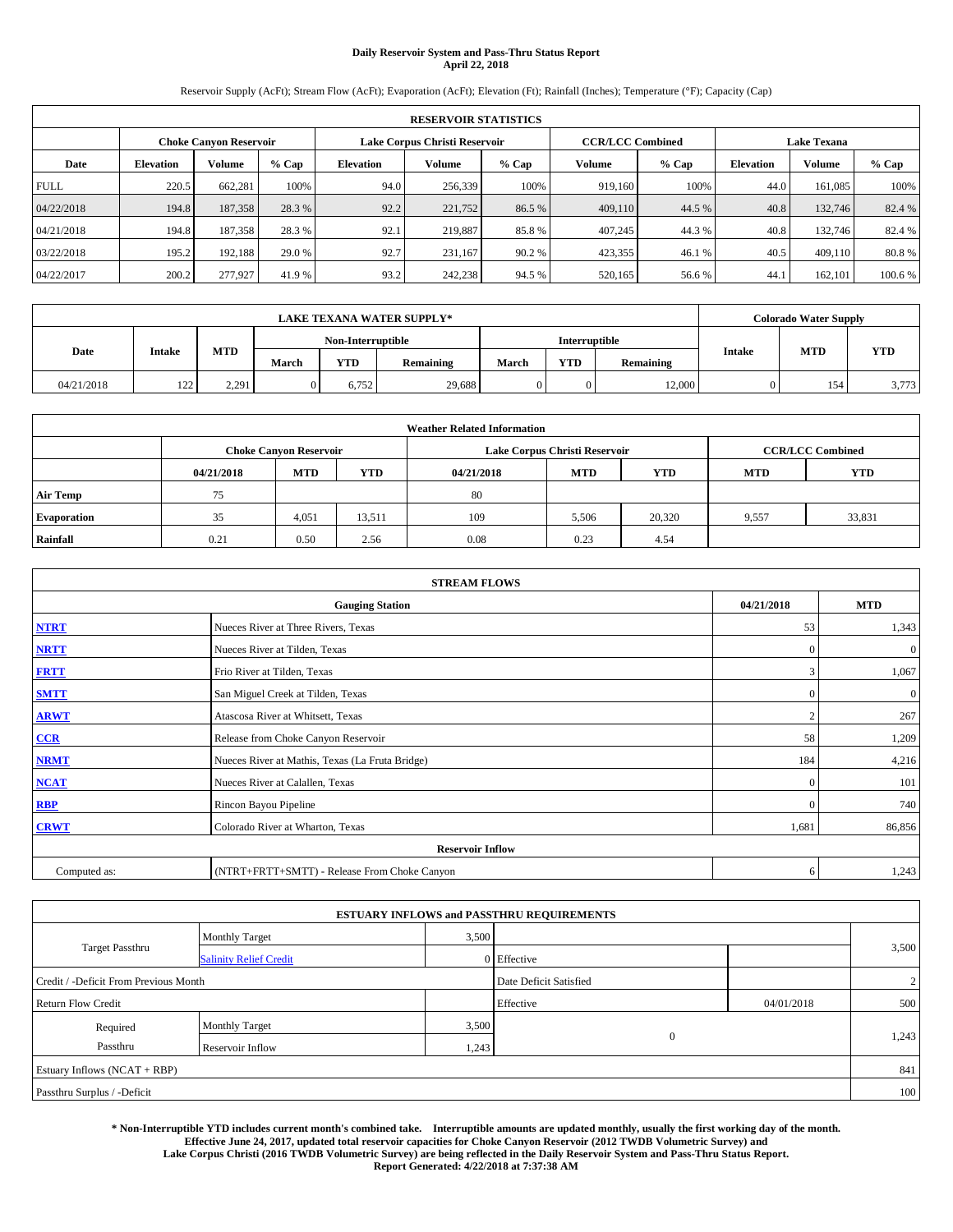# **Daily Reservoir System and Pass-Thru Status Report April 23, 2018**

Reservoir Supply (AcFt); Stream Flow (AcFt); Evaporation (AcFt); Elevation (Ft); Rainfall (Inches); Temperature (°F); Capacity (Cap)

| <b>RESERVOIR STATISTICS</b> |                  |                        |         |                  |                               |         |                         |         |                  |                    |        |
|-----------------------------|------------------|------------------------|---------|------------------|-------------------------------|---------|-------------------------|---------|------------------|--------------------|--------|
|                             |                  | Choke Canvon Reservoir |         |                  | Lake Corpus Christi Reservoir |         | <b>CCR/LCC Combined</b> |         |                  | <b>Lake Texana</b> |        |
| Date                        | <b>Elevation</b> | Volume                 | $%$ Cap | <b>Elevation</b> | <b>Volume</b>                 | $%$ Cap | Volume                  | $%$ Cap | <b>Elevation</b> | <b>Volume</b>      | % Cap  |
| <b>FULL</b>                 | 220.5            | 662,281                | 100%    | 94.0             | 256,339                       | 100%    | 919.160                 | 100%    | 44.0             | 161.085            | 100%   |
| 04/23/2018                  | 194.8            | 187,358                | 28.3 %  | 92.0             | 218,027                       | 85.1 %  | 405,385                 | 44.1 %  | 40.8             | 132,745            | 82.4 % |
| 04/22/2018                  | 194.8            | 187,358                | 28.3 %  | 92.2             | 221,752                       | 86.5 %  | 409,110                 | 44.5 %  | 40.8             | 132,746            | 82.4 % |
| 03/23/2018                  | 195.1            | 190,973                | 28.8%   | 92.6             | 229,272                       | 89.4 %  | 420,245                 | 45.7 %  | 40.5             | 405,385            | 80.8%  |
| 04/23/2017                  | 200.1            | 276,697                | 41.7 %  | 93.2             | 243,495                       | 95.0%   | 520,192                 | 56.6 %  | 44.              | 162,101            | 100.6% |

| <b>LAKE TEXANA WATER SUPPLY*</b> |               |       |                   |            |           |               |            | <b>Colorado Water Supply</b> |        |            |            |
|----------------------------------|---------------|-------|-------------------|------------|-----------|---------------|------------|------------------------------|--------|------------|------------|
|                                  |               |       | Non-Interruptible |            |           | Interruptible |            |                              |        |            |            |
| Date                             | <b>Intake</b> | MTD   | March             | <b>YTD</b> | Remaining | March         | <b>YTD</b> | Remaining                    | Intake | <b>MTD</b> | <b>YTD</b> |
| 04/22/2018                       | ר בו<br>1/2   | 2.413 |                   | 6.874      | 29,566    |               |            | 12,000                       |        | 154        | 3,773      |

| <b>Weather Related Information</b> |            |                               |            |            |                               |                         |            |            |  |  |  |
|------------------------------------|------------|-------------------------------|------------|------------|-------------------------------|-------------------------|------------|------------|--|--|--|
|                                    |            | <b>Choke Canyon Reservoir</b> |            |            | Lake Corpus Christi Reservoir | <b>CCR/LCC Combined</b> |            |            |  |  |  |
|                                    | 04/22/2018 | <b>MTD</b>                    | <b>YTD</b> | 04/22/2018 | <b>MTD</b>                    | <b>YTD</b>              | <b>MTD</b> | <b>YTD</b> |  |  |  |
| <b>Air Temp</b>                    | 79         |                               |            | 78         |                               |                         |            |            |  |  |  |
| <b>Evaporation</b>                 | 223        | 4,274                         | 13,734     | 357        | 5,863                         | 20,677                  | 10,137     | 34,411     |  |  |  |
| Rainfall                           | 0.00       | 0.50                          | 2.56       | 0.00       | 0.23                          | 4.54                    |            |            |  |  |  |

| <b>STREAM FLOWS</b> |                                                 |                |              |  |  |  |  |  |  |
|---------------------|-------------------------------------------------|----------------|--------------|--|--|--|--|--|--|
|                     | <b>Gauging Station</b>                          |                |              |  |  |  |  |  |  |
| <b>NTRT</b>         | Nueces River at Three Rivers, Texas             | 54             | 1,397        |  |  |  |  |  |  |
| <b>NRTT</b>         | Nueces River at Tilden, Texas                   | $\mathbf{0}$   | $\mathbf{0}$ |  |  |  |  |  |  |
| <b>FRTT</b>         | Frio River at Tilden, Texas                     | 3              | 1,070        |  |  |  |  |  |  |
| <b>SMTT</b>         | San Miguel Creek at Tilden, Texas               | $\mathbf{0}$   | $\mathbf{0}$ |  |  |  |  |  |  |
| <b>ARWT</b>         | Atascosa River at Whitsett, Texas               | $\overline{2}$ | 268          |  |  |  |  |  |  |
| CCR                 | Release from Choke Canyon Reservoir             | 58             | 1,266        |  |  |  |  |  |  |
| <b>NRMT</b>         | Nueces River at Mathis, Texas (La Fruta Bridge) | 175            | 4,391        |  |  |  |  |  |  |
| <b>NCAT</b>         | Nueces River at Calallen, Texas                 | $\mathbf{0}$   | 101          |  |  |  |  |  |  |
| <b>RBP</b>          | Rincon Bayou Pipeline                           | $\Omega$       | 740          |  |  |  |  |  |  |
| <b>CRWT</b>         | Colorado River at Wharton, Texas                | 1,788          | 88,644       |  |  |  |  |  |  |
|                     | <b>Reservoir Inflow</b>                         |                |              |  |  |  |  |  |  |
| Computed as:        | (NTRT+FRTT+SMTT) - Release From Choke Canyon    | 5              | 1,247        |  |  |  |  |  |  |

| <b>ESTUARY INFLOWS and PASSTHRU REQUIREMENTS</b> |                               |       |                        |            |                |  |  |  |  |  |
|--------------------------------------------------|-------------------------------|-------|------------------------|------------|----------------|--|--|--|--|--|
|                                                  | <b>Monthly Target</b>         | 3,500 |                        |            |                |  |  |  |  |  |
| <b>Target Passthru</b>                           | <b>Salinity Relief Credit</b> |       | 0 Effective            |            | 3,500          |  |  |  |  |  |
| Credit / -Deficit From Previous Month            |                               |       | Date Deficit Satisfied |            | $\overline{2}$ |  |  |  |  |  |
| <b>Return Flow Credit</b>                        |                               |       | Effective              | 04/01/2018 | 500            |  |  |  |  |  |
| Required                                         | Monthly Target                | 3,500 |                        |            |                |  |  |  |  |  |
| Passthru                                         | Reservoir Inflow              | 1,247 | $\overline{0}$         |            | 1,247          |  |  |  |  |  |
| Estuary Inflows (NCAT + RBP)                     |                               |       |                        |            |                |  |  |  |  |  |
| Passthru Surplus / -Deficit                      |                               |       |                        |            | 95             |  |  |  |  |  |

**\* Non-Interruptible YTD includes current month's combined take. Interruptible amounts are updated monthly, usually the first working day of the month. Effective June 24, 2017, updated total reservoir capacities for Choke Canyon Reservoir (2012 TWDB Volumetric Survey) and Lake Corpus Christi (2016 TWDB Volumetric Survey) are being reflected in the Daily Reservoir System and Pass-Thru Status Report. Report Generated: 4/23/2018 at 9:15:56 AM**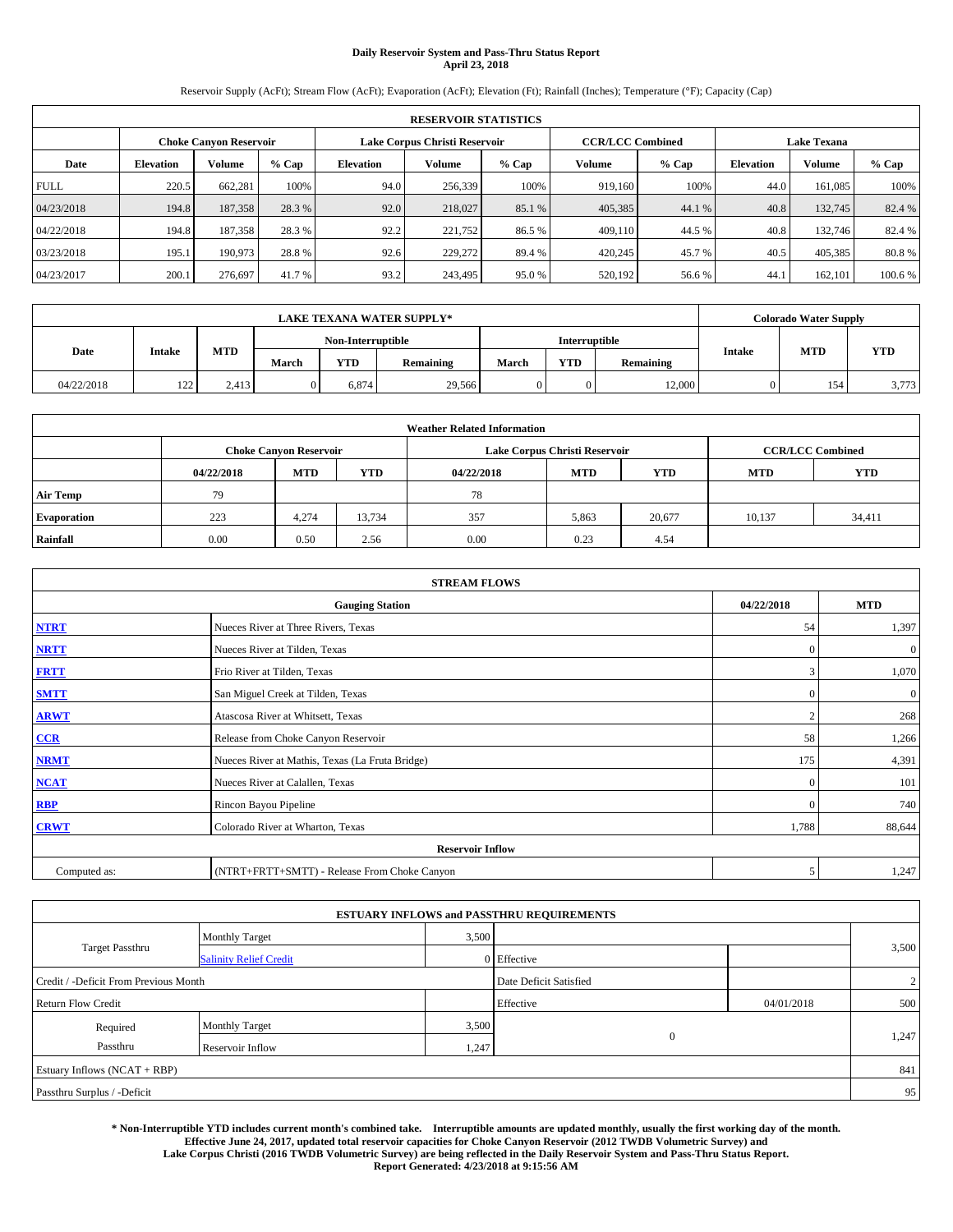# **Daily Reservoir System and Pass-Thru Status Report April 24, 2018**

Reservoir Supply (AcFt); Stream Flow (AcFt); Evaporation (AcFt); Elevation (Ft); Rainfall (Inches); Temperature (°F); Capacity (Cap)

| <b>RESERVOIR STATISTICS</b> |                  |                               |         |           |                               |         |                         |         |                  |                    |         |
|-----------------------------|------------------|-------------------------------|---------|-----------|-------------------------------|---------|-------------------------|---------|------------------|--------------------|---------|
|                             |                  | <b>Choke Canyon Reservoir</b> |         |           | Lake Corpus Christi Reservoir |         | <b>CCR/LCC Combined</b> |         |                  | <b>Lake Texana</b> |         |
| Date                        | <b>Elevation</b> | Volume                        | $%$ Cap | Elevation | Volume                        | $%$ Cap | Volume                  | $%$ Cap | <b>Elevation</b> | <b>Volume</b>      | % Cap   |
| <b>FULL</b>                 | 220.5            | 662,281                       | 100%    | 94.0      | 256,339                       | 100%    | 919.160                 | 100%    | 44.0             | 161.085            | 100%    |
| 04/24/2018                  | 194.8            | 187,358                       | 28.3 %  | 92.0      | 218,027                       | 85.1 %  | 405,385                 | 44.1 %  | 40.7             | 131,905            | 81.9%   |
| 04/23/2018                  | 194.8            | 187,358                       | 28.3 %  | 92.0      | 218,027                       | 85.1 %  | 405,385                 | 44.1 %  | 40.8             | 132.745            | 82.4 %  |
| 03/24/2018                  | 195.1            | 190,973                       | 28.8%   | 92.6      | 229,272                       | 89.4 %  | 420,245                 | 45.7%   | 40.4             | 405,385            | 80.3%   |
| 04/24/2017                  | 200.1            | 277,158                       | 41.8%   | 93.1      | 241,700                       | 94.3%   | 518,858                 | 56.4 %  | 44.              | 162,101            | 100.6 % |

| <b>LAKE TEXANA WATER SUPPLY*</b> |               |       |                   |            |           |                      |            | <b>Colorado Water Supply</b> |        |            |            |
|----------------------------------|---------------|-------|-------------------|------------|-----------|----------------------|------------|------------------------------|--------|------------|------------|
|                                  |               |       | Non-Interruptible |            |           | <b>Interruptible</b> |            |                              |        |            |            |
| Date                             | <b>Intake</b> | MTD   | March             | <b>YTD</b> | Remaining | March                | <b>YTD</b> | Remaining                    | Intake | <b>MTD</b> | <b>YTD</b> |
| 04/23/2018                       | .14           | 2,527 |                   | 6.988      | 29,452    |                      | 0          | 12,000                       |        | 154        | 3,773      |

| <b>Weather Related Information</b> |            |                               |            |            |                               |                         |            |            |  |  |  |
|------------------------------------|------------|-------------------------------|------------|------------|-------------------------------|-------------------------|------------|------------|--|--|--|
|                                    |            | <b>Choke Canyon Reservoir</b> |            |            | Lake Corpus Christi Reservoir | <b>CCR/LCC Combined</b> |            |            |  |  |  |
|                                    | 04/23/2018 | <b>MTD</b>                    | <b>YTD</b> | 04/23/2018 | <b>MTD</b>                    | <b>YTD</b>              | <b>MTD</b> | <b>YTD</b> |  |  |  |
| <b>Air Temp</b>                    | 86         |                               |            | 84         |                               |                         |            |            |  |  |  |
| <b>Evaporation</b>                 | 230        | 4.504                         | 13,964     | 270        | 6,133                         | 20,947                  | 10,637     | 34,911     |  |  |  |
| Rainfall                           | 0.00       | 0.50                          | 2.56       | 0.00       | 0.23                          | 4.54                    |            |            |  |  |  |

| <b>STREAM FLOWS</b> |                                                 |                |              |  |  |  |  |  |  |
|---------------------|-------------------------------------------------|----------------|--------------|--|--|--|--|--|--|
|                     | <b>Gauging Station</b>                          |                |              |  |  |  |  |  |  |
| <b>NTRT</b>         | Nueces River at Three Rivers, Texas             | 53             | 1,450        |  |  |  |  |  |  |
| <b>NRTT</b>         | Nueces River at Tilden, Texas                   | $\mathbf{0}$   | $\mathbf{0}$ |  |  |  |  |  |  |
| <b>FRTT</b>         | Frio River at Tilden, Texas                     |                | 1,072        |  |  |  |  |  |  |
| <b>SMTT</b>         | San Miguel Creek at Tilden, Texas               | $\mathbf{0}$   | $\mathbf{0}$ |  |  |  |  |  |  |
| <b>ARWT</b>         | Atascosa River at Whitsett, Texas               | $\overline{2}$ | 270          |  |  |  |  |  |  |
| CCR                 | Release from Choke Canyon Reservoir             | 58             | 1,324        |  |  |  |  |  |  |
| <b>NRMT</b>         | Nueces River at Mathis, Texas (La Fruta Bridge) | 186            | 4,577        |  |  |  |  |  |  |
| <b>NCAT</b>         | Nueces River at Calallen, Texas                 | $\mathbf{0}$   | 101          |  |  |  |  |  |  |
| <b>RBP</b>          | Rincon Bayou Pipeline                           | $\Omega$       | 740          |  |  |  |  |  |  |
| <b>CRWT</b>         | Colorado River at Wharton, Texas                | 1,856          | 90,500       |  |  |  |  |  |  |
|                     | <b>Reservoir Inflow</b>                         |                |              |  |  |  |  |  |  |
| Computed as:        | (NTRT+FRTT+SMTT) - Release From Choke Canyon    | 4              | 1,251        |  |  |  |  |  |  |

| <b>ESTUARY INFLOWS and PASSTHRU REQUIREMENTS</b> |                               |       |                        |            |                |  |  |  |  |  |
|--------------------------------------------------|-------------------------------|-------|------------------------|------------|----------------|--|--|--|--|--|
|                                                  | <b>Monthly Target</b>         | 3,500 |                        |            |                |  |  |  |  |  |
| <b>Target Passthru</b>                           | <b>Salinity Relief Credit</b> |       | 0 Effective            |            | 3,500          |  |  |  |  |  |
| Credit / -Deficit From Previous Month            |                               |       | Date Deficit Satisfied |            | $\overline{2}$ |  |  |  |  |  |
| <b>Return Flow Credit</b>                        |                               |       | Effective              | 04/01/2018 | 500            |  |  |  |  |  |
| Required                                         | <b>Monthly Target</b>         | 3,500 |                        |            |                |  |  |  |  |  |
| Passthru                                         | Reservoir Inflow              | 1,251 | $\mathbf{0}$           |            | 1,251          |  |  |  |  |  |
| Estuary Inflows (NCAT + RBP)                     |                               |       |                        |            | 841            |  |  |  |  |  |
| Passthru Surplus / -Deficit                      |                               |       |                        |            | 91             |  |  |  |  |  |

**\* Non-Interruptible YTD includes current month's combined take. Interruptible amounts are updated monthly, usually the first working day of the month. Effective June 24, 2017, updated total reservoir capacities for Choke Canyon Reservoir (2012 TWDB Volumetric Survey) and Lake Corpus Christi (2016 TWDB Volumetric Survey) are being reflected in the Daily Reservoir System and Pass-Thru Status Report. Report Generated: 4/24/2018 at 9:01:54 AM**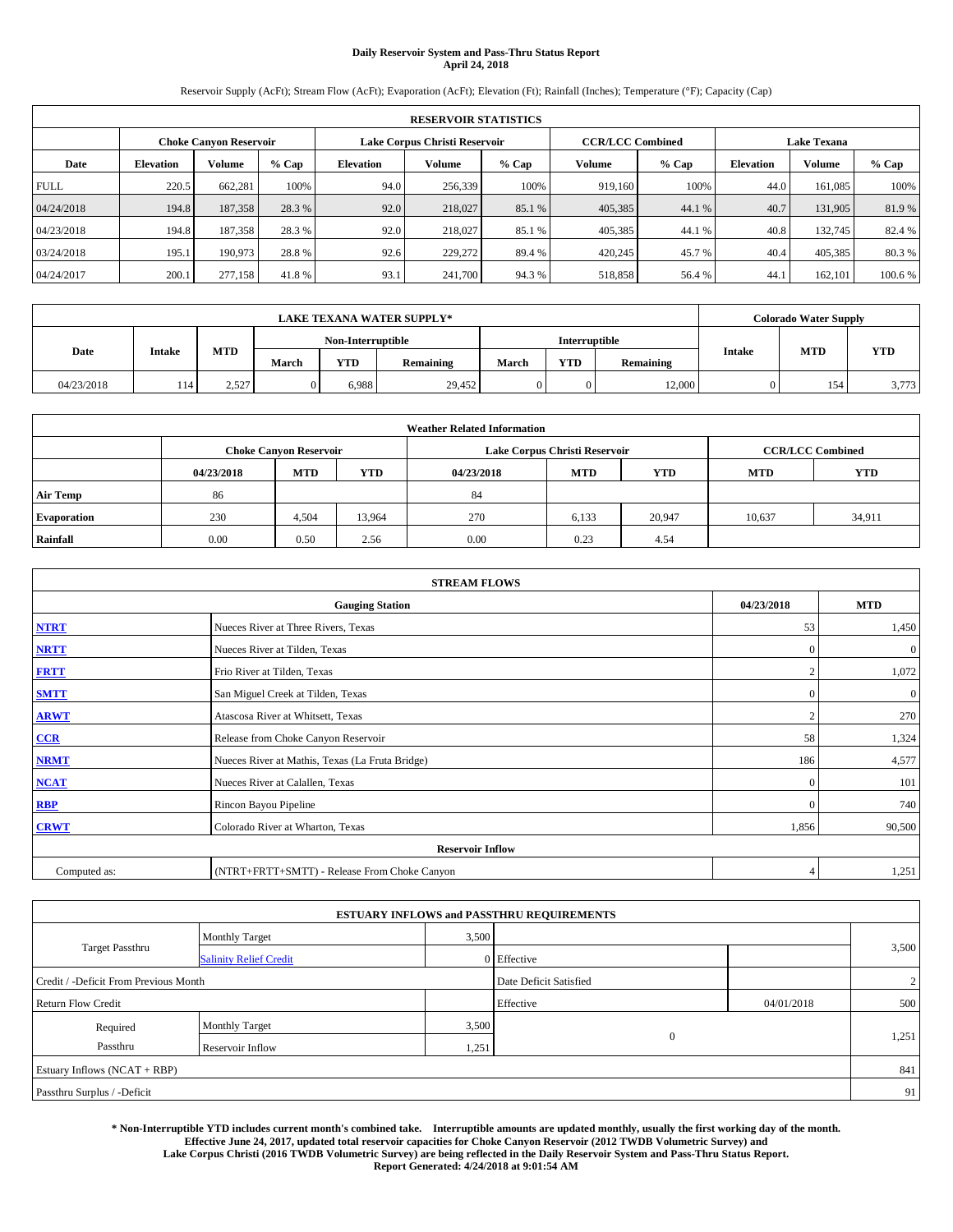# **Daily Reservoir System and Pass-Thru Status Report April 25, 2018**

Reservoir Supply (AcFt); Stream Flow (AcFt); Evaporation (AcFt); Elevation (Ft); Rainfall (Inches); Temperature (°F); Capacity (Cap)

|             | <b>RESERVOIR STATISTICS</b> |                        |         |                                              |                                                          |        |         |         |                    |               |        |  |
|-------------|-----------------------------|------------------------|---------|----------------------------------------------|----------------------------------------------------------|--------|---------|---------|--------------------|---------------|--------|--|
|             |                             | Choke Canvon Reservoir |         |                                              | Lake Corpus Christi Reservoir<br><b>CCR/LCC Combined</b> |        |         |         | <b>Lake Texana</b> |               |        |  |
| Date        | <b>Elevation</b>            | Volume                 | $%$ Cap | <b>Volume</b><br><b>Elevation</b><br>$%$ Cap |                                                          |        | Volume  | $%$ Cap | <b>Elevation</b>   | <b>Volume</b> | % Cap  |  |
| <b>FULL</b> | 220.5                       | 662,281                | 100%    | 94.0                                         | 256,339                                                  | 100%   | 919.160 | 100%    | 44.0               | 161.085       | 100%   |  |
| 04/25/2018  | 194.7                       | 186,162                | 28.1 %  | 92.0                                         | 218,027                                                  | 85.1 % | 404,189 | 44.0 %  | 40.7               | 131,905       | 81.9%  |  |
| 04/24/2018  | 194.8                       | 187,358                | 28.3 %  | 92.0                                         | 218,027                                                  | 85.1 % | 405,385 | 44.1 %  | 40.7               | 131.905       | 81.9%  |  |
| 03/25/2018  | 195.1                       | 190,973                | 28.8%   | 92.6                                         | 229,272                                                  | 89.4 % | 420,245 | 45.7 %  | 40.4               | 404,189       | 80.3%  |  |
| 04/25/2017  | 200.0                       | 275,317                | 41.5 %  | 93.1                                         | 240,983                                                  | 94.0%  | 516,300 | 56.2%   | 44.                | 162,101       | 100.6% |  |

|            | <b>LAKE TEXANA WATER SUPPLY*</b> |       |       |                   |           |       |                      |           |               | <b>Colorado Water Supply</b> |       |  |
|------------|----------------------------------|-------|-------|-------------------|-----------|-------|----------------------|-----------|---------------|------------------------------|-------|--|
|            |                                  |       |       | Non-Interruptible |           |       | <b>Interruptible</b> |           |               |                              |       |  |
| Date       | <b>Intake</b>                    | MTD   | March | <b>YTD</b>        | Remaining | March | YTD                  | Remaining | <b>Intake</b> | <b>MTD</b>                   | YTD   |  |
| 04/24/2018 | 109                              | 2.635 |       | 7.097             | 29,343    |       |                      | 12,000    |               | 154                          | 3,773 |  |

| <b>Weather Related Information</b> |            |                               |            |            |                               |                         |            |            |  |  |
|------------------------------------|------------|-------------------------------|------------|------------|-------------------------------|-------------------------|------------|------------|--|--|
|                                    |            | <b>Choke Canyon Reservoir</b> |            |            | Lake Corpus Christi Reservoir | <b>CCR/LCC Combined</b> |            |            |  |  |
|                                    | 04/24/2018 | <b>MTD</b>                    | <b>YTD</b> | 04/24/2018 | <b>MTD</b>                    | <b>YTD</b>              | <b>MTD</b> | <b>YTD</b> |  |  |
| <b>Air Temp</b>                    | 90         |                               |            | 87         |                               |                         |            |            |  |  |
| <b>Evaporation</b>                 | 271        | 4,775                         | 14,235     | 433        | 6,566                         | 21.380                  | 11,341     | 35,615     |  |  |
| Rainfall                           | 0.00       | 0.50                          | 2.56       | 0.00       | 0.23                          | 4.54                    |            |            |  |  |

| <b>STREAM FLOWS</b> |                                                 |                |                |  |  |  |  |  |  |
|---------------------|-------------------------------------------------|----------------|----------------|--|--|--|--|--|--|
|                     | <b>Gauging Station</b>                          | 04/24/2018     | <b>MTD</b>     |  |  |  |  |  |  |
| <b>NTRT</b>         | Nueces River at Three Rivers, Texas             | 51             | 1,502          |  |  |  |  |  |  |
| <b>NRTT</b>         | Nueces River at Tilden, Texas                   | $\Omega$       | $\mathbf{0}$   |  |  |  |  |  |  |
| <b>FRTT</b>         | Frio River at Tilden, Texas                     | $\overline{2}$ | 1,074          |  |  |  |  |  |  |
| <b>SMTT</b>         | San Miguel Creek at Tilden, Texas               | $\mathbf{0}$   | $\overline{0}$ |  |  |  |  |  |  |
| <b>ARWT</b>         | Atascosa River at Whitsett, Texas               | $\bigcap$      | 271            |  |  |  |  |  |  |
| CCR                 | Release from Choke Canyon Reservoir             | 58             | 1,382          |  |  |  |  |  |  |
| <b>NRMT</b>         | Nueces River at Mathis, Texas (La Fruta Bridge) | 195            | 4,772          |  |  |  |  |  |  |
| <b>NCAT</b>         | Nueces River at Calallen, Texas                 | $\theta$       | 101            |  |  |  |  |  |  |
| RBP                 | Rincon Bayou Pipeline                           | $\mathbf{0}$   | 740            |  |  |  |  |  |  |
| <b>CRWT</b>         | Colorado River at Wharton, Texas                | 2,978          | 93,478         |  |  |  |  |  |  |
|                     | <b>Reservoir Inflow</b>                         |                |                |  |  |  |  |  |  |
| Computed as:        | (NTRT+FRTT+SMTT) - Release From Choke Canyon    | $\overline{4}$ | 1,255          |  |  |  |  |  |  |

|                                       |                               |       | <b>ESTUARY INFLOWS and PASSTHRU REQUIREMENTS</b> |            |       |
|---------------------------------------|-------------------------------|-------|--------------------------------------------------|------------|-------|
|                                       | <b>Monthly Target</b>         | 3,500 |                                                  |            |       |
| <b>Target Passthru</b>                | <b>Salinity Relief Credit</b> |       | 0 Effective                                      |            | 3,500 |
| Credit / -Deficit From Previous Month |                               |       | Date Deficit Satisfied                           |            | 2     |
| <b>Return Flow Credit</b>             |                               |       | Effective                                        | 04/01/2018 | 500   |
| Required                              | <b>Monthly Target</b>         | 3,500 |                                                  |            |       |
| Passthru                              | Reservoir Inflow              | 1,255 | $\mathbf{0}$                                     |            | 1,255 |
| Estuary Inflows (NCAT + RBP)          |                               |       |                                                  |            | 841   |
| Passthru Surplus / -Deficit           |                               |       |                                                  |            | 88    |

**\* Non-Interruptible YTD includes current month's combined take. Interruptible amounts are updated monthly, usually the first working day of the month. Effective June 24, 2017, updated total reservoir capacities for Choke Canyon Reservoir (2012 TWDB Volumetric Survey) and Lake Corpus Christi (2016 TWDB Volumetric Survey) are being reflected in the Daily Reservoir System and Pass-Thru Status Report. Report Generated: 4/25/2018 at 8:13:55 AM**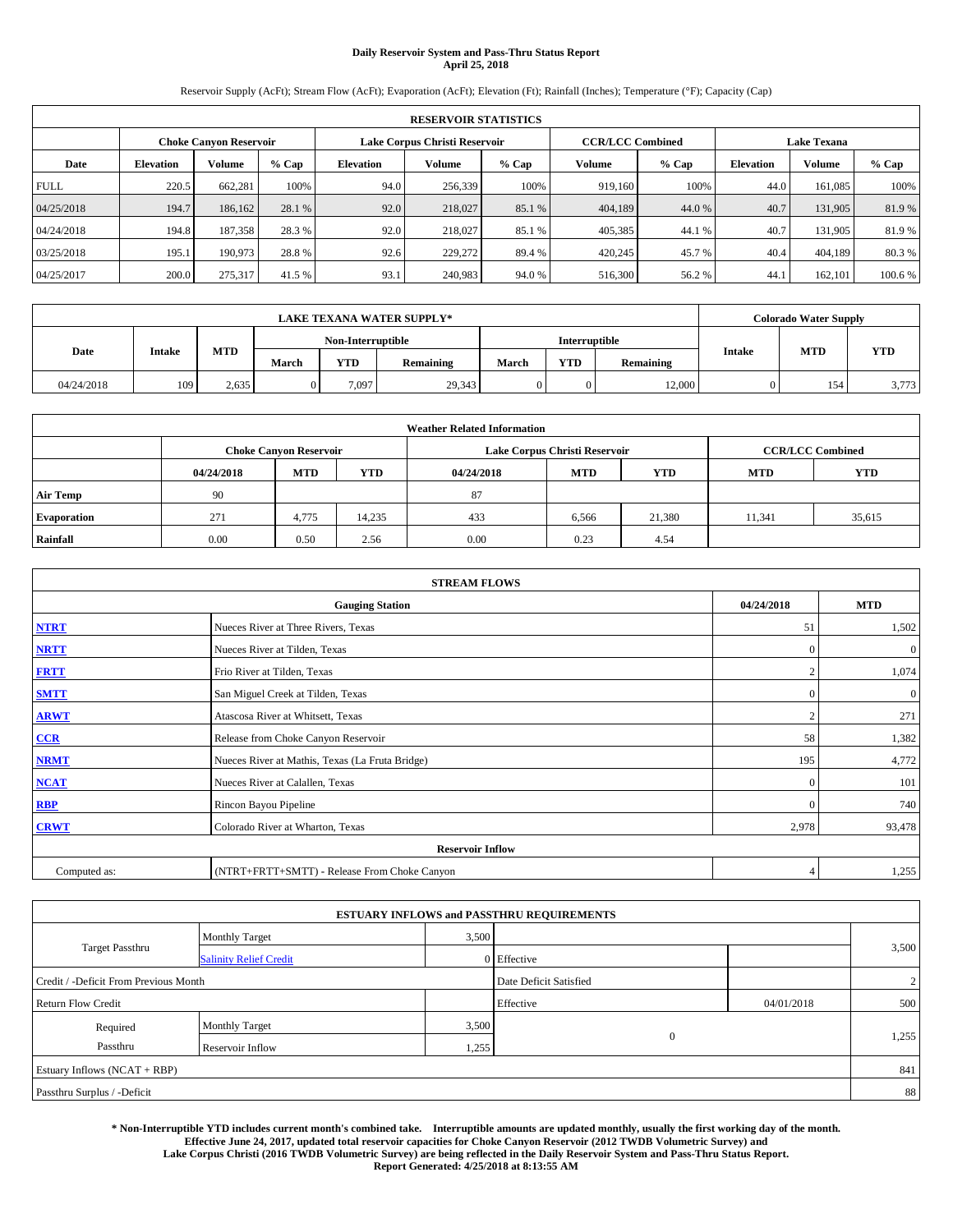# **Daily Reservoir System and Pass-Thru Status Report April 26, 2018**

Reservoir Supply (AcFt); Stream Flow (AcFt); Evaporation (AcFt); Elevation (Ft); Rainfall (Inches); Temperature (°F); Capacity (Cap)

|             | <b>RESERVOIR STATISTICS</b> |                               |         |                  |                               |         |         |                                               |                  |         |        |  |  |
|-------------|-----------------------------|-------------------------------|---------|------------------|-------------------------------|---------|---------|-----------------------------------------------|------------------|---------|--------|--|--|
|             |                             | <b>Choke Canvon Reservoir</b> |         |                  | Lake Corpus Christi Reservoir |         |         | <b>CCR/LCC Combined</b><br><b>Lake Texana</b> |                  |         |        |  |  |
| Date        | <b>Elevation</b>            | Volume                        | $%$ Cap | <b>Elevation</b> | Volume                        | $%$ Cap | Volume  | $%$ Cap                                       | <b>Elevation</b> | Volume  | % Cap  |  |  |
| <b>FULL</b> | 220.5                       | 662,281                       | 100%    | 94.0             | 256,339                       | 100%    | 919,160 | 100%                                          | 44.0             | 161,085 | 100%   |  |  |
| 04/26/2018  | 194.7                       | 186,162                       | 28.1 %  | 92.0             | 218,027                       | 85.1 %  | 404,189 | 44.0%                                         | 40.6             | 131,068 | 81.4%  |  |  |
| 04/25/2018  | 194.7                       | 186,162                       | 28.1 %  | 92.0             | 218,027                       | 85.1 %  | 404,189 | 44.0%                                         | 40.7             | 131,905 | 81.9%  |  |  |
| 03/26/2018  | 195.1                       | 190,973                       | 28.8%   | 92.6             | 229,272                       | 89.4 %  | 420.245 | 45.7 %                                        | 40.4             | 404,189 | 80.3 % |  |  |
| 04/26/2017  | 200.0                       | 275,317                       | 41.5 %  | 93.1             | 240,625                       | 93.9 %  | 515,942 | 56.1 %                                        | 44.1             | 162,101 | 100.6% |  |  |

|            | <b>LAKE TEXANA WATER SUPPLY*</b> |       |       |                   |           |                                  |                      |        |            | <b>Colorado Water Supply</b> |       |
|------------|----------------------------------|-------|-------|-------------------|-----------|----------------------------------|----------------------|--------|------------|------------------------------|-------|
|            |                                  |       |       | Non-Interruptible |           |                                  | <b>Interruptible</b> |        |            |                              |       |
| Date       | <b>Intake</b>                    | MTD   | March | <b>YTD</b>        | Remaining | <b>YTD</b><br>March<br>Remaining |                      | Intake | <b>MTD</b> | <b>YTD</b>                   |       |
| 04/25/2018 | 108                              | 2.744 |       | 7.205             | 29,235    |                                  | 0                    | 12,000 |            | 154                          | 3,773 |

| <b>Weather Related Information</b> |            |                               |            |            |                               |                         |            |            |  |  |
|------------------------------------|------------|-------------------------------|------------|------------|-------------------------------|-------------------------|------------|------------|--|--|
|                                    |            | <b>Choke Canyon Reservoir</b> |            |            | Lake Corpus Christi Reservoir | <b>CCR/LCC Combined</b> |            |            |  |  |
|                                    | 04/25/2018 | <b>MTD</b>                    | <b>YTD</b> | 04/25/2018 | <b>MTD</b>                    | <b>YTD</b>              | <b>MTD</b> | <b>YTD</b> |  |  |
| <b>Air Temp</b>                    | 89         |                               |            | 88         |                               |                         |            |            |  |  |
| <b>Evaporation</b>                 | 188        | 4,963                         | 14,423     | 227        | 6,793                         | 21.607                  | 11,756     | 36,030     |  |  |
| Rainfall                           | 0.10       | 0.60                          | 2.66       | 0.07       | 0.30                          | 4.61                    |            |            |  |  |

|              | <b>STREAM FLOWS</b>                             |              |              |  |  |  |  |  |  |  |
|--------------|-------------------------------------------------|--------------|--------------|--|--|--|--|--|--|--|
|              | <b>Gauging Station</b>                          | 04/25/2018   | <b>MTD</b>   |  |  |  |  |  |  |  |
| <b>NTRT</b>  | Nueces River at Three Rivers, Texas             | 51           | 1,552        |  |  |  |  |  |  |  |
| <b>NRTT</b>  | Nueces River at Tilden, Texas                   | $\mathbf{0}$ | $\mathbf{0}$ |  |  |  |  |  |  |  |
| <b>FRTT</b>  | Frio River at Tilden, Texas                     |              | 1,076        |  |  |  |  |  |  |  |
| <b>SMTT</b>  | San Miguel Creek at Tilden, Texas               | $\mathbf{0}$ | $\mathbf{0}$ |  |  |  |  |  |  |  |
| <b>ARWT</b>  | Atascosa River at Whitsett, Texas               |              | 273          |  |  |  |  |  |  |  |
| CCR          | Release from Choke Canyon Reservoir             | 58           | 1,439        |  |  |  |  |  |  |  |
| <b>NRMT</b>  | Nueces River at Mathis, Texas (La Fruta Bridge) | 181          | 4,953        |  |  |  |  |  |  |  |
| <b>NCAT</b>  | Nueces River at Calallen, Texas                 | $\mathbf{0}$ | 101          |  |  |  |  |  |  |  |
| <b>RBP</b>   | Rincon Bayou Pipeline                           | $\Omega$     | 740          |  |  |  |  |  |  |  |
| <b>CRWT</b>  | Colorado River at Wharton, Texas                | 2,918        | 96,396       |  |  |  |  |  |  |  |
|              | <b>Reservoir Inflow</b>                         |              |              |  |  |  |  |  |  |  |
| Computed as: | (NTRT+FRTT+SMTT) - Release From Choke Canyon    | 3            | 1,257        |  |  |  |  |  |  |  |

| <b>ESTUARY INFLOWS and PASSTHRU REQUIREMENTS</b> |                               |                        |              |                |       |  |  |  |  |  |
|--------------------------------------------------|-------------------------------|------------------------|--------------|----------------|-------|--|--|--|--|--|
|                                                  | <b>Monthly Target</b>         | 3,500                  |              |                |       |  |  |  |  |  |
| <b>Target Passthru</b>                           | <b>Salinity Relief Credit</b> |                        | 0 Effective  |                | 3,500 |  |  |  |  |  |
| Credit / -Deficit From Previous Month            |                               | Date Deficit Satisfied |              | $\overline{2}$ |       |  |  |  |  |  |
| <b>Return Flow Credit</b>                        |                               |                        | Effective    | 04/01/2018     | 500   |  |  |  |  |  |
| Required                                         | <b>Monthly Target</b>         | 3,500                  |              |                |       |  |  |  |  |  |
| Passthru                                         | Reservoir Inflow              | 1,257                  | $\mathbf{0}$ |                | 1,257 |  |  |  |  |  |
| Estuary Inflows (NCAT + RBP)                     |                               |                        |              |                | 841   |  |  |  |  |  |
| Passthru Surplus / -Deficit                      |                               |                        |              |                | 85    |  |  |  |  |  |

**\* Non-Interruptible YTD includes current month's combined take. Interruptible amounts are updated monthly, usually the first working day of the month. Effective June 24, 2017, updated total reservoir capacities for Choke Canyon Reservoir (2012 TWDB Volumetric Survey) and Lake Corpus Christi (2016 TWDB Volumetric Survey) are being reflected in the Daily Reservoir System and Pass-Thru Status Report. Report Generated: 4/26/2018 at 8:26:10 AM**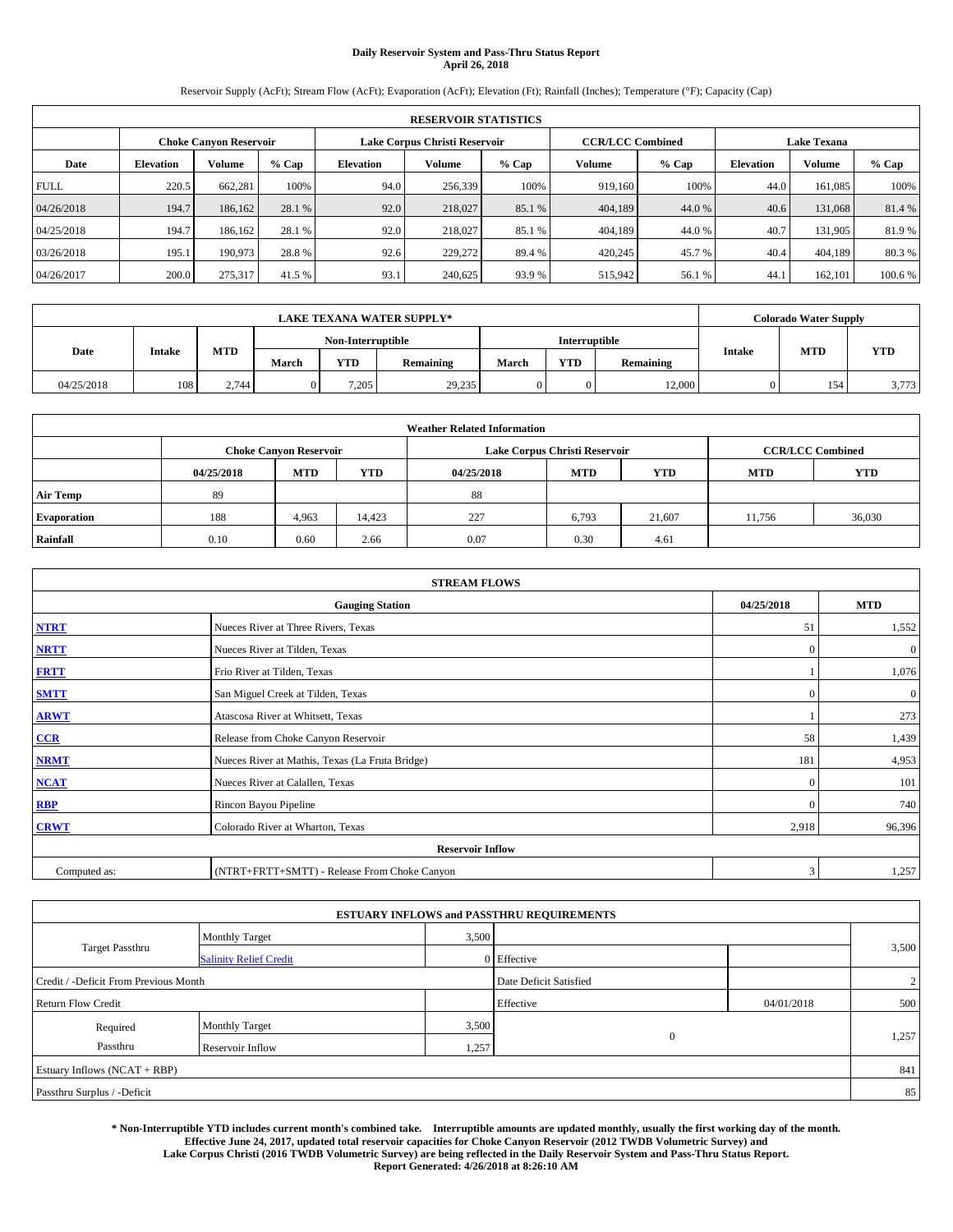# **Daily Reservoir System and Pass-Thru Status Report April 27, 2018**

Reservoir Supply (AcFt); Stream Flow (AcFt); Evaporation (AcFt); Elevation (Ft); Rainfall (Inches); Temperature (°F); Capacity (Cap)

|             | <b>RESERVOIR STATISTICS</b> |                        |         |                  |                               |                         |         |         |                  |                    |        |  |  |
|-------------|-----------------------------|------------------------|---------|------------------|-------------------------------|-------------------------|---------|---------|------------------|--------------------|--------|--|--|
|             |                             | Choke Canvon Reservoir |         |                  | Lake Corpus Christi Reservoir | <b>CCR/LCC Combined</b> |         |         |                  | <b>Lake Texana</b> |        |  |  |
| Date        | <b>Elevation</b>            | Volume                 | $%$ Cap | <b>Elevation</b> | <b>Volume</b>                 | $%$ Cap                 | Volume  | $%$ Cap | <b>Elevation</b> | <b>Volume</b>      | % Cap  |  |  |
| <b>FULL</b> | 220.5                       | 662,281                | 100%    | 94.0             | 256,339                       | 100%                    | 919.160 | 100%    | 44.0             | 161.085            | 100%   |  |  |
| 04/27/2018  | 194.7                       | 186,162                | 28.1 %  | 92.0             | 218,027                       | 85.1 %                  | 404,189 | 44.0 %  | 40.6             | 131,068            | 81.4%  |  |  |
| 04/26/2018  | 194.7                       | 186.162                | 28.1 %  | 92.0             | 218,027                       | 85.1 %                  | 404,189 | 44.0%   | 40.6             | 131.068            | 81.4 % |  |  |
| 03/27/2018  | 195.1                       | 190,973                | 28.8%   | 92.6             | 229,272                       | 89.4 %                  | 420,245 | 45.7 %  | 40.4             | 404,189            | 80.3%  |  |  |
| 04/27/2017  | 200.0                       | 275,774                | 41.6 %  | 93.1             | 240,625                       | 93.9%                   | 516,399 | 56.2%   | 44.              | 162,101            | 100.6% |  |  |

|            | <b>LAKE TEXANA WATER SUPPLY*</b> |       |       |                   |                  |               |     |                  |               |            | <b>Colorado Water Supply</b> |
|------------|----------------------------------|-------|-------|-------------------|------------------|---------------|-----|------------------|---------------|------------|------------------------------|
|            |                                  |       |       | Non-Interruptible |                  | Interruptible |     |                  |               |            |                              |
| Date       | <b>Intake</b>                    | MTD   | March | YTD               | <b>Remaining</b> | March         | YTD | <b>Remaining</b> | <b>Intake</b> | <b>MTD</b> | YTD                          |
| 04/26/2018 | 109                              | 2.852 |       | 7.314             | 29.126           |               |     | 12,000           |               | 154        | 3,773                        |

| <b>Weather Related Information</b> |            |                               |            |            |                               |                         |        |        |  |
|------------------------------------|------------|-------------------------------|------------|------------|-------------------------------|-------------------------|--------|--------|--|
|                                    |            | <b>Choke Canyon Reservoir</b> |            |            | Lake Corpus Christi Reservoir | <b>CCR/LCC Combined</b> |        |        |  |
|                                    | 04/26/2018 | <b>MTD</b>                    | <b>YTD</b> | 04/26/2018 | <b>YTD</b>                    |                         |        |        |  |
| <b>Air Temp</b>                    | 78         |                               |            | 77         |                               |                         |        |        |  |
| <b>Evaporation</b>                 | 167        | 5,130                         | 14,590     | 238        | 7,031                         | 21,845                  | 12.161 | 36,435 |  |
| Rainfall                           | 0.00       | 0.60                          | 2.66       | 0.00       | 0.30                          | 4.61                    |        |        |  |

| <b>STREAM FLOWS</b> |                                                 |                |              |  |  |  |  |  |  |
|---------------------|-------------------------------------------------|----------------|--------------|--|--|--|--|--|--|
|                     | 04/26/2018                                      | <b>MTD</b>     |              |  |  |  |  |  |  |
| <b>NTRT</b>         | Nueces River at Three Rivers, Texas             | 51             | 1,603        |  |  |  |  |  |  |
| <b>NRTT</b>         | Nueces River at Tilden, Texas                   | $\mathbf{0}$   | $\mathbf{0}$ |  |  |  |  |  |  |
| <b>FRTT</b>         | Frio River at Tilden, Texas                     |                | 1,077        |  |  |  |  |  |  |
| <b>SMTT</b>         | San Miguel Creek at Tilden, Texas               | $\mathbf{0}$   | $\mathbf{0}$ |  |  |  |  |  |  |
| <b>ARWT</b>         | Atascosa River at Whitsett, Texas               |                | 274          |  |  |  |  |  |  |
| CCR                 | Release from Choke Canyon Reservoir             | 58             | 1,497        |  |  |  |  |  |  |
| <b>NRMT</b>         | Nueces River at Mathis, Texas (La Fruta Bridge) | 139            | 5,093        |  |  |  |  |  |  |
| <b>NCAT</b>         | Nueces River at Calallen, Texas                 | $\mathbf{0}$   | 101          |  |  |  |  |  |  |
| <b>RBP</b>          | Rincon Bayou Pipeline                           | $\Omega$       | 740          |  |  |  |  |  |  |
| <b>CRWT</b>         | Colorado River at Wharton, Texas                | 2,084          | 98,480       |  |  |  |  |  |  |
|                     |                                                 |                |              |  |  |  |  |  |  |
| Computed as:        | (NTRT+FRTT+SMTT) - Release From Choke Canyon    | $\overline{2}$ | 1,260        |  |  |  |  |  |  |

|                                       |                               |       | <b>ESTUARY INFLOWS and PASSTHRU REQUIREMENTS</b> |            |                |
|---------------------------------------|-------------------------------|-------|--------------------------------------------------|------------|----------------|
|                                       | <b>Monthly Target</b>         | 3,500 |                                                  |            |                |
| <b>Target Passthru</b>                | <b>Salinity Relief Credit</b> |       | 0 Effective                                      |            | 3,500          |
| Credit / -Deficit From Previous Month |                               |       | Date Deficit Satisfied                           |            | $\overline{2}$ |
| <b>Return Flow Credit</b>             |                               |       | Effective                                        | 04/01/2018 | 500            |
| Required                              | <b>Monthly Target</b>         | 3,500 |                                                  |            |                |
| Passthru                              | Reservoir Inflow              | 1,260 | $\mathbf{0}$                                     |            | 1,260          |
| Estuary Inflows (NCAT + RBP)          |                               |       |                                                  |            | 841            |
| Passthru Surplus / -Deficit           |                               |       |                                                  |            | 83             |

**\* Non-Interruptible YTD includes current month's combined take. Interruptible amounts are updated monthly, usually the first working day of the month. Effective June 24, 2017, updated total reservoir capacities for Choke Canyon Reservoir (2012 TWDB Volumetric Survey) and Lake Corpus Christi (2016 TWDB Volumetric Survey) are being reflected in the Daily Reservoir System and Pass-Thru Status Report. Report Generated: 4/27/2018 at 8:11:55 AM**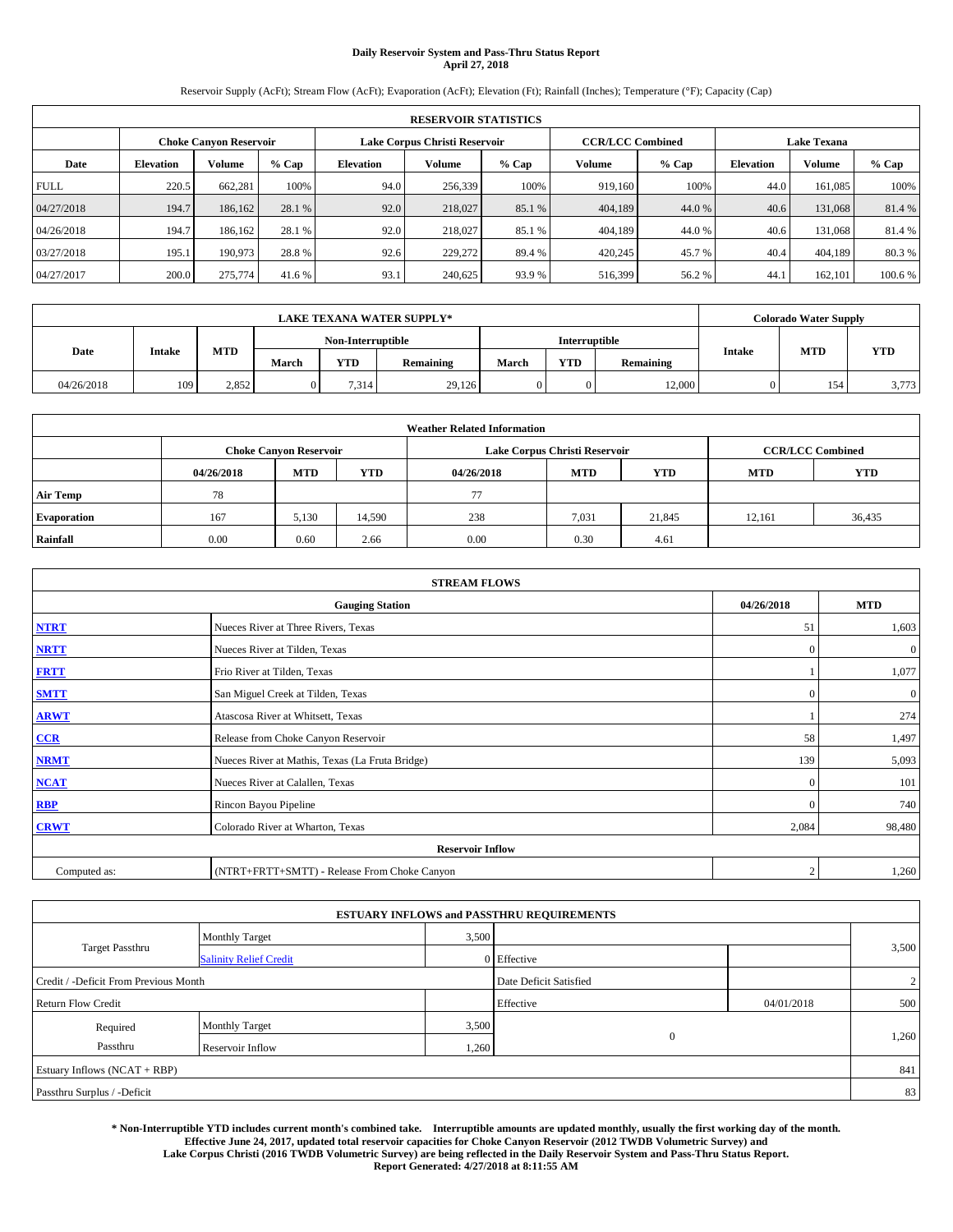# **Daily Reservoir System and Pass-Thru Status Report April 28, 2018**

Reservoir Supply (AcFt); Stream Flow (AcFt); Evaporation (AcFt); Elevation (Ft); Rainfall (Inches); Temperature (°F); Capacity (Cap)

| <b>RESERVOIR STATISTICS</b> |                  |                        |         |                  |                               |         |                         |         |                  |                    |        |  |
|-----------------------------|------------------|------------------------|---------|------------------|-------------------------------|---------|-------------------------|---------|------------------|--------------------|--------|--|
|                             |                  | Choke Canvon Reservoir |         |                  | Lake Corpus Christi Reservoir |         | <b>CCR/LCC Combined</b> |         |                  | <b>Lake Texana</b> |        |  |
| Date                        | <b>Elevation</b> | Volume                 | $%$ Cap | <b>Elevation</b> | <b>Volume</b>                 | $%$ Cap | Volume                  | $%$ Cap | <b>Elevation</b> | <b>Volume</b>      | % Cap  |  |
| <b>FULL</b>                 | 220.5            | 662,281                | 100%    | 94.0             | 256,339                       | 100%    | 919.160                 | 100%    | 44.0             | 161.085            | 100%   |  |
| 04/28/2018                  | 194.7            | 186,162                | 28.1 %  | 91.9             | 216,174                       | 84.3 %  | 402,336                 | 43.8%   | 40.6             | 131,068            | 81.4%  |  |
| 04/27/2018                  | 194.7            | 186.162                | 28.1 %  | 92.0             | 218,027                       | 85.1 %  | 404,189                 | 44.0%   | 40.6             | 131.068            | 81.4 % |  |
| 03/28/2018                  | 195.1            | 190,973                | 28.8%   | 92.5             | 227,383                       | 88.7%   | 418,356                 | 45.5 %  | 40.4             | 402,336            | 80.3%  |  |
| 04/28/2017                  | 199.9            | 274,257                | 41.4 %  | 93.1             | 240,804                       | 93.9%   | 515,061                 | 56.0%   | 44.              | 162,101            | 100.6% |  |

| <b>LAKE TEXANA WATER SUPPLY*</b> |               |       |       |                   |           |       |               |           |        | <b>Colorado Water Supply</b> |            |
|----------------------------------|---------------|-------|-------|-------------------|-----------|-------|---------------|-----------|--------|------------------------------|------------|
|                                  |               |       |       | Non-Interruptible |           |       | Interruptible |           |        |                              |            |
| Date                             | <b>Intake</b> | MTD   | March | <b>YTD</b>        | Remaining | March | <b>YTD</b>    | Remaining | Intake | <b>MTD</b>                   | <b>YTD</b> |
| 04/27/2018                       | 109           | 2.961 |       | 7.423             | 29,017    |       |               | 12,000    |        | 154                          | 3,773      |

| <b>Weather Related Information</b> |            |                               |            |            |                                        |                         |        |        |  |  |  |
|------------------------------------|------------|-------------------------------|------------|------------|----------------------------------------|-------------------------|--------|--------|--|--|--|
|                                    |            | <b>Choke Canyon Reservoir</b> |            |            | Lake Corpus Christi Reservoir          | <b>CCR/LCC Combined</b> |        |        |  |  |  |
|                                    | 04/27/2018 | <b>MTD</b>                    | <b>YTD</b> | 04/27/2018 | <b>MTD</b><br><b>MTD</b><br><b>YTD</b> |                         |        |        |  |  |  |
| <b>Air Temp</b>                    | 82         |                               |            | 84         |                                        |                         |        |        |  |  |  |
| <b>Evaporation</b>                 | 195        | 5,325                         | 14,785     | 280        | 7,311                                  | 22,125                  | 12,636 | 36,910 |  |  |  |
| Rainfall                           | 0.00       | 0.60                          | 2.66       | 0.00       | 0.30                                   | 4.61                    |        |        |  |  |  |

| <b>STREAM FLOWS</b> |                                                 |                |              |  |  |  |  |  |
|---------------------|-------------------------------------------------|----------------|--------------|--|--|--|--|--|
|                     | 04/27/2018                                      | <b>MTD</b>     |              |  |  |  |  |  |
| <b>NTRT</b>         | Nueces River at Three Rivers, Texas             | 51             | 1,654        |  |  |  |  |  |
| <b>NRTT</b>         | Nueces River at Tilden, Texas                   | $\mathbf{0}$   | $\mathbf{0}$ |  |  |  |  |  |
| <b>FRTT</b>         | Frio River at Tilden, Texas                     |                | 1,078        |  |  |  |  |  |
| <b>SMTT</b>         | San Miguel Creek at Tilden, Texas               | $\mathbf{0}$   | $\mathbf{0}$ |  |  |  |  |  |
| <b>ARWT</b>         | Atascosa River at Whitsett, Texas               |                | 275          |  |  |  |  |  |
| CCR                 | Release from Choke Canyon Reservoir             | 58             | 1,554        |  |  |  |  |  |
| <b>NRMT</b>         | Nueces River at Mathis, Texas (La Fruta Bridge) | 144            | 5,237        |  |  |  |  |  |
| <b>NCAT</b>         | Nueces River at Calallen, Texas                 | $\mathbf{0}$   | 101          |  |  |  |  |  |
| <b>RBP</b>          | Rincon Bayou Pipeline                           | $\Omega$       | 740          |  |  |  |  |  |
| <b>CRWT</b>         | Colorado River at Wharton, Texas                | 1,661          | 100,141      |  |  |  |  |  |
|                     |                                                 |                |              |  |  |  |  |  |
| Computed as:        | (NTRT+FRTT+SMTT) - Release From Choke Canyon    | $\overline{2}$ | 1,262        |  |  |  |  |  |

|                                       |                               |       | <b>ESTUARY INFLOWS and PASSTHRU REQUIREMENTS</b> |            |                |
|---------------------------------------|-------------------------------|-------|--------------------------------------------------|------------|----------------|
|                                       | <b>Monthly Target</b>         | 3,500 |                                                  |            |                |
| <b>Target Passthru</b>                | <b>Salinity Relief Credit</b> |       | 0 Effective                                      |            | 3,500          |
| Credit / -Deficit From Previous Month |                               |       | Date Deficit Satisfied                           |            | $\overline{2}$ |
| <b>Return Flow Credit</b>             |                               |       | Effective                                        | 04/01/2018 | 500            |
| Required                              | Monthly Target                | 3,500 |                                                  |            |                |
| Passthru                              | Reservoir Inflow              | 1,262 | $\mathbf{0}$                                     |            | 1,262          |
| Estuary Inflows (NCAT + RBP)          |                               |       |                                                  |            | 841            |
| Passthru Surplus / -Deficit           |                               |       |                                                  |            | 81             |

**\* Non-Interruptible YTD includes current month's combined take. Interruptible amounts are updated monthly, usually the first working day of the month. Effective June 24, 2017, updated total reservoir capacities for Choke Canyon Reservoir (2012 TWDB Volumetric Survey) and Lake Corpus Christi (2016 TWDB Volumetric Survey) are being reflected in the Daily Reservoir System and Pass-Thru Status Report. Report Generated: 4/28/2018 at 8:13:30 AM**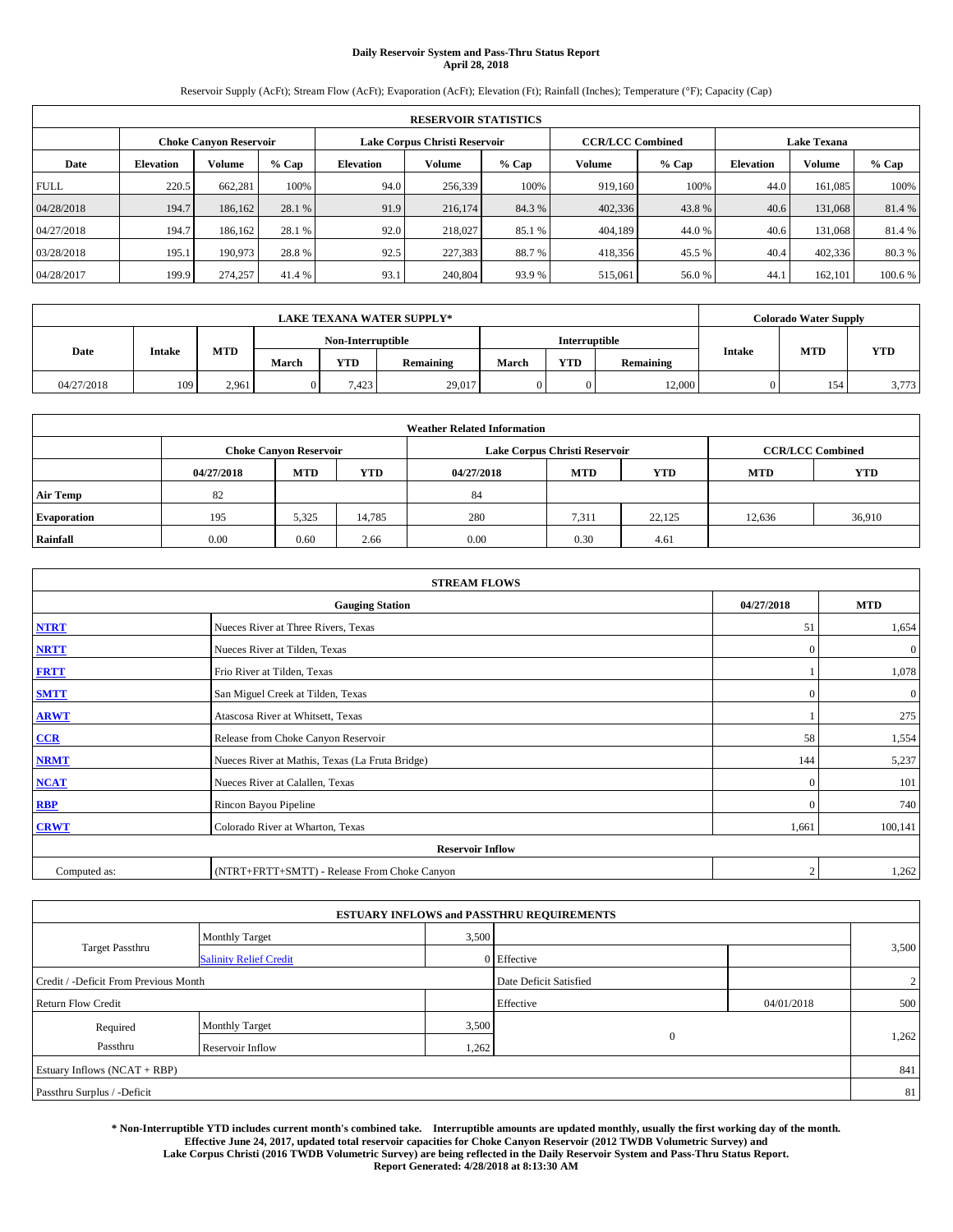# **Daily Reservoir System and Pass-Thru Status Report April 29, 2018**

Reservoir Supply (AcFt); Stream Flow (AcFt); Evaporation (AcFt); Elevation (Ft); Rainfall (Inches); Temperature (°F); Capacity (Cap)

|             | <b>RESERVOIR STATISTICS</b> |                               |         |                  |                               |         |                         |         |                  |                    |        |
|-------------|-----------------------------|-------------------------------|---------|------------------|-------------------------------|---------|-------------------------|---------|------------------|--------------------|--------|
|             |                             | <b>Choke Canvon Reservoir</b> |         |                  | Lake Corpus Christi Reservoir |         | <b>CCR/LCC Combined</b> |         |                  | <b>Lake Texana</b> |        |
| Date        | <b>Elevation</b>            | Volume                        | $%$ Cap | <b>Elevation</b> | <b>Volume</b>                 | $%$ Cap | Volume                  | $%$ Cap | <b>Elevation</b> | Volume             | % Cap  |
| <b>FULL</b> | 220.5                       | 662,281                       | 100%    | 94.0             | 256,339                       | 100%    | 919,160                 | 100%    | 44.0             | 161,085            | 100%   |
| 04/29/2018  | 194.7                       | 186,162                       | 28.1 %  | 91.9             | 216,174                       | 84.3 %  | 402,336                 | 43.8%   | 40.6             | 131,068            | 81.4%  |
| 04/28/2018  | 194.7                       | 186,162                       | 28.1 %  | 91.9             | 216,174                       | 84.3 %  | 402,336                 | 43.8%   | 40.6             | 131,068            | 81.4 % |
| 03/29/2018  | 195.2                       | 192.188                       | 29.0 %  | 92.6             | 229,272                       | 89.4 %  | 421.460                 | 45.9 %  | 40.4             | 402,336            | 80.3 % |
| 04/29/2017  | 199.9                       | 273,336                       | 41.2%   | 93.0             | 238,657                       | 93.1 %  | 511,993                 | 55.7%   | 44.0             | 161,085            | 100.0% |

| <b>LAKE TEXANA WATER SUPPLY*</b> |               |       |       |                   |           |       |               |           | <b>Colorado Water Supply</b> |            |            |
|----------------------------------|---------------|-------|-------|-------------------|-----------|-------|---------------|-----------|------------------------------|------------|------------|
|                                  |               |       |       | Non-Interruptible |           |       | Interruptible |           |                              |            |            |
| Date                             | <b>Intake</b> | MTD   | March | <b>YTD</b>        | Remaining | March | <b>YTD</b>    | Remaining | Intake                       | <b>MTD</b> | <b>YTD</b> |
| 04/28/2018                       | 106           | 3.068 |       | 7.529             | 28,911    |       | 0             | 12,000    |                              | 154        | 3,773      |

| <b>Weather Related Information</b> |            |                               |            |            |                               |                         |            |        |  |
|------------------------------------|------------|-------------------------------|------------|------------|-------------------------------|-------------------------|------------|--------|--|
|                                    |            | <b>Choke Canyon Reservoir</b> |            |            | Lake Corpus Christi Reservoir | <b>CCR/LCC Combined</b> |            |        |  |
|                                    | 04/28/2018 | <b>MTD</b>                    | <b>YTD</b> | 04/28/2018 | <b>MTD</b>                    | <b>MTD</b>              | <b>YTD</b> |        |  |
| <b>Air Temp</b>                    | 85         |                               |            | 84         |                               |                         |            |        |  |
| <b>Evaporation</b>                 | 209        | 5,534                         | 14,994     | 323        | 7,634                         | 22,448                  | 13,168     | 37,442 |  |
| Rainfall                           | 0.00       | 0.60                          | 2.66       | 0.00       | 0.30                          | 4.61                    |            |        |  |

| <b>STREAM FLOWS</b> |                                                 |              |              |  |  |  |  |  |
|---------------------|-------------------------------------------------|--------------|--------------|--|--|--|--|--|
|                     | 04/28/2018                                      | <b>MTD</b>   |              |  |  |  |  |  |
| <b>NTRT</b>         | Nueces River at Three Rivers, Texas             | 51           | 1,705        |  |  |  |  |  |
| <b>NRTT</b>         | Nueces River at Tilden, Texas                   | $\Omega$     | $\mathbf{0}$ |  |  |  |  |  |
| <b>FRTT</b>         | Frio River at Tilden, Texas                     |              | 1,078        |  |  |  |  |  |
| <b>SMTT</b>         | San Miguel Creek at Tilden, Texas               | $\mathbf{0}$ | $\mathbf{0}$ |  |  |  |  |  |
| <b>ARWT</b>         | Atascosa River at Whitsett, Texas               |              | 276          |  |  |  |  |  |
| CCR                 | Release from Choke Canyon Reservoir             | 58           | 1,612        |  |  |  |  |  |
| <b>NRMT</b>         | Nueces River at Mathis, Texas (La Fruta Bridge) | 157          | 5,393        |  |  |  |  |  |
| <b>NCAT</b>         | Nueces River at Calallen, Texas                 | $\theta$     | 101          |  |  |  |  |  |
| RBP                 | Rincon Bayou Pipeline                           | $\mathbf{0}$ | 740          |  |  |  |  |  |
| <b>CRWT</b>         | Colorado River at Wharton, Texas                | 1,526        | 101,668      |  |  |  |  |  |
|                     |                                                 |              |              |  |  |  |  |  |
| Computed as:        |                                                 | 1,263        |              |  |  |  |  |  |

|                                       |                               |       | <b>ESTUARY INFLOWS and PASSTHRU REQUIREMENTS</b> |            |       |
|---------------------------------------|-------------------------------|-------|--------------------------------------------------|------------|-------|
|                                       | <b>Monthly Target</b>         | 3,500 |                                                  |            |       |
| <b>Target Passthru</b>                | <b>Salinity Relief Credit</b> |       | 0 Effective                                      |            | 3,500 |
| Credit / -Deficit From Previous Month |                               |       | Date Deficit Satisfied                           |            | 2     |
| <b>Return Flow Credit</b>             |                               |       | Effective                                        | 04/01/2018 | 500   |
| Required                              | <b>Monthly Target</b>         | 3,500 |                                                  |            |       |
| Passthru                              | Reservoir Inflow              | 1,263 | $\mathbf{0}$                                     |            | 1,263 |
| Estuary Inflows (NCAT + RBP)          |                               |       |                                                  |            | 841   |
| Passthru Surplus / -Deficit           |                               |       |                                                  |            | 79    |

**\* Non-Interruptible YTD includes current month's combined take. Interruptible amounts are updated monthly, usually the first working day of the month. Effective June 24, 2017, updated total reservoir capacities for Choke Canyon Reservoir (2012 TWDB Volumetric Survey) and Lake Corpus Christi (2016 TWDB Volumetric Survey) are being reflected in the Daily Reservoir System and Pass-Thru Status Report. Report Generated: 4/29/2018 at 8:06:35 AM**